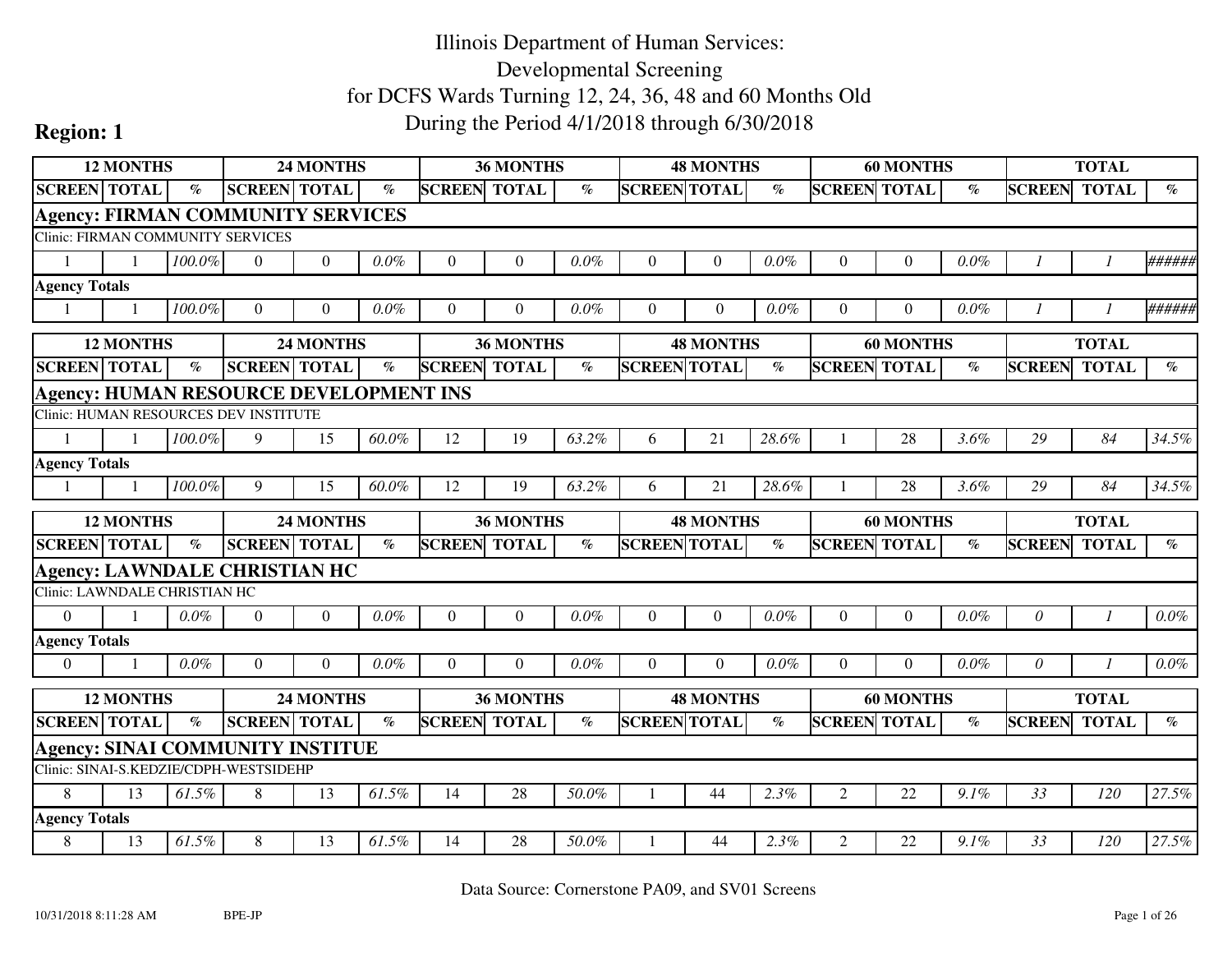|                           | <b>12 MONTHS</b> |       |                                  | <b>24 MONTHS</b> |          |                     | <b>36 MONTHS</b> |       | <b>48 MONTHS</b>    |         |                     | <b>60 MONTHS</b> |         |               | <b>TOTAL</b> |          |
|---------------------------|------------------|-------|----------------------------------|------------------|----------|---------------------|------------------|-------|---------------------|---------|---------------------|------------------|---------|---------------|--------------|----------|
| <b>SCREEN TOTAL</b>       |                  | $\%$  | <b>SCREEN TOTAL</b>              |                  | $\%$     | <b>SCREEN TOTAL</b> |                  | %     | <b>SCREEN TOTAL</b> | $\%$    | <b>SCREEN TOTAL</b> |                  | $\%$    | <b>SCREEN</b> | TOTAL        | $\%$     |
|                           |                  |       | <b>Agency: WES HEALTH SYSTEM</b> |                  |          |                     |                  |       |                     |         |                     |                  |         |               |              |          |
| Clinic: WES HEALTH SYSTEM |                  |       |                                  |                  |          |                     |                  |       |                     |         |                     |                  |         |               |              |          |
|                           |                  | 57.1% |                                  |                  | $12.5\%$ |                     |                  | 18.2% |                     | $0.0\%$ |                     | 15               | $0.0\%$ |               | 58           | $12.1\%$ |
| <b>Agency Totals</b>      |                  |       |                                  |                  |          |                     |                  |       |                     |         |                     |                  |         |               |              |          |
|                           |                  | 57.1% |                                  |                  | $12.5\%$ |                     |                  | 18.2% |                     | $0.0\%$ |                     | 15               | $0.0\%$ |               | 58           | 12.1%    |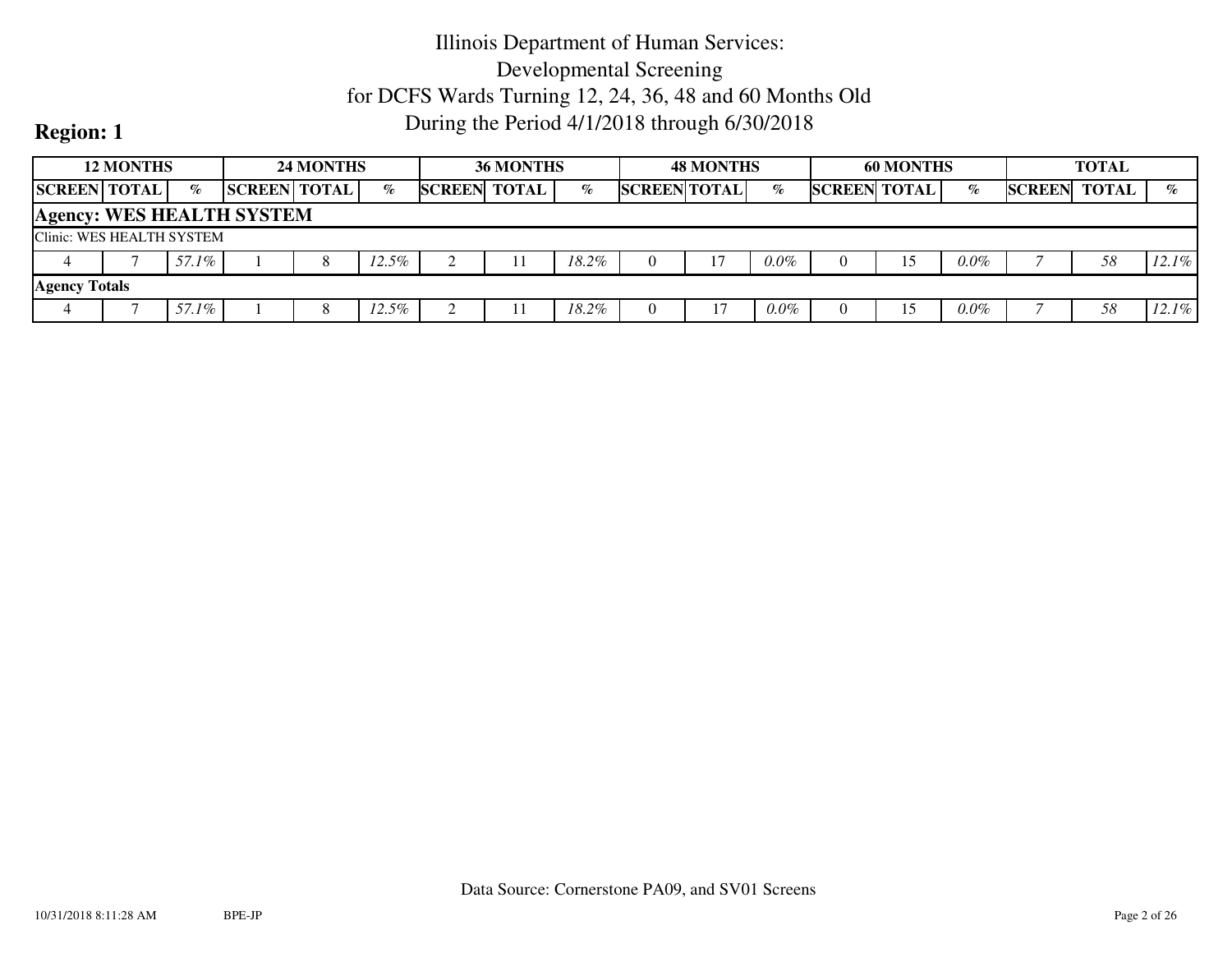|                                                        | 12 MONTHS                |           |                                              | <b>24 MONTHS</b> |                       |                     | 36 MONTHS        |           |                     | <b>48 MONTHS</b> |         |                     | <b>60 MONTHS</b> |                          |                | <b>TOTAL</b>   |                          |
|--------------------------------------------------------|--------------------------|-----------|----------------------------------------------|------------------|-----------------------|---------------------|------------------|-----------|---------------------|------------------|---------|---------------------|------------------|--------------------------|----------------|----------------|--------------------------|
| <b>SCREEN TOTAL</b>                                    |                          | $\%$      | <b>SCREEN TOTAL</b>                          |                  | $\%$                  | <b>SCREEN</b>       | <b>TOTAL</b>     | $\%$      | <b>SCREEN TOTAL</b> |                  | $\%$    | <b>SCREEN</b>       | <b>TOTAL</b>     | $\overline{\mathcal{C}}$ | <b>SCREEN</b>  | <b>TOTAL</b>   | $\overline{\mathcal{C}}$ |
|                                                        |                          |           | <b>Agency: AUNT MARTHA'S YOUTH SERV KANE</b> |                  |                       |                     |                  |           |                     |                  |         |                     |                  |                          |                |                |                          |
| Clinic: AUNT MARTHA'S AURORA                           |                          |           |                                              |                  |                       |                     |                  |           |                     |                  |         |                     |                  |                          |                |                |                          |
| $\overline{2}$                                         | 3                        | 66.7%     | 9                                            | 9                | 100.0%                | 2                   | 4                | 50.0%     | 2                   | 5                | 40.0%   |                     | 3                | 33.3%                    | 16             | 24             | 66.7%                    |
| <b>Agency Totals</b>                                   |                          |           |                                              |                  |                       |                     |                  |           |                     |                  |         |                     |                  |                          |                |                |                          |
| $\overline{2}$                                         | 3                        | 66.7%     | 9                                            | 9                | 100.0%                | 2                   | 4                | 50.0%     | 2                   | 5                | 40.0%   |                     | 3                | 33.3%                    | 16             | 24             | 66.7%                    |
|                                                        | <b>12 MONTHS</b>         |           |                                              | <b>24 MONTHS</b> |                       |                     | 36 MONTHS        |           |                     | <b>48 MONTHS</b> |         |                     | <b>60 MONTHS</b> |                          |                | <b>TOTAL</b>   |                          |
| <b>SCREEN TOTAL</b>                                    |                          | $\%$      | <b>SCREEN TOTAL</b>                          |                  | $\emph{v}_{\emph{0}}$ | <b>SCREEN</b>       | <b>TOTAL</b>     | $\%$      | <b>SCREEN TOTAL</b> |                  | $\%$    | <b>SCREEN</b>       | <b>TOTAL</b>     | $\%$                     | <b>SCREEN</b>  | <b>TOTAL</b>   | $\%$                     |
| <b>Agency: BOONE CHD</b>                               |                          |           |                                              |                  |                       |                     |                  |           |                     |                  |         |                     |                  |                          |                |                |                          |
| Clinic: BOONE CHD                                      |                          |           |                                              |                  |                       |                     |                  |           |                     |                  |         |                     |                  |                          |                |                |                          |
| $\mathbf{1}$                                           |                          | 100.0%    |                                              |                  | 100.0%                | $\theta$            | $\Omega$         | 0.0%      | $\Omega$            | $\overline{0}$   | $0.0\%$ | $\overline{0}$      |                  | $0.0\%$                  | $\overline{2}$ | $\mathfrak{Z}$ | 66.7%                    |
| <b>Agency Totals</b>                                   |                          |           |                                              |                  |                       |                     |                  |           |                     |                  |         |                     |                  |                          |                |                |                          |
|                                                        |                          | 100.0%    |                                              |                  | 100.0%                | $\Omega$            | $\Omega$         | $0.0\%$   | $\Omega$            | $\Omega$         | 0.0%    | $\theta$            |                  | $0.0\%$                  | $\overline{2}$ | $\mathfrak{Z}$ | 66.7%                    |
|                                                        |                          |           |                                              |                  |                       |                     |                  |           |                     |                  |         |                     |                  |                          |                |                |                          |
|                                                        | <b>12 MONTHS</b>         |           |                                              | 24 MONTHS        |                       |                     | <b>36 MONTHS</b> |           |                     | <b>48 MONTHS</b> |         |                     | <b>60 MONTHS</b> |                          |                | <b>TOTAL</b>   |                          |
| <b>SCREEN TOTAL</b>                                    |                          | $\%$      | <b>SCREEN TOTAL</b>                          |                  | $\%$                  | <b>SCREEN TOTAL</b> |                  | $\%$      | <b>SCREEN TOTAL</b> |                  | $\%$    | <b>SCREEN TOTAL</b> |                  | $\%$                     | <b>SCREEN</b>  | <b>TOTAL</b>   | $\%$                     |
| <b>Agency: CARROLL CHD</b>                             |                          |           |                                              |                  |                       |                     |                  |           |                     |                  |         |                     |                  |                          |                |                |                          |
| <b>Clinic: CARROLL CHD</b>                             |                          |           |                                              |                  |                       |                     |                  |           |                     |                  |         |                     |                  |                          |                |                |                          |
| $\mathbf{1}$                                           |                          | 100.0%    | $\overline{0}$                               | $\Omega$         | $0.0\%$               | $\Omega$            | $\Omega$         | $0.0\%$   | $\Omega$            | $\Omega$         | $0.0\%$ |                     |                  | 100.0%                   | $\overline{2}$ | 2              | ######                   |
| <b>Agency Totals</b>                                   |                          |           |                                              |                  |                       |                     |                  |           |                     |                  |         |                     |                  |                          |                |                |                          |
| -1                                                     |                          | 100.0%    | $\overline{0}$                               | $\Omega$         | $0.0\%$               | $\overline{0}$      | $\theta$         | 0.0%      | $\Omega$            | $\overline{0}$   | 0.0%    |                     |                  | 100.0%                   | 2              | 2              | ######                   |
|                                                        | <b>12 MONTHS</b>         |           |                                              | 24 MONTHS        |                       |                     | 36 MONTHS        |           |                     | <b>48 MONTHS</b> |         |                     | <b>60 MONTHS</b> |                          |                | <b>TOTAL</b>   |                          |
| <b>SCREEN TOTAL</b>                                    |                          | $\%$      | <b>SCREEN</b> TOTAL                          |                  | $\emph{v}_{\emph{0}}$ | <b>SCREEN TOTAL</b> |                  | $\%$      | <b>SCREEN TOTAL</b> |                  | $\%$    | <b>SCREEN TOTAL</b> |                  | $\%$                     | <b>SCREEN</b>  | <b>TOTAL</b>   | $\%$                     |
|                                                        |                          |           |                                              |                  |                       |                     |                  |           |                     |                  |         |                     |                  |                          |                |                |                          |
| <b>Agency: DEKALB CHD</b><br><b>Clinic: DEKALB CHD</b> |                          |           |                                              |                  |                       |                     |                  |           |                     |                  |         |                     |                  |                          |                |                |                          |
| $\overline{4}$                                         | $\overline{\mathcal{L}}$ | $100.0\%$ | 3                                            | $\overline{3}$   | 100.0%                | $\overline{2}$      | $\overline{2}$   | $100.0\%$ | 5                   | 6                | 83.3%   | $\overline{2}$      | $\overline{2}$   | 100.0%                   | 16             | 17             | 94.1%                    |
| <b>Agency Totals</b>                                   |                          |           |                                              |                  |                       |                     |                  |           |                     |                  |         |                     |                  |                          |                |                |                          |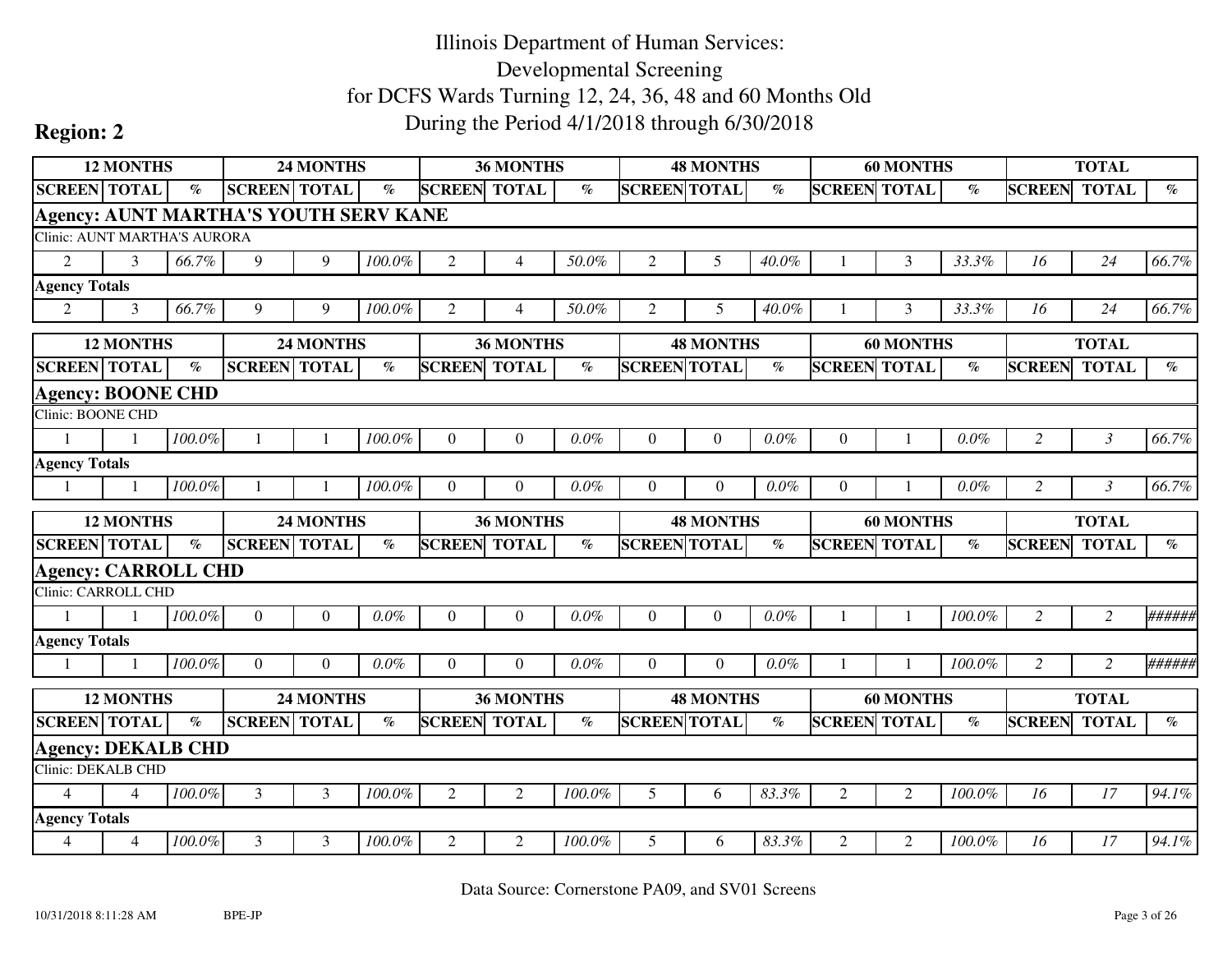|                              | <b>12 MONTHS</b> | 24 MONTHS<br><b>SCREEN TOTAL</b> |                                               |                |                                |                     | 36 MONTHS        |         |                     | <b>48 MONTHS</b> |         |                     | <b>60 MONTHS</b> |         |                | <b>TOTAL</b>   |                       |
|------------------------------|------------------|----------------------------------|-----------------------------------------------|----------------|--------------------------------|---------------------|------------------|---------|---------------------|------------------|---------|---------------------|------------------|---------|----------------|----------------|-----------------------|
| <b>SCREEN TOTAL</b>          |                  | $\%$                             |                                               |                | $\%$                           | <b>SCREEN</b>       | <b>TOTAL</b>     | $\%$    | <b>SCREEN TOTAL</b> |                  | $\%$    | <b>SCREEN TOTAL</b> |                  | $\%$    | <b>SCREEN</b>  | <b>TOTAL</b>   | $\%$                  |
| <b>Agency: DUPAGE CHD</b>    |                  |                                  |                                               |                |                                |                     |                  |         |                     |                  |         |                     |                  |         |                |                |                       |
| Clinic: DUPAGE CHD - WHEATON |                  |                                  |                                               |                |                                |                     |                  |         |                     |                  |         |                     |                  |         |                |                |                       |
| $\tau$                       | $\tau$           | 100.0%                           | 5                                             | 5              | $100.0\%$                      | 2                   | 5                | 40.0%   | 8                   | 13               | 61.5%   | $\overline{0}$      | 5                | 0.0%    | 22             | 35             | 62.9%                 |
| <b>Agency Totals</b>         |                  |                                  |                                               |                |                                |                     |                  |         |                     |                  |         |                     |                  |         |                |                |                       |
| $\tau$                       | $\tau$           | 100.0%                           | 5                                             | 5              | 100.0%                         | 2                   | 5                | 40.0%   | 8                   | 13               | 61.5%   | $\Omega$            | 5                | 0.0%    | 22             | 35             | 62.9%                 |
|                              | <b>12 MONTHS</b> |                                  |                                               | 24 MONTHS      |                                |                     | 36 MONTHS        |         |                     | <b>48 MONTHS</b> |         |                     | <b>60 MONTHS</b> |         |                | <b>TOTAL</b>   |                       |
| <b>SCREEN TOTAL</b>          |                  | $\%$                             | <b>SCREEN TOTAL</b>                           |                | $\mathcal{O}_{\!\!\mathit{O}}$ | <b>SCREEN</b>       | <b>TOTAL</b>     | $\%$    | <b>SCREEN TOTAL</b> |                  | $\%$    | <b>SCREEN</b>       | <b>TOTAL</b>     | $\%$    | <b>SCREEN</b>  | <b>TOTAL</b>   | $\emph{v}_{\emph{0}}$ |
|                              |                  |                                  | <b>Agency: GREATER ELGIN FAMILY CARE CNTR</b> |                |                                |                     |                  |         |                     |                  |         |                     |                  |         |                |                |                       |
|                              |                  |                                  | Clinic: GREATER ELGIN FAMILY CARE CNTR        |                |                                |                     |                  |         |                     |                  |         |                     |                  |         |                |                |                       |
|                              |                  | 100.0%                           | $\Omega$                                      | $\theta$       | $0.0\%$                        | $\Omega$            | $\Omega$         | 0.0%    | $\Omega$            | $\Omega$         | 0.0%    | $\mathbf{0}$        | $\boldsymbol{0}$ | 0.0%    | -1             | $\mathcal{I}$  | ######                |
| <b>Agency Totals</b>         |                  |                                  |                                               |                |                                |                     |                  |         |                     |                  |         |                     |                  |         |                |                |                       |
|                              |                  | 100.0%                           | $\Omega$                                      | $\Omega$       | $0.0\%$                        | $\Omega$            | $\Omega$         | $0.0\%$ | $\Omega$            | $\Omega$         | $0.0\%$ | $\Omega$            | $\Omega$         | 0.0%    |                |                | ######                |
|                              |                  |                                  |                                               |                |                                |                     |                  |         |                     |                  |         |                     |                  |         |                |                |                       |
|                              | <b>12 MONTHS</b> |                                  |                                               | 24 MONTHS      |                                |                     | <b>36 MONTHS</b> |         |                     | <b>48 MONTHS</b> |         |                     | <b>60 MONTHS</b> |         |                | <b>TOTAL</b>   |                       |
| <b>SCREEN TOTAL</b>          |                  | $\%$                             | <b>SCREEN TOTAL</b>                           |                | $\%$                           | <b>SCREEN TOTAL</b> |                  | $\%$    | <b>SCREEN TOTAL</b> |                  | $\%$    | <b>SCREEN TOTAL</b> |                  | $\%$    | <b>SCREEN</b>  | <b>TOTAL</b>   | $\%$                  |
| <b>Agency: GRUNDY CHD</b>    |                  |                                  |                                               |                |                                |                     |                  |         |                     |                  |         |                     |                  |         |                |                |                       |
| Clinic: GRUNDY CHD           |                  |                                  |                                               |                |                                |                     |                  |         |                     |                  |         |                     |                  |         |                |                |                       |
| $\Omega$                     | $\Omega$         | $0.0\%$                          | $\mathbf{0}$                                  | $\Omega$       | $0.0\%$                        |                     | $\overline{2}$   | 50.0%   | $\Omega$            | $\Omega$         | $0.0\%$ | $\mathbf{0}$        | $\mathbf{0}$     | 0.0%    |                | $\overline{c}$ | 50.0%                 |
| <b>Agency Totals</b>         |                  |                                  |                                               |                |                                |                     |                  |         |                     |                  |         |                     |                  |         |                |                |                       |
| $\overline{0}$               | $\theta$         | $0.0\%$                          | $\theta$                                      | $\Omega$       | $0.0\%$                        |                     | 2                | 50.0%   | $\Omega$            | $\overline{0}$   | 0.0%    | $\overline{0}$      | $\overline{0}$   | $0.0\%$ | 1              | $\overline{2}$ | 50.0%                 |
|                              | <b>12 MONTHS</b> |                                  |                                               | 24 MONTHS      |                                |                     | 36 MONTHS        |         |                     | <b>48 MONTHS</b> |         |                     | <b>60 MONTHS</b> |         |                | <b>TOTAL</b>   |                       |
| <b>SCREEN TOTAL</b>          |                  | $\%$                             | <b>SCREEN TOTAL</b>                           |                | $\%$                           | <b>SCREEN TOTAL</b> |                  | $\%$    | <b>SCREEN TOTAL</b> |                  | $\%$    | <b>SCREEN TOTAL</b> |                  | $\%$    | <b>SCREEN</b>  | <b>TOTAL</b>   | $\%$                  |
|                              |                  |                                  | <b>Agency: KANKAKEE CHD-BRADLEY</b>           |                |                                |                     |                  |         |                     |                  |         |                     |                  |         |                |                |                       |
| Clinic: KANKAKEE CHD         |                  |                                  |                                               |                |                                |                     |                  |         |                     |                  |         |                     |                  |         |                |                |                       |
| 2                            | 2                | $100.0\%$                        | $\boldsymbol{0}$                              | $\overline{0}$ | $0.0\%$                        |                     | $\overline{2}$   | 50.0%   | $\Omega$            | $\mathbf{0}$     | 0.0%    | $\mathbf{0}$        | -1               | 0.0%    | $\mathfrak{Z}$ | 5              | 60.0%                 |
| <b>Agency Totals</b>         |                  |                                  |                                               |                |                                |                     |                  |         |                     |                  |         |                     |                  |         |                |                |                       |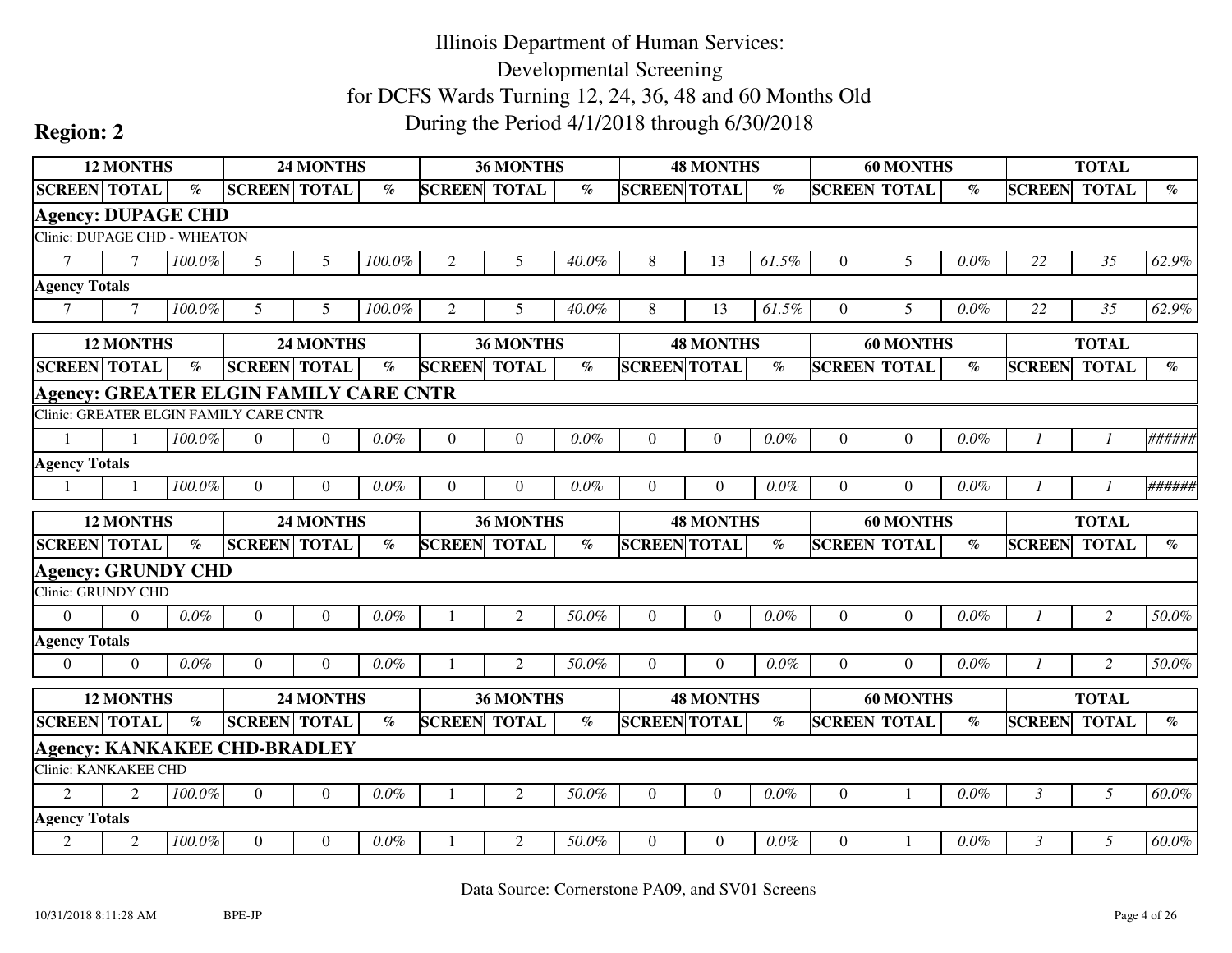|                                                          | <b>12 MONTHS</b><br>24 MONTHS<br><b>SCREEN TOTAL</b> |                       |                                       |                  |                       |                     | 36 MONTHS        |         |                     | <b>48 MONTHS</b> |                       |                     | <b>60 MONTHS</b> |                       |                | <b>TOTAL</b>   |                                |
|----------------------------------------------------------|------------------------------------------------------|-----------------------|---------------------------------------|------------------|-----------------------|---------------------|------------------|---------|---------------------|------------------|-----------------------|---------------------|------------------|-----------------------|----------------|----------------|--------------------------------|
| <b>SCREEN TOTAL</b>                                      |                                                      | $\%$                  |                                       |                  | $\%$                  | <b>SCREEN TOTAL</b> |                  | $\%$    | <b>SCREEN TOTAL</b> |                  | $\%$                  | <b>SCREEN TOTAL</b> |                  | $\%$                  | <b>SCREEN</b>  | <b>TOTAL</b>   | $\%$                           |
| <b>Agency: KENDALL CHD</b>                               |                                                      |                       |                                       |                  |                       |                     |                  |         |                     |                  |                       |                     |                  |                       |                |                |                                |
|                                                          |                                                      |                       | Clinic: KENDALL COUNTY HEALTH & HUMAN |                  |                       |                     |                  |         |                     |                  |                       |                     |                  |                       |                |                |                                |
|                                                          |                                                      | 100.0%                |                                       | 1                | 100.0%                | $\theta$            | $\mathbf{1}$     | $0.0\%$ | $\Omega$            | $\theta$         | $0.0\%$               | $\mathbf{0}$        | $\boldsymbol{0}$ | 0.0%                  | $\overline{2}$ | $\mathfrak{Z}$ | 66.7%                          |
| <b>Agency Totals</b>                                     |                                                      |                       |                                       |                  |                       |                     |                  |         |                     |                  |                       |                     |                  |                       |                |                |                                |
|                                                          |                                                      | 100.0%                |                                       |                  | 100.0%                | $\theta$            |                  | $0.0\%$ | $\Omega$            | $\overline{0}$   | $0.0\%$               | $\overline{0}$      | $\boldsymbol{0}$ | 0.0%                  | 2              | $\mathfrak{Z}$ | 66.7%                          |
|                                                          | <b>12 MONTHS</b>                                     |                       |                                       | <b>24 MONTHS</b> |                       |                     | <b>36 MONTHS</b> |         |                     | <b>48 MONTHS</b> |                       |                     | <b>60 MONTHS</b> |                       |                | <b>TOTAL</b>   |                                |
| <b>SCREEN</b> TOTAL                                      |                                                      | $\emph{v}_{\emph{0}}$ | <b>SCREEN TOTAL</b>                   |                  | $\emph{v}_{\emph{0}}$ | <b>SCREEN</b>       | <b>TOTAL</b>     | $\%$    | <b>SCREEN TOTAL</b> |                  | $\%$                  | <b>SCREEN</b>       | <b>TOTAL</b>     | $\emph{v}_{\emph{0}}$ | <b>SCREEN</b>  | <b>TOTAL</b>   | $\mathcal{O}_{\!\!\mathit{O}}$ |
| <b>Agency: LAKE CHD</b>                                  |                                                      |                       |                                       |                  |                       |                     |                  |         |                     |                  |                       |                     |                  |                       |                |                |                                |
| Clinic: LAKE CHD - GRAND                                 |                                                      |                       |                                       |                  |                       |                     |                  |         |                     |                  |                       |                     |                  |                       |                |                |                                |
| $\overline{4}$                                           | $\boldsymbol{\Lambda}$                               | 100.0%                | 6                                     | 6                | 100.0%                | 8                   | 8                | 100.0%  | $\overline{4}$      | $\tau$           | 57.1%                 |                     | $\overline{3}$   | 33.3%                 | 23             | 28             | 82.1%                          |
| <b>Agency Totals</b>                                     |                                                      |                       |                                       |                  |                       |                     |                  |         |                     |                  |                       |                     |                  |                       |                |                |                                |
| $\overline{4}$                                           | $\Delta$                                             | 100.0%                | 6                                     | 6                | 100.0%                | 8                   | 8                | 100.0%  | $\overline{4}$      | $\tau$           | 57.1%                 |                     | 3                | 33.3%                 | 23             | 28             | 82.1%                          |
|                                                          |                                                      |                       |                                       |                  |                       |                     |                  |         |                     |                  |                       |                     |                  |                       |                |                |                                |
|                                                          | <b>12 MONTHS</b>                                     |                       |                                       | 24 MONTHS        |                       |                     | 36 MONTHS        |         |                     | <b>48 MONTHS</b> |                       |                     | <b>60 MONTHS</b> |                       |                | <b>TOTAL</b>   |                                |
| <b>SCREEN TOTAL</b>                                      |                                                      | $\mathcal{O}_0$       | <b>SCREEN TOTAL</b>                   |                  | $\%$                  | <b>SCREEN TOTAL</b> |                  | $\%$    | <b>SCREEN TOTAL</b> |                  | $\%$                  | <b>SCREEN TOTAL</b> |                  | $\%$                  | <b>SCREEN</b>  | <b>TOTAL</b>   | $\%$                           |
|                                                          |                                                      |                       |                                       |                  |                       |                     |                  |         |                     |                  |                       |                     |                  |                       |                |                |                                |
| <b>Agency: LEE CHD</b><br>Clinic: LEE CHD                |                                                      |                       |                                       |                  |                       |                     |                  |         |                     |                  |                       |                     |                  |                       |                |                |                                |
| $\overline{2}$                                           | $\mathcal{D}_{\mathcal{L}}$                          | 100.0%                | $\overline{2}$                        | 2                | 100.0%                | $\mathbf{0}$        | $\overline{1}$   | 0.0%    | $\Omega$            | $\Omega$         | 0.0%                  | $\overline{0}$      | $\mathbf{0}$     | $0.0\%$               | $\overline{4}$ | 5              | $80.0\%$                       |
| <b>Agency Totals</b>                                     |                                                      |                       |                                       |                  |                       |                     |                  |         |                     |                  |                       |                     |                  |                       |                |                |                                |
| 2                                                        | 2                                                    | 100.0%                | 2                                     | 2                | 100.0%                | $\Omega$            | -1               | 0.0%    | $\theta$            | $\overline{0}$   | 0.0%                  | $\overline{0}$      | $\overline{0}$   | $0.0\%$               | $\overline{4}$ | 5              | $80.0\%$                       |
|                                                          | <b>12 MONTHS</b>                                     |                       |                                       | 24 MONTHS        |                       |                     | 36 MONTHS        |         |                     | <b>48 MONTHS</b> |                       |                     | <b>60 MONTHS</b> |                       |                | <b>TOTAL</b>   |                                |
| <b>SCREEN</b> TOTAL                                      |                                                      | $\%$                  | <b>SCREEN</b> TOTAL                   |                  | $\emph{v}_{\emph{0}}$ | <b>SCREEN TOTAL</b> |                  | $\%$    | <b>SCREEN TOTAL</b> |                  | $\emph{v}_{\emph{0}}$ | <b>SCREEN TOTAL</b> |                  | $\%$                  | <b>SCREEN</b>  | <b>TOTAL</b>   | $\emph{v}_{\emph{0}}$          |
|                                                          |                                                      |                       |                                       |                  |                       |                     |                  |         |                     |                  |                       |                     |                  |                       |                |                |                                |
| <b>Agency: MCHENRY CHD</b><br><b>Clinic: MCHENRY CHD</b> |                                                      |                       |                                       |                  |                       |                     |                  |         |                     |                  |                       |                     |                  |                       |                |                |                                |
| 5                                                        | $\overline{5}$                                       | 100.0%                | $\overline{4}$                        | $\overline{4}$   | 100.0%                | $\overline{3}$      | 4                | 75.0%   | $\overline{0}$      | $\overline{4}$   | $0.0\%$               | $\mathbf{0}$        | $\overline{4}$   | 0.0%                  | 12             | 21             | 57.1%                          |
| <b>Agency Totals</b>                                     |                                                      |                       |                                       |                  |                       |                     |                  |         |                     |                  |                       |                     |                  |                       |                |                |                                |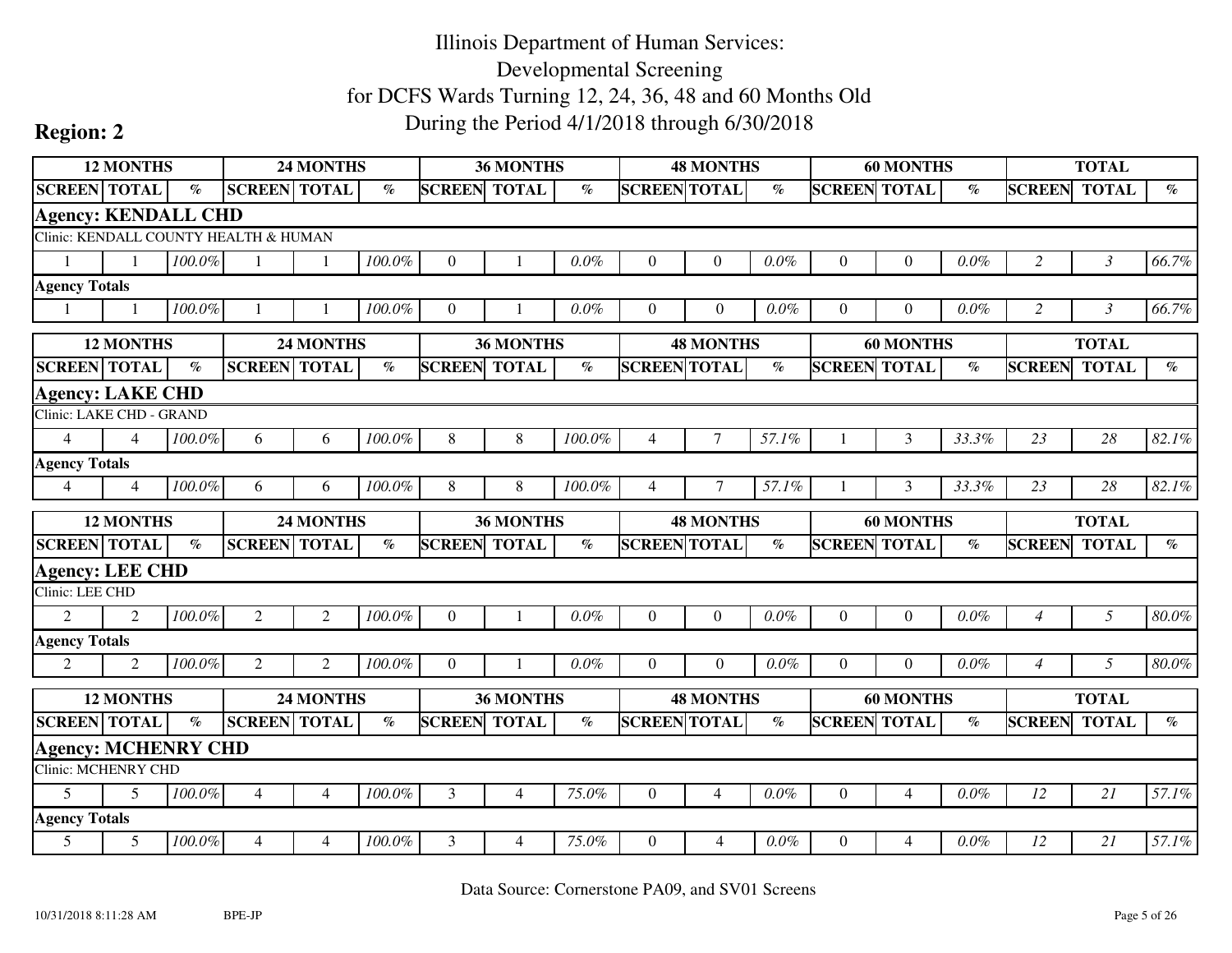|                                             | <b>12 MONTHS</b>            |                 |                     | <b>24 MONTHS</b> |        |                     | 36 MONTHS        |        |                     | <b>48 MONTHS</b> |                       |                     | <b>60 MONTHS</b> |         |                | <b>TOTAL</b>   |       |
|---------------------------------------------|-----------------------------|-----------------|---------------------|------------------|--------|---------------------|------------------|--------|---------------------|------------------|-----------------------|---------------------|------------------|---------|----------------|----------------|-------|
| <b>SCREEN TOTAL</b>                         |                             | $\mathcal{O}_0$ | <b>SCREEN TOTAL</b> |                  | $\%$   | <b>SCREEN</b>       | <b>TOTAL</b>     | $\%$   | <b>SCREEN TOTAL</b> |                  | $\%$                  | <b>SCREEN TOTAL</b> |                  | $\%$    | <b>SCREEN</b>  | <b>TOTAL</b>   | $\%$  |
| <b>Agency: OGLE CHD</b>                     |                             |                 |                     |                  |        |                     |                  |        |                     |                  |                       |                     |                  |         |                |                |       |
| Clinic: OGLE CHD - OREGON                   |                             |                 |                     |                  |        |                     |                  |        |                     |                  |                       |                     |                  |         |                |                |       |
| 2                                           | $\mathfrak{D}$              | 100.0%          |                     |                  | 100.0% | $\theta$            | $\theta$         | 0.0%   | $\theta$            | 3                | $0.0\%$               | $\overline{0}$      |                  | 0.0%    | $\mathfrak{Z}$ | $\overline{7}$ | 42.9% |
| <b>Agency Totals</b>                        |                             |                 |                     |                  |        |                     |                  |        |                     |                  |                       |                     |                  |         |                |                |       |
| $\overline{2}$                              | $\overline{2}$              | 100.0%          |                     |                  | 100.0% | $\theta$            | $\Omega$         | 0.0%   | $\Omega$            | 3                | 0.0%                  | $\Omega$            |                  | 0.0%    | $\mathfrak{Z}$ | $\mathcal{I}$  | 42.9% |
|                                             | <b>12 MONTHS</b>            |                 |                     | <b>24 MONTHS</b> |        |                     | <b>36 MONTHS</b> |        |                     | <b>48 MONTHS</b> |                       |                     | <b>60 MONTHS</b> |         |                | <b>TOTAL</b>   |       |
| <b>SCREEN</b> TOTAL                         |                             | $\%$            | <b>SCREEN</b> TOTAL |                  | $\%$   | <b>SCREEN</b>       | <b>TOTAL</b>     | $\%$   | <b>SCREEN TOTAL</b> |                  | $\%$                  | <b>SCREEN TOTAL</b> |                  | $\%$    | <b>SCREEN</b>  | <b>TOTAL</b>   | $\%$  |
| <b>Agency: STEPHENSON CHD</b>               |                             |                 |                     |                  |        |                     |                  |        |                     |                  |                       |                     |                  |         |                |                |       |
| <b>Clinic: STEPHENSON CHD</b>               |                             |                 |                     |                  |        |                     |                  |        |                     |                  |                       |                     |                  |         |                |                |       |
| $\overline{2}$                              | $\mathfrak{D}$              | 100.0%          | 2                   | $\overline{2}$   | 100.0% |                     | -1               | 100.0% | 3                   | 3                | 100.0%                |                     | $\overline{2}$   | 50.0%   | 9              | 10             | 90.0% |
| <b>Agency Totals</b>                        |                             |                 |                     |                  |        |                     |                  |        |                     |                  |                       |                     |                  |         |                |                |       |
| $\overline{2}$                              | 2                           | 100.0%          | $\overline{2}$      | $\overline{2}$   | 100.0% |                     |                  | 100.0% | 3                   | 3                | 100.0%                |                     | 2                | 50.0%   | 9              | 10             | 90.0% |
|                                             |                             |                 |                     |                  |        |                     |                  |        |                     |                  |                       |                     |                  |         |                |                |       |
|                                             | <b>12 MONTHS</b>            |                 |                     | 24 MONTHS        |        |                     | 36 MONTHS        |        |                     | <b>48 MONTHS</b> |                       |                     |                  |         |                | <b>TOTAL</b>   |       |
| <b>SCREEN TOTAL</b>                         |                             | $\%$            | <b>SCREEN TOTAL</b> |                  | $\%$   | <b>SCREEN</b>       | <b>TOTAL</b>     | $\%$   | <b>SCREEN TOTAL</b> |                  | $\emph{v}_{\emph{0}}$ | <b>SCREEN TOTAL</b> | <b>60 MONTHS</b> | $\%$    | <b>SCREEN</b>  | <b>TOTAL</b>   | $\%$  |
| <b>Agency: WHITESIDE CHD</b>                |                             |                 |                     |                  |        |                     |                  |        |                     |                  |                       |                     |                  |         |                |                |       |
| Clinic: WHITESIDE CHD                       |                             |                 |                     |                  |        |                     |                  |        |                     |                  |                       |                     |                  |         |                |                |       |
| $\mathfrak{D}$                              | $\mathcal{D}_{\mathcal{L}}$ | 100.0%          | $\mathbf{1}$        |                  | 100.0% | 2                   | $\overline{2}$   | 100.0% |                     | $\overline{2}$   | 50.0%                 | $\Omega$            | $\overline{2}$   | 0.0%    | 6              | 9              | 66.7% |
| <b>Agency Totals</b>                        |                             |                 |                     |                  |        |                     |                  |        |                     |                  |                       |                     |                  |         |                |                |       |
| $\overline{2}$                              | 2                           | 100.0%          | -1                  |                  | 100.0% | 2                   | 2                | 100.0% |                     | $\mathfrak{2}$   | 50.0%                 | $\Omega$            | 2                | $0.0\%$ | 6              | 9              | 66.7% |
|                                             | <b>12 MONTHS</b>            |                 |                     | 24 MONTHS        |        |                     | <b>36 MONTHS</b> |        |                     | <b>48 MONTHS</b> |                       |                     | <b>60 MONTHS</b> |         |                | <b>TOTAL</b>   |       |
| <b>SCREEN TOTAL</b>                         |                             | $\mathcal{O}_0$ | <b>SCREEN TOTAL</b> |                  | $\%$   | <b>SCREEN TOTAL</b> |                  | $\%$   | <b>SCREEN TOTAL</b> |                  | $\%$                  | <b>SCREEN TOTAL</b> |                  | $\%$    | <b>SCREEN</b>  | <b>TOTAL</b>   | $\%$  |
|                                             |                             |                 |                     |                  |        |                     |                  |        |                     |                  |                       |                     |                  |         |                |                |       |
| <b>Agency: WILL CHD</b><br>Clinic: WILL CHD |                             |                 |                     |                  |        |                     |                  |        |                     |                  |                       |                     |                  |         |                |                |       |
| 6                                           | 6                           | 100.0%          | 12                  | 13               | 92.3%  | 5                   | 5                | 100.0% | 9                   | 15               | 60.0%                 | $\overline{4}$      | 10               | 40.0%   | 36             | 49             | 73.5% |
| <b>Agency Totals</b>                        |                             |                 |                     |                  |        |                     |                  |        |                     |                  |                       |                     |                  |         |                |                |       |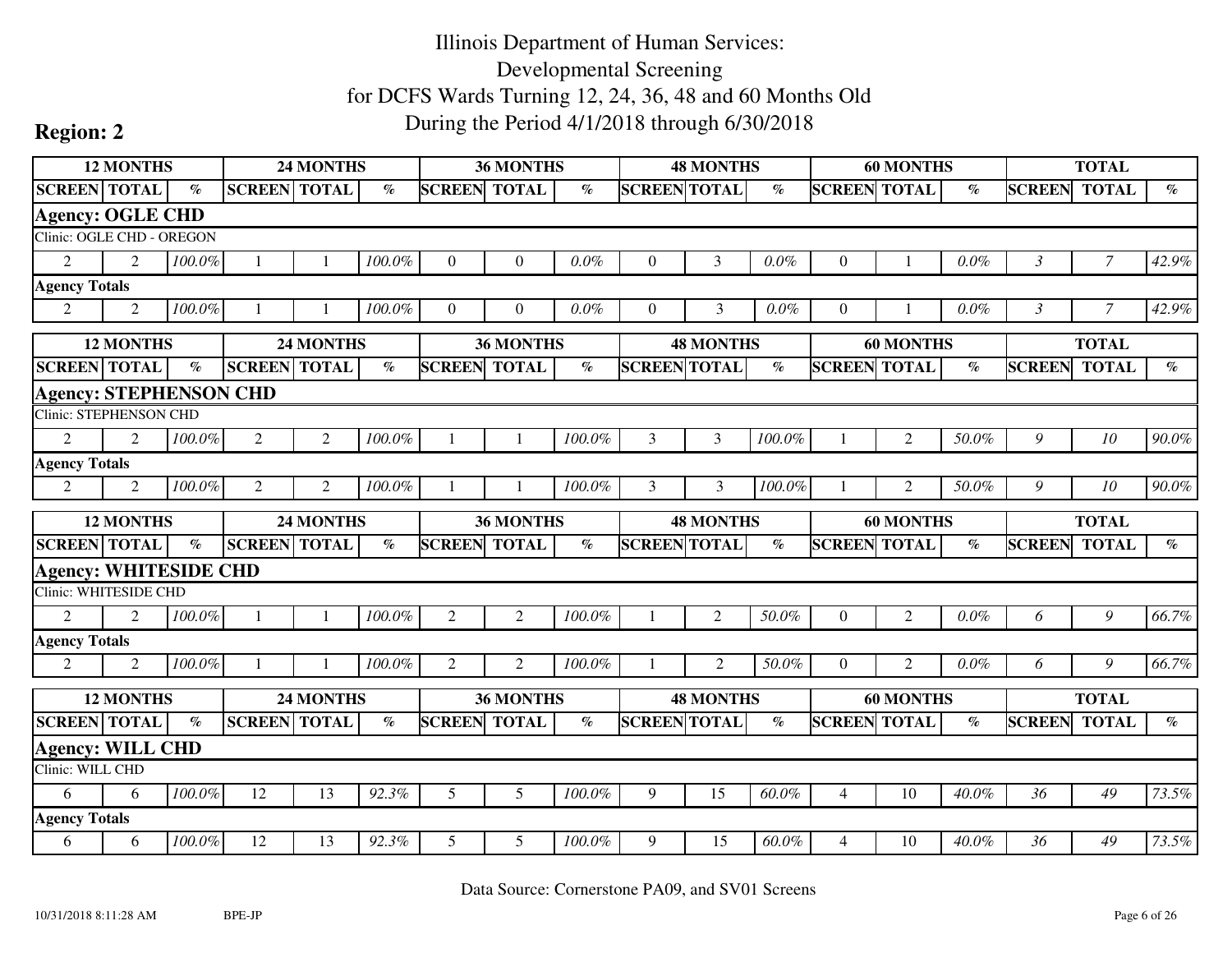|                              | <b>12 MONTHS</b>      |       |                     | 24 MONTHS |           |               | <b>36 MONTHS</b> |       |                     | <b>48 MONTHS</b> |         |                     | <b>60 MONTHS</b> |         |               | <b>TOTAL</b> |       |
|------------------------------|-----------------------|-------|---------------------|-----------|-----------|---------------|------------------|-------|---------------------|------------------|---------|---------------------|------------------|---------|---------------|--------------|-------|
| <b>SCREEN TOTAL</b>          |                       | $\%$  | <b>SCREEN TOTAL</b> |           | $\%$      | <b>SCREEN</b> | <b>TOTAL</b>     | $\%$  | <b>SCREEN TOTAL</b> |                  | $\%$    | <b>SCREEN TOTAL</b> |                  | $\%$    | <b>SCREEN</b> | <b>TOTAL</b> | $\%$  |
| <b>Agency: WINNEBAGO CHD</b> |                       |       |                     |           |           |               |                  |       |                     |                  |         |                     |                  |         |               |              |       |
|                              | Clinic: WINNEBAGO CHD |       |                     |           |           |               |                  |       |                     |                  |         |                     |                  |         |               |              |       |
|                              | 10                    | 80.0% | 14                  | 14        | $100.0\%$ |               | 10               | 70.0% |                     |                  | $0.0\%$ |                     |                  | 12.5%   | 30            | 49           | 61.2% |
| <b>Agency Totals</b>         |                       |       |                     |           |           |               |                  |       |                     |                  |         |                     |                  |         |               |              |       |
| ◠                            | 10                    | 80.0% | 14                  | 14        | $100.0\%$ |               | 10               | 70.0% |                     |                  | $0.0\%$ |                     | 8                | $2.5\%$ | 30            | 49           | 61.2% |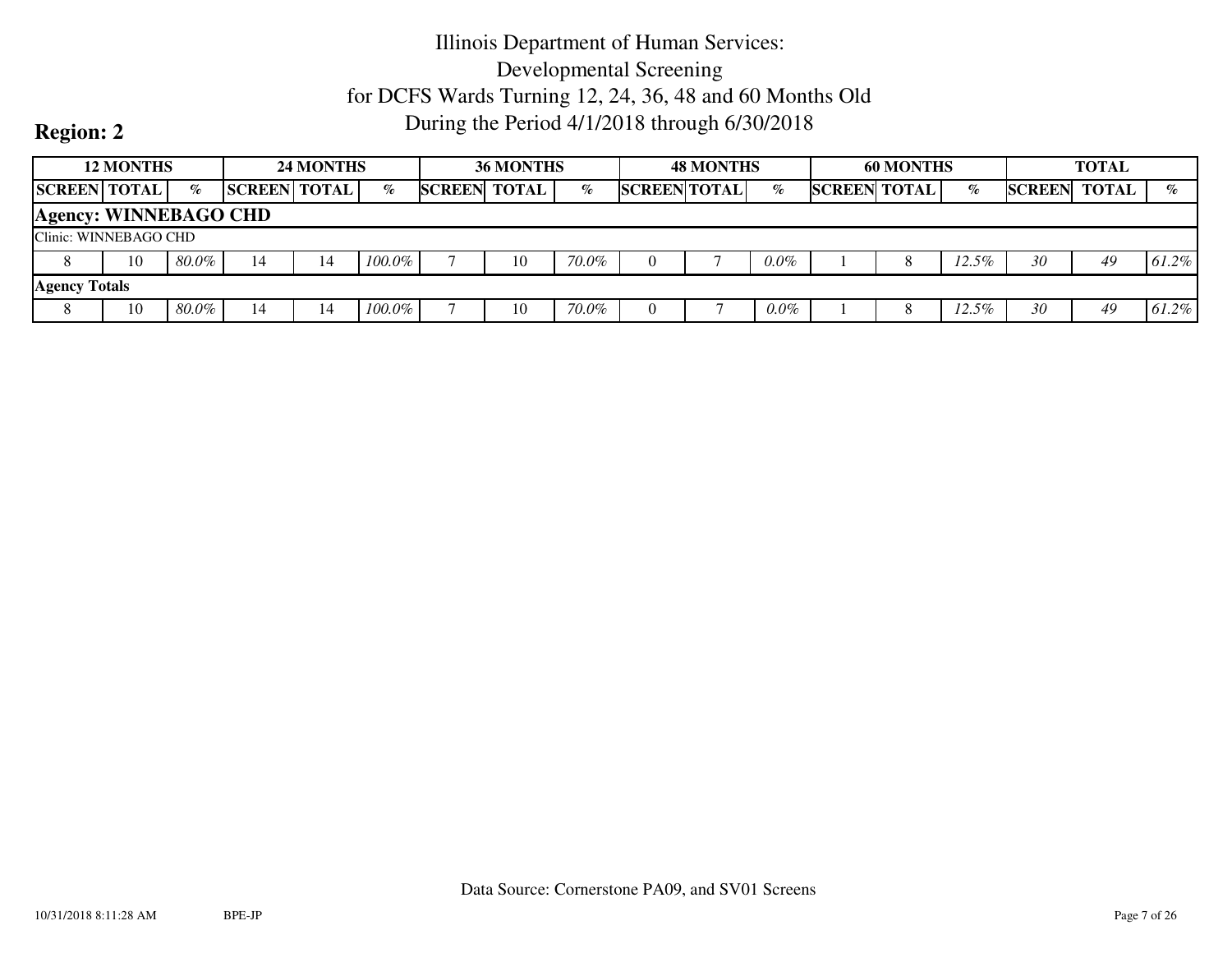|                              | <b>12 MONTHS</b> |                             |                                        | 24 MONTHS        |         |               | <b>36 MONTHS</b> |         |                     | <b>48 MONTHS</b> |         |                     | <b>60 MONTHS</b> |         |                | <b>TOTAL</b>   |                             |
|------------------------------|------------------|-----------------------------|----------------------------------------|------------------|---------|---------------|------------------|---------|---------------------|------------------|---------|---------------------|------------------|---------|----------------|----------------|-----------------------------|
| <b>SCREEN TOTAL</b>          |                  | $\%$                        | <b>SCREEN TOTAL</b>                    |                  | $\%$    | <b>SCREEN</b> | <b>TOTAL</b>     | $\%$    | <b>SCREEN TOTAL</b> |                  | $\%$    | <b>SCREEN</b>       | <b>TOTAL</b>     | $\%$    | <b>SCREEN</b>  | <b>TOTAL</b>   | $\%$                        |
|                              |                  |                             | <b>Agency: CHAMPAIGN-URBANA PHD</b>    |                  |         |               |                  |         |                     |                  |         |                     |                  |         |                |                |                             |
|                              |                  |                             | Clinic: CHAMPAIGN-URBANA PHD - CHAMPAI |                  |         |               |                  |         |                     |                  |         |                     |                  |         |                |                |                             |
| $\overline{4}$               | $\overline{4}$   | 100.0%                      | 12                                     | 12               | 100.0%  | 10            | 11               | 90.9%   | $\overline{0}$      | 10               | 0.0%    | 0                   | 7                | 0.0%    | 26             | 44             | 59.1%                       |
| <b>Agency Totals</b>         |                  |                             |                                        |                  |         |               |                  |         |                     |                  |         |                     |                  |         |                |                |                             |
| $\overline{4}$               | $\overline{4}$   | 100.0%                      | 12                                     | 12               | 100.0%  | 10            | 11               | 90.9%   | $\Omega$            | 10               | $0.0\%$ | 0                   | 7                | $0.0\%$ | 26             | 44             | 59.1%                       |
|                              | <b>12 MONTHS</b> |                             |                                        | <b>24 MONTHS</b> |         |               | <b>36 MONTHS</b> |         |                     | <b>48 MONTHS</b> |         |                     | <b>60 MONTHS</b> |         |                | <b>TOTAL</b>   |                             |
| <b>SCREEN TOTAL</b>          |                  | $\mathcal{O}_{\mathcal{O}}$ | <b>SCREEN TOTAL</b>                    |                  | $\%$    | <b>SCREEN</b> | <b>TOTAL</b>     | $\%$    | <b>SCREEN TOTAL</b> |                  | $\%$    | <b>SCREEN TOTAL</b> |                  | $\%$    | <b>SCREEN</b>  | <b>TOTAL</b>   | $\mathcal{O}_{\mathcal{O}}$ |
| <b>Agency: FORD CHD</b>      |                  |                             |                                        |                  |         |               |                  |         |                     |                  |         |                     |                  |         |                |                |                             |
| Clinic: FORD CHD             |                  |                             |                                        |                  |         |               |                  |         |                     |                  |         |                     |                  |         |                |                |                             |
| $\theta$                     | $\Omega$         | $0.0\%$                     |                                        |                  | 100.0%  | $\Omega$      | $\overline{0}$   | $0.0\%$ | $\Omega$            | $\overline{0}$   | 0.0%    | $\overline{0}$      | $\boldsymbol{0}$ | 0.0%    |                |                | ######                      |
| <b>Agency Totals</b>         |                  |                             |                                        |                  |         |               |                  |         |                     |                  |         |                     |                  |         |                |                |                             |
| $\overline{0}$               | $\theta$         | $0.0\%$                     |                                        |                  | 100.0%  | $\Omega$      | $\Omega$         | $0.0\%$ | $\Omega$            | $\overline{0}$   | $0.0\%$ | $\Omega$            | $\overline{0}$   | $0.0\%$ |                |                | ######                      |
|                              | <b>12 MONTHS</b> |                             |                                        | 24 MONTHS        |         |               | <b>36 MONTHS</b> |         |                     | <b>48 MONTHS</b> |         |                     | <b>60 MONTHS</b> |         |                | <b>TOTAL</b>   |                             |
| <b>SCREEN</b> TOTAL          |                  | $\%$                        | <b>SCREEN TOTAL</b>                    |                  | $\%$    | <b>SCREEN</b> | <b>TOTAL</b>     | $\%$    | <b>SCREEN TOTAL</b> |                  | $\%$    | <b>SCREEN TOTAL</b> |                  | $\%$    | <b>SCREEN</b>  | <b>TOTAL</b>   | $\%$                        |
| <b>Agency: FULTON CHD</b>    |                  |                             |                                        |                  |         |               |                  |         |                     |                  |         |                     |                  |         |                |                |                             |
| Clinic: FULTON CHD           |                  |                             |                                        |                  |         |               |                  |         |                     |                  |         |                     |                  |         |                |                |                             |
|                              |                  | 100.0%                      | 2                                      | 2                | 100.0%  | $\Omega$      | $\Omega$         | $0.0\%$ | $\Omega$            | $\Omega$         | 0.0%    | $\Omega$            | $\overline{0}$   | $0.0\%$ | $\mathfrak{Z}$ | $\mathfrak{Z}$ | ######                      |
| Clinic: FULTON CHD - ASTORIA |                  |                             |                                        |                  |         |               |                  |         |                     |                  |         |                     |                  |         |                |                |                             |
| $\Omega$                     | $\Omega$         | $0.0\%$                     | $\overline{0}$                         | $\Omega$         | $0.0\%$ | $\Omega$      | $\theta$         | $0.0\%$ |                     |                  | 100.0%  | $\Omega$            | $\overline{0}$   | $0.0\%$ |                |                | ######                      |
| <b>Agency Totals</b>         |                  |                             |                                        |                  |         |               |                  |         |                     |                  |         |                     |                  |         |                |                |                             |
|                              |                  | 100.0%                      | 2                                      | 2                | 100.0%  | $\Omega$      | $\Omega$         | $0.0\%$ |                     |                  | 100.0%  | 0                   | $\theta$         | $0.0\%$ | 4              | $\overline{4}$ | ######                      |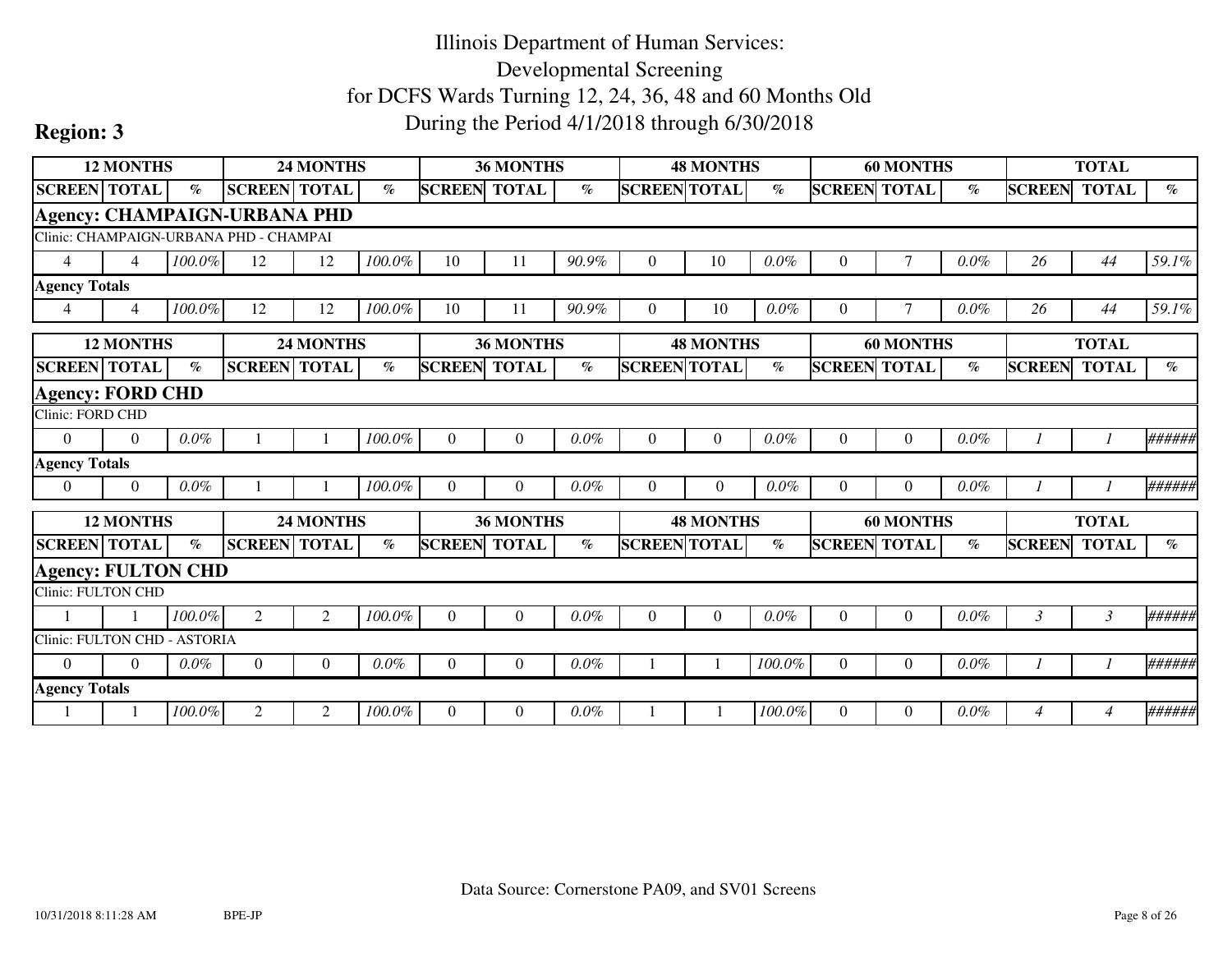|                            | <b>12 MONTHS</b>            |                             |                     | <b>24 MONTHS</b> |        |                     | 36 MONTHS    |                       |                     | <b>48 MONTHS</b> |         |                     | <b>60 MONTHS</b> |                          |                | <b>TOTAL</b>   |                                |
|----------------------------|-----------------------------|-----------------------------|---------------------|------------------|--------|---------------------|--------------|-----------------------|---------------------|------------------|---------|---------------------|------------------|--------------------------|----------------|----------------|--------------------------------|
| <b>SCREEN TOTAL</b>        |                             | $\mathcal{O}_{\mathcal{O}}$ | <b>SCREEN TOTAL</b> |                  | $\%$   | <b>SCREEN TOTAL</b> |              | $\%$                  | <b>SCREEN TOTAL</b> |                  | $\%$    | <b>SCREEN TOTAL</b> |                  | $\overline{\mathcal{C}}$ | <b>SCREEN</b>  | <b>TOTAL</b>   | $\mathcal{G}_{\mathcal{O}}$    |
| <b>Agency: HENRY CHD</b>   |                             |                             |                     |                  |        |                     |              |                       |                     |                  |         |                     |                  |                          |                |                |                                |
| <b>Clinic: HENRY CHD</b>   |                             |                             |                     |                  |        |                     |              |                       |                     |                  |         |                     |                  |                          |                |                |                                |
| $\Omega$                   | $\Omega$                    | $0.0\%$                     | 3                   | 3                | 100.0% | $\overline{2}$      | 3            | 66.7%                 |                     | 3                | 33.3%   |                     | $\overline{4}$   | 25.0%                    | $\overline{7}$ | 13             | 53.8%                          |
| <b>Agency Totals</b>       |                             |                             |                     |                  |        |                     |              |                       |                     |                  |         |                     |                  |                          |                |                |                                |
| $\overline{0}$             | $\boldsymbol{0}$            | $0.0\%$                     | 3                   | 3                | 100.0% | 2                   | 3            | 66.7%                 |                     | 3                | 33.3%   |                     | $\overline{4}$   | 25.0%                    | 7              | 13             | 53.8%                          |
|                            | <b>12 MONTHS</b>            |                             |                     | 24 MONTHS        |        |                     | 36 MONTHS    |                       |                     | <b>48 MONTHS</b> |         |                     | <b>60 MONTHS</b> |                          |                | <b>TOTAL</b>   |                                |
| <b>SCREEN</b> TOTAL        |                             | $\%$                        | <b>SCREEN TOTAL</b> |                  | $\%$   | <b>SCREEN</b>       | <b>TOTAL</b> | $\%$                  | <b>SCREEN TOTAL</b> |                  | $\%$    | <b>SCREEN</b>       | <b>TOTAL</b>     | $\%$                     | <b>SCREEN</b>  | <b>TOTAL</b>   | $\%$                           |
| <b>Agency: IROQUOIS HD</b> |                             |                             |                     |                  |        |                     |              |                       |                     |                  |         |                     |                  |                          |                |                |                                |
| Clinic: IROQUOIS COUNTY    |                             |                             |                     |                  |        |                     |              |                       |                     |                  |         |                     |                  |                          |                |                |                                |
| $\overline{2}$             | $\mathcal{D}_{\mathcal{L}}$ | 100.0%                      |                     |                  | 100.0% | $\Omega$            | $\Omega$     | $0.0\%$               |                     |                  | 100.0%  | $\theta$            | $\overline{0}$   | 0.0%                     | $\overline{4}$ | $\overline{4}$ | ######                         |
| <b>Agency Totals</b>       |                             |                             |                     |                  |        |                     |              |                       |                     |                  |         |                     |                  |                          |                |                |                                |
| 2                          | $\mathfrak{D}$              | 100.0%                      |                     |                  | 100.0% | $\Omega$            | $\Omega$     | $0.0\%$               |                     |                  | 100.0%  | $\Omega$            | $\theta$         | 0.0%                     | $\overline{4}$ | $\overline{4}$ | ######                         |
|                            |                             |                             |                     |                  |        |                     |              |                       |                     |                  |         |                     |                  |                          |                |                |                                |
|                            | <b>12 MONTHS</b>            |                             |                     | 24 MONTHS        |        |                     | 36 MONTHS    |                       |                     | <b>48 MONTHS</b> |         |                     | <b>60 MONTHS</b> |                          |                | <b>TOTAL</b>   |                                |
| <b>SCREEN TOTAL</b>        |                             | $\%$                        | <b>SCREEN TOTAL</b> |                  | $\%$   | <b>SCREEN</b>       | <b>TOTAL</b> | $\emph{v}_{\emph{0}}$ | <b>SCREEN TOTAL</b> |                  | $\%$    | <b>SCREEN TOTAL</b> |                  | $\%$                     | <b>SCREEN</b>  | <b>TOTAL</b>   | $\mathcal{O}_{\!\!\mathit{O}}$ |
| <b>Agency: KNOX CHD</b>    |                             |                             |                     |                  |        |                     |              |                       |                     |                  |         |                     |                  |                          |                |                |                                |
| Clinic: KNOX CHD           |                             |                             |                     |                  |        |                     |              |                       |                     |                  |         |                     |                  |                          |                |                |                                |
| $\overline{2}$             | $\mathfrak{D}$              | 100.0%                      | $\overline{4}$      | $\overline{4}$   | 100.0% | 3                   | 3            | 100.0%                | $\overline{2}$      | 3                | 66.7%   | $\mathbf{0}$        |                  | $0.0\%$                  | 11             | 13             | 84.6%                          |
| <b>Agency Totals</b>       |                             |                             |                     |                  |        |                     |              |                       |                     |                  |         |                     |                  |                          |                |                |                                |
| $\overline{2}$             | 2                           | 100.0%                      | $\overline{4}$      | $\overline{4}$   | 100.0% | 3                   | 3            | 100.0%                | 2                   | 3                | 66.7%   | $\overline{0}$      | 1                | 0.0%                     | 11             | 13             | 84.6%                          |
|                            | <b>12 MONTHS</b>            |                             |                     | 24 MONTHS        |        |                     | 36 MONTHS    |                       |                     | <b>48 MONTHS</b> |         |                     | <b>60 MONTHS</b> |                          |                | <b>TOTAL</b>   |                                |
| <b>SCREEN TOTAL</b>        |                             | $\%$                        | <b>SCREEN TOTAL</b> |                  | $\%$   | <b>SCREEN TOTAL</b> |              | $\%$                  | <b>SCREEN TOTAL</b> |                  | $\%$    | <b>SCREEN TOTAL</b> |                  | $\%$                     | <b>SCREEN</b>  | <b>TOTAL</b>   | $\%$                           |
| <b>Agency: LASALLE CHD</b> |                             |                             |                     |                  |        |                     |              |                       |                     |                  |         |                     |                  |                          |                |                |                                |
| <b>Clinic: LASALLE CHD</b> |                             |                             |                     |                  |        |                     |              |                       |                     |                  |         |                     |                  |                          |                |                |                                |
| $\overline{3}$             | 3                           | $100.0\%$                   | 5                   | 5                | 100.0% | 3                   | 3            | 100.0%                | $\overline{0}$      | $\boldsymbol{0}$ | $0.0\%$ |                     | $\mathbf{1}$     | 100.0%                   | 12             | 12             | ######                         |
| <b>Agency Totals</b>       |                             |                             |                     |                  |        |                     |              |                       |                     |                  |         |                     |                  |                          |                |                |                                |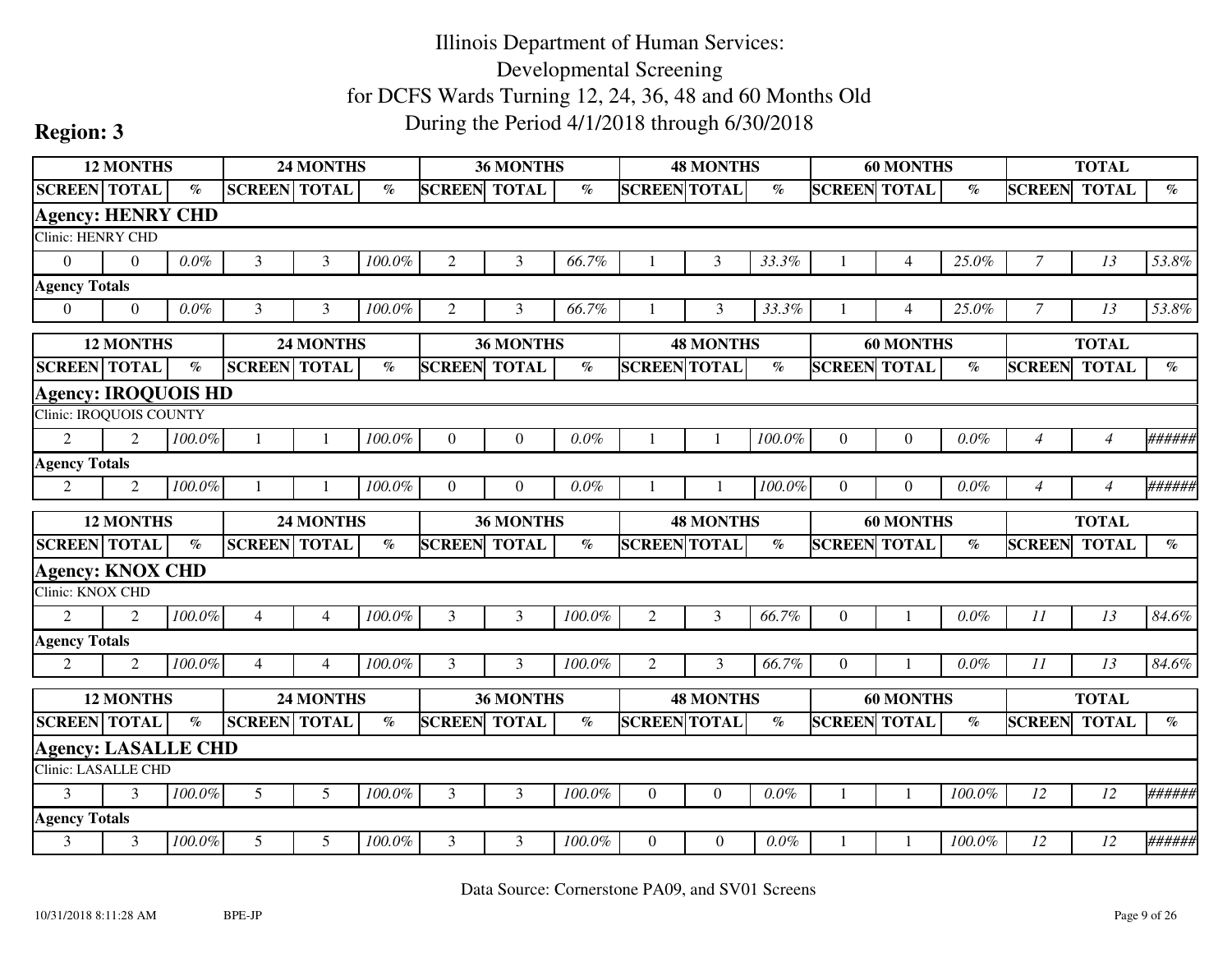|                               | <b>12 MONTHS</b> |           |                     | <b>24 MONTHS</b> |                       |                     | 36 MONTHS    |         |                     | <b>48 MONTHS</b> |                                |                     | <b>60 MONTHS</b> |         |                | <b>TOTAL</b> |         |
|-------------------------------|------------------|-----------|---------------------|------------------|-----------------------|---------------------|--------------|---------|---------------------|------------------|--------------------------------|---------------------|------------------|---------|----------------|--------------|---------|
| <b>SCREEN TOTAL</b>           |                  | $\%$      | <b>SCREEN TOTAL</b> |                  | $\%$                  | <b>SCREEN TOTAL</b> |              | $\%$    | <b>SCREEN TOTAL</b> |                  | $\%$                           | <b>SCREEN TOTAL</b> |                  | $\%$    | <b>SCREEN</b>  | <b>TOTAL</b> | $\%$    |
| <b>Agency: LIVINGSTON CHD</b> |                  |           |                     |                  |                       |                     |              |         |                     |                  |                                |                     |                  |         |                |              |         |
| Clinic: LIVINGSTON CHD        |                  |           |                     |                  |                       |                     |              |         |                     |                  |                                |                     |                  |         |                |              |         |
| $\overline{2}$                | $\mathfrak{D}$   | 100.0%    | $\overline{2}$      | $\overline{2}$   | 100.0%                |                     |              | 100.0%  | $\Omega$            | $\Omega$         | $0.0\%$                        | $\overline{0}$      | $\mathbf{0}$     | 0.0%    | 5              | 5            | ######  |
| <b>Agency Totals</b>          |                  |           |                     |                  |                       |                     |              |         |                     |                  |                                |                     |                  |         |                |              |         |
| $\overline{2}$                | 2                | 100.0%    | 2                   | 2                | 100.0%                |                     |              | 100.0%  | $\Omega$            | $\overline{0}$   | $0.0\%$                        | $\overline{0}$      | $\overline{0}$   | $0.0\%$ | 5              | 5            | ######  |
|                               | <b>12 MONTHS</b> |           |                     | 24 MONTHS        |                       |                     | 36 MONTHS    |         |                     | <b>48 MONTHS</b> |                                |                     | <b>60 MONTHS</b> |         |                | <b>TOTAL</b> |         |
| <b>SCREEN</b> TOTAL           |                  | $\%$      | <b>SCREEN TOTAL</b> |                  | $\%$                  | <b>SCREEN</b>       | <b>TOTAL</b> | $\%$    | <b>SCREEN TOTAL</b> |                  | $\emph{v}_{\emph{0}}$          | <b>SCREEN</b>       | <b>TOTAL</b>     | $\%$    | <b>SCREEN</b>  | <b>TOTAL</b> | $\%$    |
| <b>Agency: MARSHALL CHD</b>   |                  |           |                     |                  |                       |                     |              |         |                     |                  |                                |                     |                  |         |                |              |         |
| Clinic: MARSHALL CHD          |                  |           |                     |                  |                       |                     |              |         |                     |                  |                                |                     |                  |         |                |              |         |
| $\Omega$                      | $\Omega$         | $0.0\%$   | $\theta$            | $\Omega$         | $0.0\%$               | $\theta$            | $\theta$     | 0.0%    | $\Omega$            |                  | $0.0\%$                        | $\theta$            | $\overline{0}$   | $0.0\%$ | $\theta$       |              | $0.0\%$ |
| <b>Agency Totals</b>          |                  |           |                     |                  |                       |                     |              |         |                     |                  |                                |                     |                  |         |                |              |         |
| $\overline{0}$                | $\Omega$         | $0.0\%$   | $\overline{0}$      | $\Omega$         | $0.0\%$               | $\theta$            | $\theta$     | $0.0\%$ | $\Omega$            |                  | $0.0\%$                        | $\Omega$            | $\Omega$         | $0.0\%$ | $\theta$       |              | $0.0\%$ |
|                               |                  |           |                     |                  |                       |                     |              |         |                     |                  |                                |                     |                  |         |                |              |         |
|                               | <b>12 MONTHS</b> |           |                     | 24 MONTHS        |                       |                     | 36 MONTHS    |         |                     | <b>48 MONTHS</b> |                                |                     | <b>60 MONTHS</b> |         |                | <b>TOTAL</b> |         |
| <b>SCREEN TOTAL</b>           |                  | $\%$      | <b>SCREEN TOTAL</b> |                  | $\emph{v}_{\emph{0}}$ | <b>SCREEN</b>       | <b>TOTAL</b> | $\%$    | <b>SCREEN TOTAL</b> |                  | $\mathcal{O}_{\!\!\mathit{O}}$ | <b>SCREEN TOTAL</b> |                  | $\%$    | <b>SCREEN</b>  | <b>TOTAL</b> | $\%$    |
| <b>Agency: MASON CHD</b>      |                  |           |                     |                  |                       |                     |              |         |                     |                  |                                |                     |                  |         |                |              |         |
| <b>Clinic: MASON CHD</b>      |                  |           |                     |                  |                       |                     |              |         |                     |                  |                                |                     |                  |         |                |              |         |
|                               |                  | 100.0%    | $\mathfrak{2}$      | $\overline{2}$   | 100.0%                |                     | $\mathbf{1}$ | 100.0%  | $\Omega$            | $\overline{0}$   | $0.0\%$                        | $\theta$            | $\overline{2}$   | 0.0%    | $\overline{4}$ | 6            | 66.7%   |
| <b>Agency Totals</b>          |                  |           |                     |                  |                       |                     |              |         |                     |                  |                                |                     |                  |         |                |              |         |
| -1                            |                  | 100.0%    | $\mathfrak{2}$      | $\overline{2}$   | 100.0%                |                     |              | 100.0%  | $\Omega$            | $\overline{0}$   | 0.0%                           | $\overline{0}$      | $\overline{2}$   | $0.0\%$ | $\overline{4}$ | 6            | 66.7%   |
|                               | <b>12 MONTHS</b> |           |                     | 24 MONTHS        |                       |                     | 36 MONTHS    |         |                     | <b>48 MONTHS</b> |                                |                     | <b>60 MONTHS</b> |         |                | <b>TOTAL</b> |         |
| <b>SCREEN</b> TOTAL           |                  | $\%$      | <b>SCREEN</b> TOTAL |                  | $\%$                  | <b>SCREEN TOTAL</b> |              | $\%$    | <b>SCREEN TOTAL</b> |                  | $\%$                           | <b>SCREEN TOTAL</b> |                  | $\%$    | <b>SCREEN</b>  | <b>TOTAL</b> | $\%$    |
| <b>Agency: MCLEAN CHD</b>     |                  |           |                     |                  |                       |                     |              |         |                     |                  |                                |                     |                  |         |                |              |         |
| <b>Clinic: MCLEAN CHD</b>     |                  |           |                     |                  |                       |                     |              |         |                     |                  |                                |                     |                  |         |                |              |         |
| 10                            | 10               | $100.0\%$ | $\overline{4}$      | $\overline{4}$   | 100.0%                | $\overline{4}$      | 6            | 66.7%   | $\overline{2}$      | $\overline{3}$   | 66.7%                          | 3                   | $\overline{4}$   | 75.0%   | 23             | 27           | 85.2%   |
| <b>Agency Totals</b>          |                  |           |                     |                  |                       |                     |              |         |                     |                  |                                |                     |                  |         |                |              |         |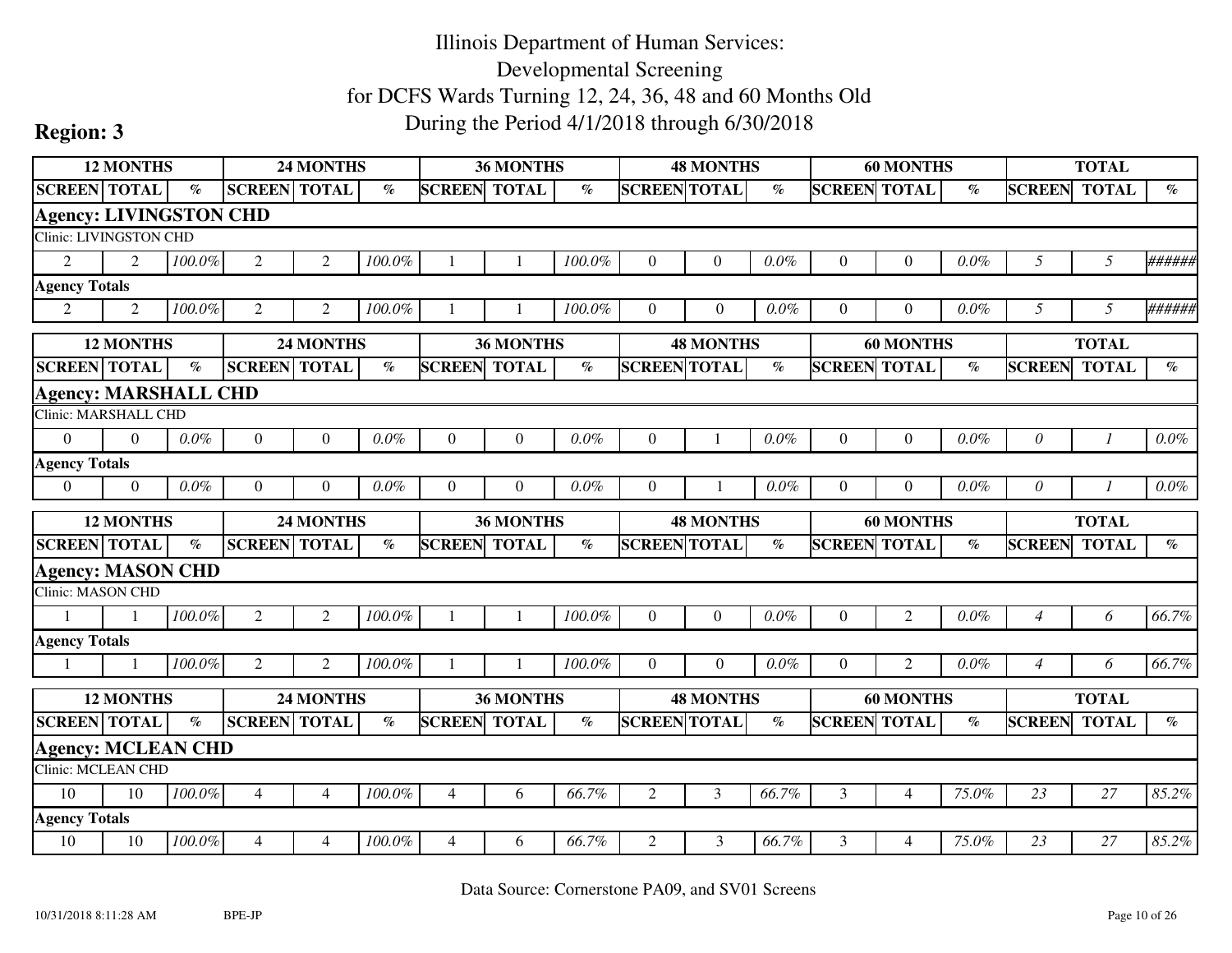|                                  | <b>12 MONTHS</b> |         |                     | <b>24 MONTHS</b> |           |               | 36 MONTHS        |           |                     | <b>48 MONTHS</b> |         |                     | <b>60 MONTHS</b> |         |                | <b>TOTAL</b>   |                             |
|----------------------------------|------------------|---------|---------------------|------------------|-----------|---------------|------------------|-----------|---------------------|------------------|---------|---------------------|------------------|---------|----------------|----------------|-----------------------------|
| <b>SCREEN TOTAL</b>              |                  | $\%$    | <b>SCREEN TOTAL</b> |                  | $\%$      | <b>SCREEN</b> | <b>TOTAL</b>     | $\%$      | <b>SCREEN TOTAL</b> |                  | $\%$    | <b>SCREEN TOTAL</b> |                  | $\%$    | <b>SCREEN</b>  | <b>TOTAL</b>   | $\%$                        |
| <b>Agency: MERCER CHD</b>        |                  |         |                     |                  |           |               |                  |           |                     |                  |         |                     |                  |         |                |                |                             |
| <b>Clinic: MERCER CHD</b>        |                  |         |                     |                  |           |               |                  |           |                     |                  |         |                     |                  |         |                |                |                             |
| 3                                | 3                | 100.0%  | $\overline{0}$      | $\Omega$         | $0.0\%$   |               |                  | 100.0%    | $\Omega$            | $\theta$         | $0.0\%$ | $\overline{0}$      | $\boldsymbol{0}$ | 0.0%    | $\overline{4}$ | 4              | ######                      |
| <b>Agency Totals</b>             |                  |         |                     |                  |           |               |                  |           |                     |                  |         |                     |                  |         |                |                |                             |
| 3                                | 3                | 100.0%  | $\Omega$            | $\Omega$         | $0.0\%$   |               |                  | 100.0%    | $\theta$            | $\overline{0}$   | $0.0\%$ | $\Omega$            | $\overline{0}$   | $0.0\%$ | 4              | $\overline{4}$ | ######                      |
|                                  | <b>12 MONTHS</b> |         |                     | <b>24 MONTHS</b> |           |               | <b>36 MONTHS</b> |           |                     | <b>48 MONTHS</b> |         |                     | <b>60 MONTHS</b> |         |                | <b>TOTAL</b>   |                             |
| <b>SCREEN TOTAL</b>              |                  | $\%$    | <b>SCREEN TOTAL</b> |                  | $\%$      | <b>SCREEN</b> | <b>TOTAL</b>     | $\%$      | <b>SCREEN TOTAL</b> |                  | $\%$    | <b>SCREEN TOTAL</b> |                  | $\%$    | <b>SCREEN</b>  | <b>TOTAL</b>   | $\%$                        |
| <b>Agency: PUTNAM CHD</b>        |                  |         |                     |                  |           |               |                  |           |                     |                  |         |                     |                  |         |                |                |                             |
| Clinic: PUTNAM CHD               |                  |         |                     |                  |           |               |                  |           |                     |                  |         |                     |                  |         |                |                |                             |
| $\overline{0}$                   | $\Omega$         | $0.0\%$ | $\overline{0}$      | $\theta$         | 0.0%      | $\Omega$      | $\overline{0}$   | $0.0\%$   | $\theta$            |                  | $0.0\%$ | $\overline{0}$      | $\overline{0}$   | 0.0%    | $\theta$       |                | $0.0\%$                     |
| <b>Agency Totals</b>             |                  |         |                     |                  |           |               |                  |           |                     |                  |         |                     |                  |         |                |                |                             |
| $\overline{0}$                   | $\theta$         | $0.0\%$ | $\Omega$            | $\Omega$         | $0.0\%$   | $\Omega$      | $\Omega$         | $0.0\%$   | $\Omega$            |                  | 0.0%    | $\Omega$            | $\Omega$         | $0.0\%$ | $\theta$       |                | $0.0\%$                     |
|                                  | <b>12 MONTHS</b> |         |                     | <b>24 MONTHS</b> |           |               | 36 MONTHS        |           |                     | <b>48 MONTHS</b> |         |                     | <b>60 MONTHS</b> |         |                | <b>TOTAL</b>   |                             |
| <b>SCREEN</b> TOTAL              |                  | $\%$    | <b>SCREEN TOTAL</b> |                  | $\%$      | <b>SCREEN</b> | <b>TOTAL</b>     | $\%$      | <b>SCREEN TOTAL</b> |                  | $\%$    | <b>SCREEN TOTAL</b> |                  | $\%$    | <b>SCREEN</b>  | <b>TOTAL</b>   | $\mathcal{O}_{\mathcal{O}}$ |
| <b>Agency: ROCK ISLAND CHD</b>   |                  |         |                     |                  |           |               |                  |           |                     |                  |         |                     |                  |         |                |                |                             |
| Clinic: ROCK ISLAND CHD          |                  |         |                     |                  |           |               |                  |           |                     |                  |         |                     |                  |         |                |                |                             |
| 6                                | 6                | 100.0%  | 5                   | 5                | $100.0\%$ |               |                  | 100.0%    | $\Omega$            | 2                | $0.0\%$ |                     | $\overline{4}$   | 25.0%   | 13             | 18             | 72.2%                       |
| Clinic: ROCK ISLAND CHD - MOLINE |                  |         |                     |                  |           |               |                  |           |                     |                  |         |                     |                  |         |                |                |                             |
|                                  |                  | 100.0%  | $\overline{0}$      | $\Omega$         | $0.0\%$   | $\Omega$      | $\Omega$         | $0.0\%$   | $\Omega$            | $\theta$         | $0.0\%$ | $\Omega$            | $\overline{0}$   | $0.0\%$ |                |                | ######                      |
| <b>Agency Totals</b>             |                  |         |                     |                  |           |               |                  |           |                     |                  |         |                     |                  |         |                |                |                             |
| 7                                | 7                | 100.0%  | 5                   | 5                | 100.0%    |               |                  | $100.0\%$ | $\Omega$            | 2                | $0.0\%$ |                     | $\overline{4}$   | 25.0%   | 14             | 19             | 73.7%                       |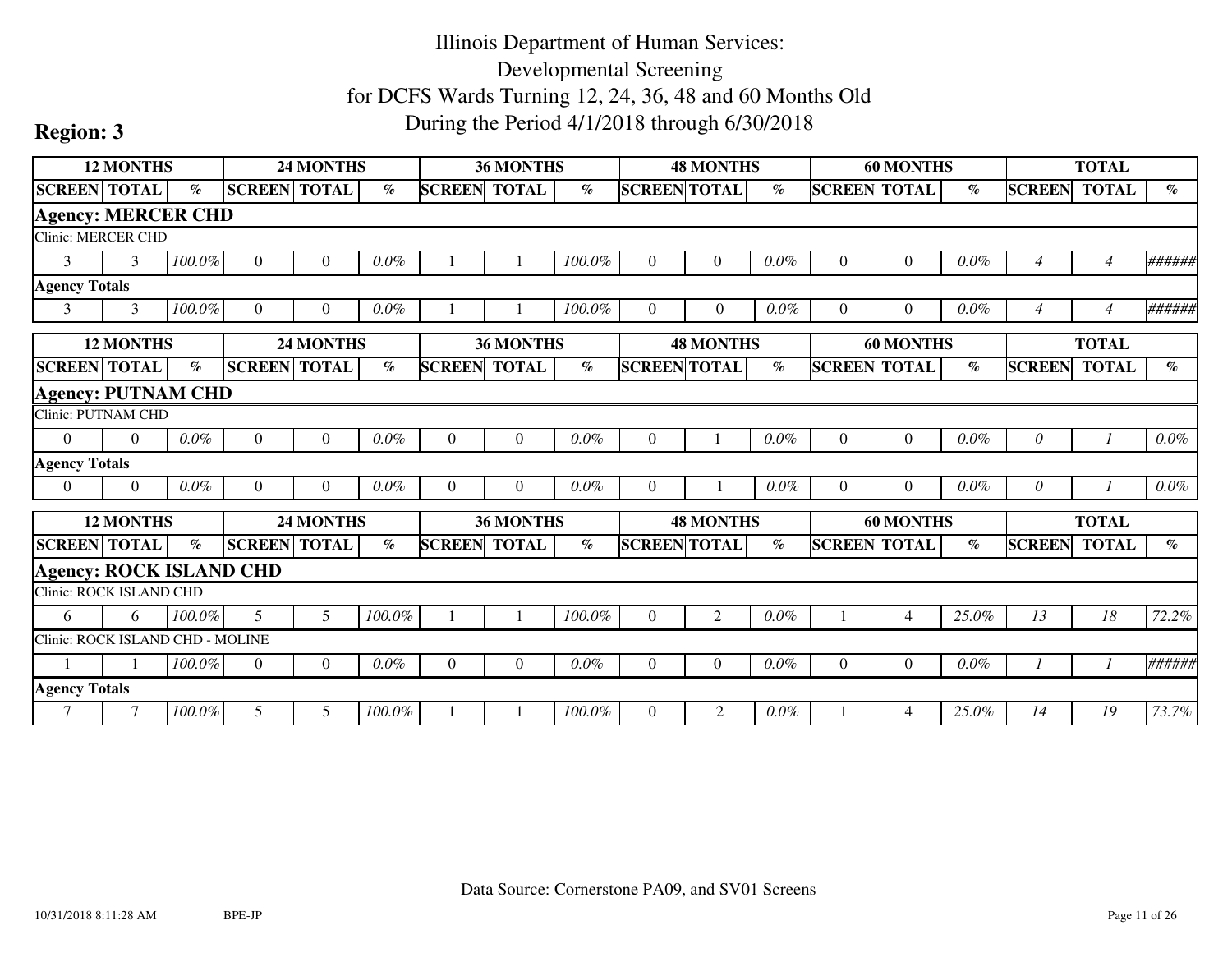|                             | <b>12 MONTHS</b> |         |                     | <b>24 MONTHS</b> |           |               | <b>36 MONTHS</b> |         |                     | <b>48 MONTHS</b> |         |                     | <b>60 MONTHS</b> |         |               | <b>TOTAL</b> |       |
|-----------------------------|------------------|---------|---------------------|------------------|-----------|---------------|------------------|---------|---------------------|------------------|---------|---------------------|------------------|---------|---------------|--------------|-------|
| <b>SCREEN TOTAL</b>         |                  | $\%$    | <b>SCREEN TOTAL</b> |                  | $\%$      | <b>SCREEN</b> | <b>TOTAL</b>     | $\%$    | <b>SCREEN TOTAL</b> |                  | $\%$    | <b>SCREEN TOTAL</b> |                  | $\%$    | <b>SCREEN</b> | <b>TOTAL</b> | $\%$  |
| <b>Agency: TASC</b>         |                  |         |                     |                  |           |               |                  |         |                     |                  |         |                     |                  |         |               |              |       |
| Clinic: TASC                |                  |         |                     |                  |           |               |                  |         |                     |                  |         |                     |                  |         |               |              |       |
| 5                           | 5 <sup>5</sup>   | 100.0%  | 3                   |                  | 42.9%     |               | 16               | 43.8%   | 4                   | 15               | 26.7%   |                     | 15               | 6.7%    | 20            | 58           | 34.5% |
| <b>Agency Totals</b>        |                  |         |                     |                  |           |               |                  |         |                     |                  |         |                     |                  |         |               |              |       |
| 5                           | 5                | 100.0%  | 3                   |                  | 42.9%     |               | 16               | 43.8%   | 4                   | 15               | 26.7%   |                     | 15               | 6.7%    | 20            | 58           | 34.5% |
|                             | <b>12 MONTHS</b> |         |                     | <b>24 MONTHS</b> |           |               | <b>36 MONTHS</b> |         |                     | <b>48 MONTHS</b> |         |                     | <b>60 MONTHS</b> |         |               | <b>TOTAL</b> |       |
| <b>SCREEN</b> TOTAL         |                  | $\%$    | <b>SCREEN TOTAL</b> |                  | $\%$      | <b>SCREEN</b> | <b>TOTAL</b>     | $\%$    | <b>SCREEN TOTAL</b> |                  | $\%$    | <b>SCREEN TOTAL</b> |                  | $\%$    | <b>SCREEN</b> | <b>TOTAL</b> | $\%$  |
| <b>Agency: TAZEWELL CHD</b> |                  |         |                     |                  |           |               |                  |         |                     |                  |         |                     |                  |         |               |              |       |
| <b>Clinic: TAZEWELL CHD</b> |                  |         |                     |                  |           |               |                  |         |                     |                  |         |                     |                  |         |               |              |       |
| $\overline{4}$              | $\overline{4}$   | 100.0%  | 8                   | 8                | 100.0%    | 10            | 11               | 90.9%   | 5                   | 11               | 45.5%   | $\mathbf{2}$        | 7                | 28.6%   | 29            | 41           | 70.7% |
| <b>Agency Totals</b>        |                  |         |                     |                  |           |               |                  |         |                     |                  |         |                     |                  |         |               |              |       |
| 4                           | $\overline{4}$   | 100.0%  | 8                   | 8                | $100.0\%$ | 10            | 11               | 90.9%   | 5.                  | 11               | 45.5%   | $\overline{2}$      | $\overline{7}$   | 28.6%   | 29            | 41           | 70.7% |
|                             | <b>12 MONTHS</b> |         |                     | <b>24 MONTHS</b> |           |               | <b>36 MONTHS</b> |         |                     | <b>48 MONTHS</b> |         |                     | <b>60 MONTHS</b> |         |               | <b>TOTAL</b> |       |
| <b>SCREEN TOTAL</b>         |                  | $\%$    | <b>SCREEN</b> TOTAL |                  | $\%$      | <b>SCREEN</b> | <b>TOTAL</b>     | $\%$    | <b>SCREEN TOTAL</b> |                  | $\%$    | <b>SCREEN TOTAL</b> |                  | $\%$    | <b>SCREEN</b> | <b>TOTAL</b> | $\%$  |
| <b>Agency: WARREN CHD</b>   |                  |         |                     |                  |           |               |                  |         |                     |                  |         |                     |                  |         |               |              |       |
| <b>Clinic: WARREN CHD</b>   |                  |         |                     |                  |           |               |                  |         |                     |                  |         |                     |                  |         |               |              |       |
| $\overline{0}$              | $\Omega$         | $0.0\%$ |                     |                  | 100.0%    | $\Omega$      | $\overline{0}$   | $0.0\%$ | $\Omega$            |                  | $0.0\%$ | $\theta$            |                  | $0.0\%$ |               | 3            | 33.3% |
| <b>Agency Totals</b>        |                  |         |                     |                  |           |               |                  |         |                     |                  |         |                     |                  |         |               |              |       |
| $\theta$                    | $\overline{0}$   | $0.0\%$ |                     |                  | 100.0%    | $\theta$      | $\Omega$         | $0.0\%$ | $\Omega$            |                  | $0.0\%$ | $\Omega$            |                  | $0.0\%$ |               | 3            | 33.3% |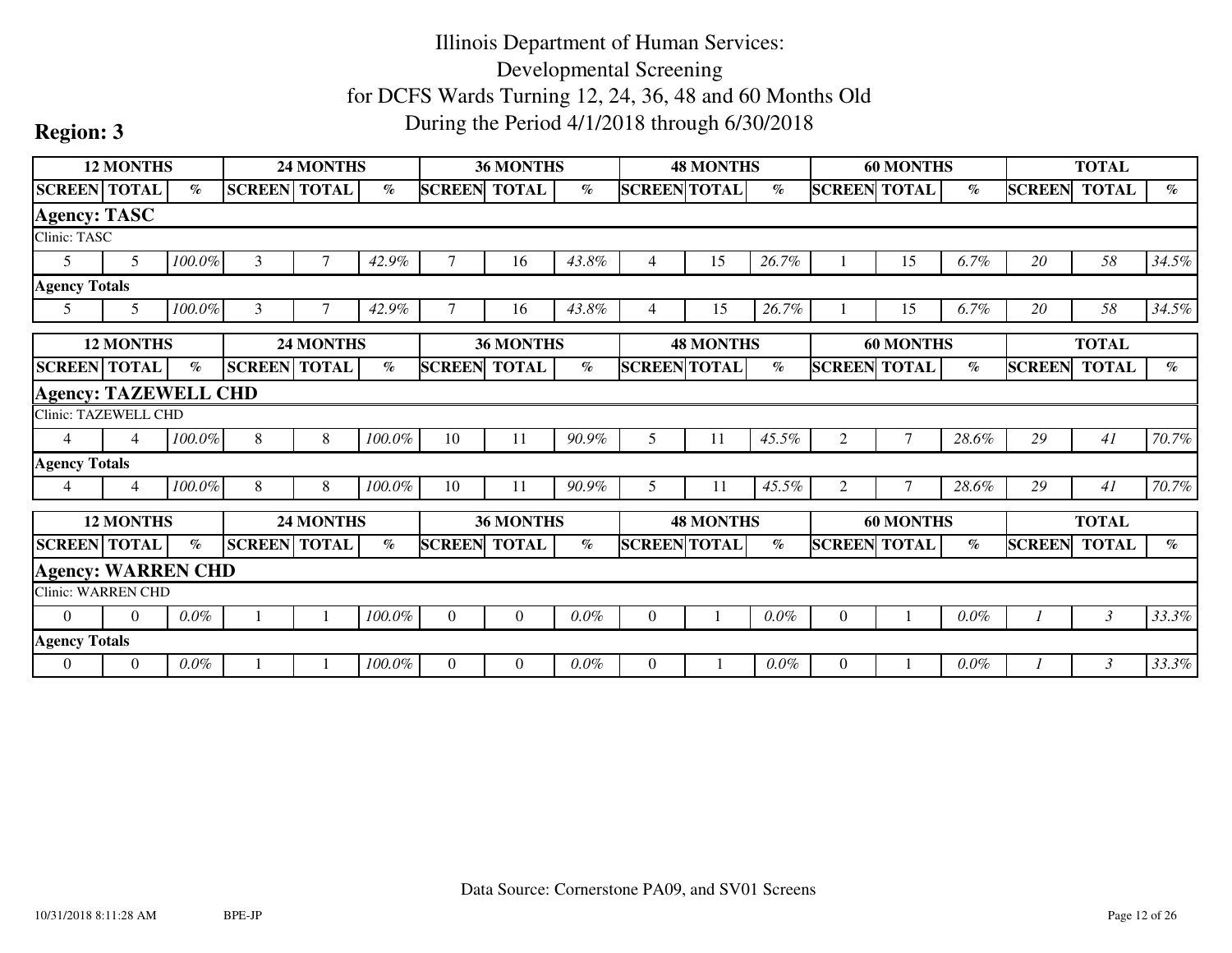|                                                      | <b>12 MONTHS</b> |                             |                     | 24 MONTHS      |                                |                     | 36 MONTHS        |         |                     | <b>48 MONTHS</b> |         |                     | <b>60 MONTHS</b> |       |                | <b>TOTAL</b>   |                             |
|------------------------------------------------------|------------------|-----------------------------|---------------------|----------------|--------------------------------|---------------------|------------------|---------|---------------------|------------------|---------|---------------------|------------------|-------|----------------|----------------|-----------------------------|
| <b>SCREEN TOTAL</b>                                  |                  | $\mathcal{O}_{\mathcal{O}}$ | <b>SCREEN TOTAL</b> |                | $\%$                           | <b>SCREEN TOTAL</b> |                  | $\%$    | <b>SCREEN TOTAL</b> |                  | $\%$    | <b>SCREEN TOTAL</b> |                  | $\%$  | <b>SCREEN</b>  | <b>TOTAL</b>   | $\mathcal{O}_{\mathcal{O}}$ |
| <b>Agency: ADAMS CHD</b>                             |                  |                             |                     |                |                                |                     |                  |         |                     |                  |         |                     |                  |       |                |                |                             |
| <b>Clinic: ADAMS CHD</b>                             |                  |                             |                     |                |                                |                     |                  |         |                     |                  |         |                     |                  |       |                |                |                             |
| $\tau$                                               | $\overline{7}$   | $100.0\%$                   | 8                   | 8              | 100.0%                         | 3                   | 3                | 100.0%  | $\overline{2}$      | 4                | 50.0%   |                     | $\overline{2}$   | 50.0% | 21             | 24             | 87.5%                       |
| <b>Agency Totals</b>                                 |                  |                             |                     |                |                                |                     |                  |         |                     |                  |         |                     |                  |       |                |                |                             |
| $\tau$                                               | $\tau$           | 100.0%                      | 8                   | 8              | 100.0%                         | 3                   | 3                | 100.0%  | 2                   | $\overline{4}$   | 50.0%   |                     | 2                | 50.0% | 21             | 24             | 87.5%                       |
|                                                      | <b>12 MONTHS</b> |                             |                     | 24 MONTHS      |                                |                     | 36 MONTHS        |         |                     | <b>48 MONTHS</b> |         |                     | <b>60 MONTHS</b> |       |                | <b>TOTAL</b>   |                             |
| <b>SCREEN TOTAL</b>                                  |                  | $\%$                        | <b>SCREEN TOTAL</b> |                | $\mathcal{O}_{\!\!\mathit{O}}$ | <b>SCREEN</b>       | <b>TOTAL</b>     | $\%$    | <b>SCREEN TOTAL</b> |                  | $\%$    | <b>SCREEN TOTAL</b> |                  | $\%$  | <b>SCREEN</b>  | <b>TOTAL</b>   | $\%$                        |
| <b>Agency: CASS CHD</b>                              |                  |                             |                     |                |                                |                     |                  |         |                     |                  |         |                     |                  |       |                |                |                             |
| Clinic: CASS CHD - BEARDSTOWN                        |                  |                             |                     |                |                                |                     |                  |         |                     |                  |         |                     |                  |       |                |                |                             |
| $\mathbf{1}$                                         | $\mathbf{1}$     | 100.0%                      | $\mathbf{1}$        |                | 100.0%                         | $\Omega$            | $\theta$         | 0.0%    | $\Omega$            |                  | $0.0\%$ | $\overline{0}$      | $\boldsymbol{0}$ | 0.0%  | $\overline{2}$ | $\mathfrak{Z}$ | 66.7%                       |
| <b>Agency Totals</b>                                 |                  |                             |                     |                |                                |                     |                  |         |                     |                  |         |                     |                  |       |                |                |                             |
|                                                      |                  | 100.0%                      |                     |                | 100.0%                         | $\theta$            | $\Omega$         | $0.0\%$ | $\Omega$            |                  | $0.0\%$ | $\Omega$            | $\Omega$         | 0.0%  | $\overline{2}$ | $\mathfrak{Z}$ | 66.7%                       |
|                                                      |                  |                             |                     |                |                                |                     |                  |         |                     |                  |         |                     |                  |       |                |                |                             |
|                                                      | <b>12 MONTHS</b> |                             |                     | 24 MONTHS      |                                |                     | <b>36 MONTHS</b> |         |                     | <b>48 MONTHS</b> |         |                     | <b>60 MONTHS</b> |       |                | <b>TOTAL</b>   |                             |
| <b>SCREEN TOTAL</b>                                  |                  | $\%$                        | <b>SCREEN TOTAL</b> |                | $\mathcal{O}_{\!\!\mathbb{O}}$ | <b>SCREEN TOTAL</b> |                  | $\%$    | <b>SCREEN TOTAL</b> |                  | $\%$    | <b>SCREEN TOTAL</b> |                  | $\%$  | <b>SCREEN</b>  | <b>TOTAL</b>   | $\emph{v}_{\emph{0}}$       |
| <b>Agency: CHRISTIAN CHD</b>                         |                  |                             |                     |                |                                |                     |                  |         |                     |                  |         |                     |                  |       |                |                |                             |
| <b>Clinic: CHRISTIAN CHD</b>                         |                  |                             |                     |                |                                |                     |                  |         |                     |                  |         |                     |                  |       |                |                |                             |
|                                                      |                  | 100.0%                      | 3                   | $\overline{4}$ | 75.0%                          |                     | $\overline{2}$   | 50.0%   |                     |                  | 100.0%  | $\overline{0}$      | $\overline{2}$   | 0.0%  | 6              | 10             | 60.0%                       |
| <b>Agency Totals</b>                                 |                  |                             |                     |                |                                |                     |                  |         |                     |                  |         |                     |                  |       |                |                |                             |
| -1                                                   |                  | 100.0%                      | 3                   | $\overline{4}$ | 75.0%                          |                     | 2                | 50.0%   |                     |                  | 100.0%  | $\overline{0}$      | $\overline{2}$   | 0.0%  | 6              | 10             | $60.0\%$                    |
|                                                      | <b>12 MONTHS</b> |                             |                     | 24 MONTHS      |                                |                     | 36 MONTHS        |         |                     | <b>48 MONTHS</b> |         |                     | <b>60 MONTHS</b> |       |                | <b>TOTAL</b>   |                             |
| <b>SCREEN TOTAL</b>                                  |                  | $\%$                        | <b>SCREEN TOTAL</b> |                | $\%$                           | <b>SCREEN TOTAL</b> |                  | $\%$    | <b>SCREEN TOTAL</b> |                  | $\%$    | <b>SCREEN TOTAL</b> |                  | $\%$  | <b>SCREEN</b>  | <b>TOTAL</b>   | $\%$                        |
|                                                      |                  |                             |                     |                |                                |                     |                  |         |                     |                  |         |                     |                  |       |                |                |                             |
| <b>Agency: CLARK CHD</b><br><b>Clinic: CLARK CHD</b> |                  |                             |                     |                |                                |                     |                  |         |                     |                  |         |                     |                  |       |                |                |                             |
| 1                                                    | $\mathbf{1}$     | 100.0%                      | $\boldsymbol{0}$    | $\overline{0}$ | $0.0\%$                        | $\overline{0}$      | $\boldsymbol{0}$ | 0.0%    |                     |                  | 100.0%  | $\mathbf{0}$        | $\mathbf{1}$     | 0.0%  | $\overline{2}$ | $\mathfrak{Z}$ | 66.7%                       |
| <b>Agency Totals</b>                                 |                  |                             |                     |                |                                |                     |                  |         |                     |                  |         |                     |                  |       |                |                |                             |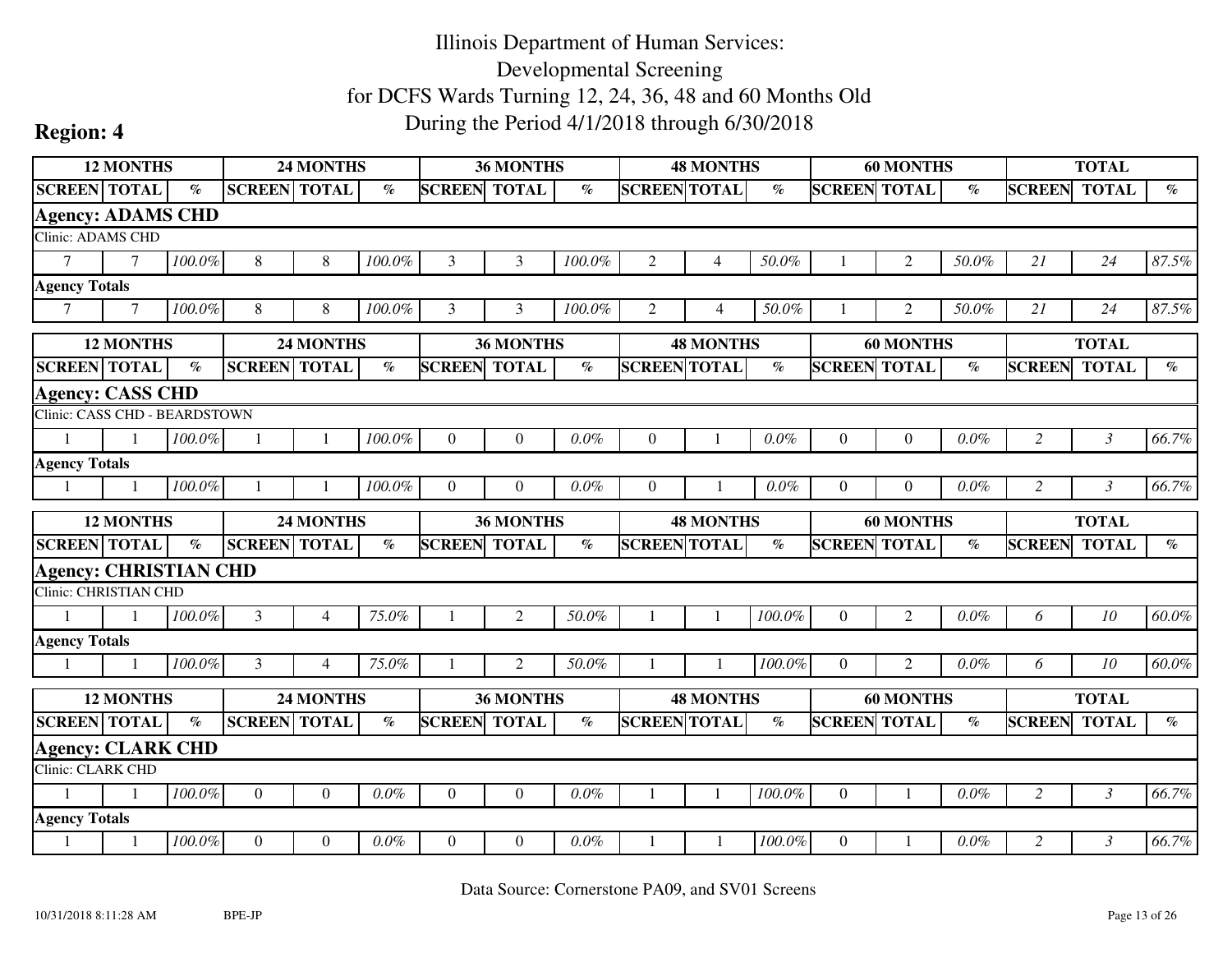|                                      | <b>12 MONTHS</b> |        |                                    | 24 MONTHS        |         |                     | <b>36 MONTHS</b> |         |                     | <b>48 MONTHS</b> |         |                     | <b>60 MONTHS</b> |         |                | <b>TOTAL</b>   |                             |
|--------------------------------------|------------------|--------|------------------------------------|------------------|---------|---------------------|------------------|---------|---------------------|------------------|---------|---------------------|------------------|---------|----------------|----------------|-----------------------------|
| <b>SCREEN TOTAL</b>                  |                  | $\%$   | <b>SCREEN TOTAL</b>                |                  | $\%$    | <b>SCREEN</b>       | <b>TOTAL</b>     | $\%$    | <b>SCREEN TOTAL</b> |                  | $\%$    | <b>SCREEN TOTAL</b> |                  | $\%$    | <b>SCREEN</b>  | <b>TOTAL</b>   | $\%$                        |
| <b>Agency: COLES CHD</b>             |                  |        |                                    |                  |         |                     |                  |         |                     |                  |         |                     |                  |         |                |                |                             |
| Clinic: COLES CHD                    |                  |        |                                    |                  |         |                     |                  |         |                     |                  |         |                     |                  |         |                |                |                             |
|                                      |                  | 100.0% |                                    |                  | 100.0%  |                     |                  | 100.0%  | $\Omega$            | $\theta$         | 0.0%    | $\boldsymbol{0}$    | $\boldsymbol{0}$ | 0.0%    | $\mathfrak{Z}$ | 3              | ######                      |
| <b>Agency Totals</b>                 |                  |        |                                    |                  |         |                     |                  |         |                     |                  |         |                     |                  |         |                |                |                             |
|                                      |                  | 100.0% |                                    |                  | 100.0%  |                     |                  | 100.0%  | $\Omega$            | $\overline{0}$   | $0.0\%$ | $\overline{0}$      | $\overline{0}$   | $0.0\%$ | $\mathfrak{Z}$ | $\mathfrak{Z}$ | ######                      |
|                                      | <b>12 MONTHS</b> |        |                                    | <b>24 MONTHS</b> |         |                     | <b>36 MONTHS</b> |         |                     | <b>48 MONTHS</b> |         |                     | <b>60 MONTHS</b> |         |                | <b>TOTAL</b>   |                             |
| <b>SCREEN TOTAL</b>                  |                  | $\%$   | <b>SCREEN TOTAL</b>                |                  | $\%$    | <b>SCREEN TOTAL</b> |                  | $\%$    | <b>SCREEN TOTAL</b> |                  | $\%$    | <b>SCREEN TOTAL</b> |                  | $\%$    | <b>SCREEN</b>  | <b>TOTAL</b>   | $\mathcal{O}_{\mathcal{O}}$ |
|                                      |                  |        | <b>Agency: DEWITT-PIATT BI-CHD</b> |                  |         |                     |                  |         |                     |                  |         |                     |                  |         |                |                |                             |
| Clinic: DEWITT/PIATT BI CHD - PIATT  |                  |        |                                    |                  |         |                     |                  |         |                     |                  |         |                     |                  |         |                |                |                             |
|                                      |                  | 100.0% |                                    |                  | 100.0%  | $\Omega$            |                  | 0.0%    | $\Omega$            | $\overline{0}$   | 0.0%    | $\overline{0}$      | $\boldsymbol{0}$ | 0.0%    | $\overline{c}$ | 3              | 66.7%                       |
| Clinic: DEWITT-PIATT BI CHD - DEWITT |                  |        |                                    |                  |         |                     |                  |         |                     |                  |         |                     |                  |         |                |                |                             |
| 2                                    | $\mathfrak{D}$   | 100.0% | $\theta$                           | $\Omega$         | $0.0\%$ | $\Omega$            | $\theta$         | $0.0\%$ | $\Omega$            | $\Omega$         | $0.0\%$ | $\Omega$            | $\overline{0}$   | 0.0%    | 2              | $\overline{2}$ | ######                      |
| <b>Agency Totals</b>                 |                  |        |                                    |                  |         |                     |                  |         |                     |                  |         |                     |                  |         |                |                |                             |
| 3                                    | 3                | 100.0% |                                    |                  | 100.0%  | $\Omega$            |                  | $0.0\%$ | $\Omega$            | $\Omega$         | $0.0\%$ | $\Omega$            | $\Omega$         | $0.0\%$ | $\overline{4}$ | 5              | $80.0\%$                    |
|                                      | <b>12 MONTHS</b> |        |                                    | 24 MONTHS        |         |                     | 36 MONTHS        |         |                     | <b>48 MONTHS</b> |         |                     | <b>60 MONTHS</b> |         |                | <b>TOTAL</b>   |                             |
| <b>SCREEN TOTAL</b>                  |                  | $\%$   | <b>SCREEN TOTAL</b>                |                  | $\%$    | <b>SCREEN TOTAL</b> |                  | $\%$    | <b>SCREEN TOTAL</b> |                  | $\%$    | <b>SCREEN TOTAL</b> |                  | $\%$    | <b>SCREEN</b>  | <b>TOTAL</b>   | $\%$                        |
| <b>Agency: DOUGLAS CHD</b>           |                  |        |                                    |                  |         |                     |                  |         |                     |                  |         |                     |                  |         |                |                |                             |
| <b>Clinic: DOUGLAS CHD</b>           |                  |        |                                    |                  |         |                     |                  |         |                     |                  |         |                     |                  |         |                |                |                             |
|                                      |                  | 100.0% |                                    |                  | 100.0%  | $\Omega$            | $\theta$         | 0.0%    | $\Omega$            | $\Omega$         | $0.0\%$ | $\Omega$            | 3                | $0.0\%$ | 2              | 5              | 40.0%                       |
| <b>Agency Totals</b>                 |                  |        |                                    |                  |         |                     |                  |         |                     |                  |         |                     |                  |         |                |                |                             |
|                                      |                  | 100.0% |                                    |                  | 100.0%  | $\Omega$            | $\theta$         | $0.0\%$ | $\Omega$            | $\Omega$         | $0.0\%$ | $\Omega$            | 3                | $0.0\%$ | $\overline{c}$ | 5              | $40.0\%$                    |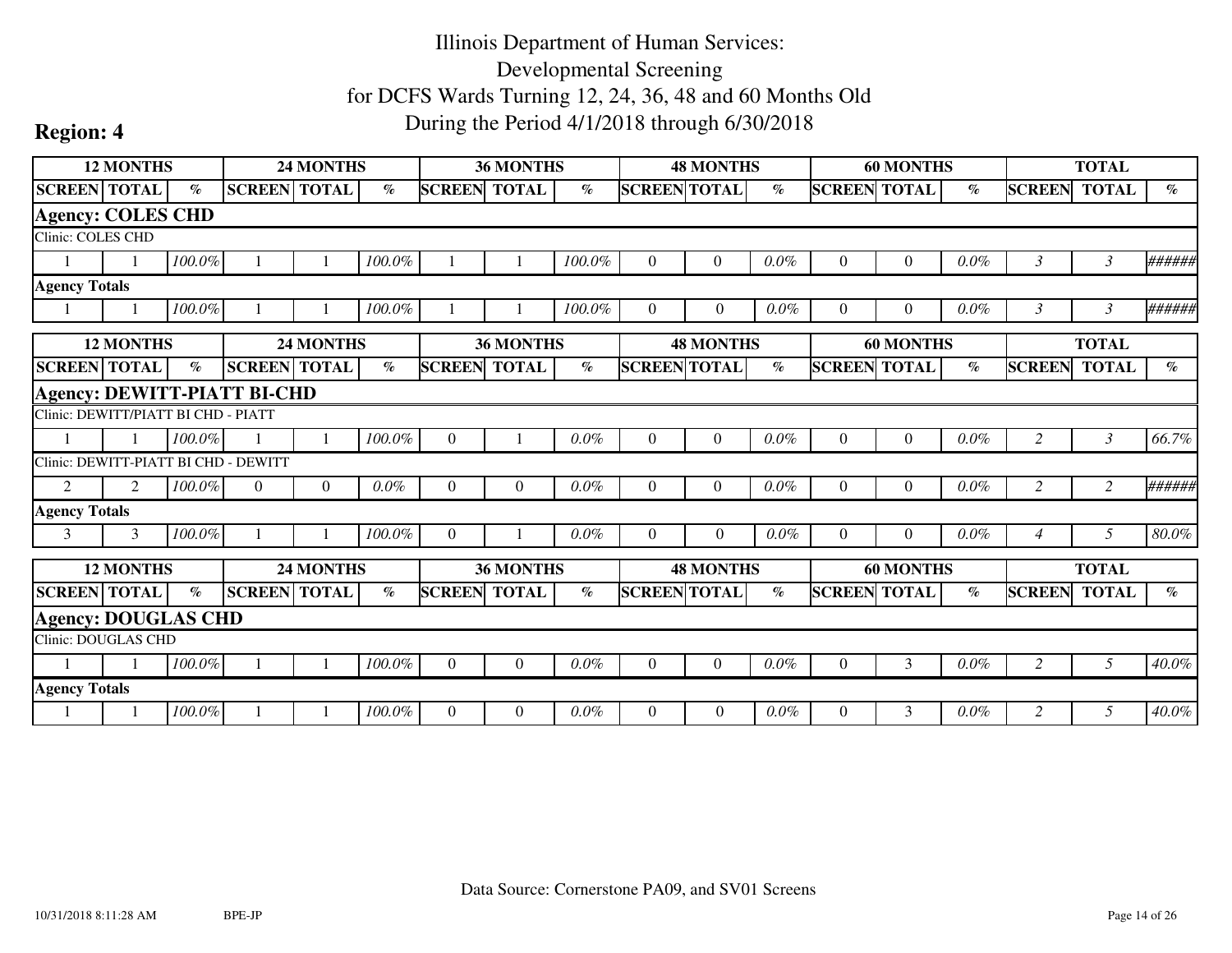|                                                        | <b>12 MONTHS</b> |                 |                     | <b>24 MONTHS</b> |           |                     | <b>36 MONTHS</b> |         |                     | <b>48 MONTHS</b> |         |                     | <b>60 MONTHS</b> |                          |                | <b>TOTAL</b>   |                                |
|--------------------------------------------------------|------------------|-----------------|---------------------|------------------|-----------|---------------------|------------------|---------|---------------------|------------------|---------|---------------------|------------------|--------------------------|----------------|----------------|--------------------------------|
| <b>SCREEN TOTAL</b>                                    |                  | $\mathcal{O}_0$ | <b>SCREEN TOTAL</b> |                  | $\%$      | <b>SCREEN TOTAL</b> |                  | $\%$    | <b>SCREEN TOTAL</b> |                  | $\%$    | <b>SCREEN TOTAL</b> |                  | $\overline{\mathcal{C}}$ | <b>SCREEN</b>  | <b>TOTAL</b>   | $\mathcal{G}_{\mathcal{O}}$    |
| <b>Agency: EDGAR CHD</b>                               |                  |                 |                     |                  |           |                     |                  |         |                     |                  |         |                     |                  |                          |                |                |                                |
| Clinic: EDGAR CHD                                      |                  |                 |                     |                  |           |                     |                  |         |                     |                  |         |                     |                  |                          |                |                |                                |
| $\mathbf{1}$                                           | $\mathbf{1}$     | 100.0%          | $\overline{0}$      | $\theta$         | $0.0\%$   | $\theta$            | $\theta$         | 0.0%    | $\theta$            | $\Omega$         | $0.0\%$ | $\overline{0}$      | $\overline{0}$   | 0.0%                     |                |                | ######                         |
| <b>Agency Totals</b>                                   |                  |                 |                     |                  |           |                     |                  |         |                     |                  |         |                     |                  |                          |                |                |                                |
| $\overline{1}$                                         | $\mathbf{1}$     | 100.0%          | $\theta$            | $\Omega$         | $0.0\%$   | $\Omega$            | $\overline{0}$   | $0.0\%$ | $\Omega$            | $\overline{0}$   | $0.0\%$ | $\overline{0}$      | $\overline{0}$   | $0.0\%$                  | $\overline{I}$ | $\mathcal{I}$  | ######                         |
|                                                        | <b>12 MONTHS</b> |                 |                     | 24 MONTHS        |           |                     | 36 MONTHS        |         |                     | <b>48 MONTHS</b> |         |                     | <b>60 MONTHS</b> |                          |                | <b>TOTAL</b>   |                                |
| <b>SCREEN TOTAL</b>                                    |                  | $\%$            | <b>SCREEN TOTAL</b> |                  | $\%$      | <b>SCREEN</b>       | <b>TOTAL</b>     | $\%$    | <b>SCREEN TOTAL</b> |                  | $\%$    | <b>SCREEN</b>       | <b>TOTAL</b>     | $\%$                     | <b>SCREEN</b>  | <b>TOTAL</b>   | $\%$                           |
| <b>Agency: EFFINGHAM CHD</b>                           |                  |                 |                     |                  |           |                     |                  |         |                     |                  |         |                     |                  |                          |                |                |                                |
| Clinic: EFFINGHAM CHD                                  |                  |                 |                     |                  |           |                     |                  |         |                     |                  |         |                     |                  |                          |                |                |                                |
| $\Omega$                                               | $\Omega$         | $0.0\%$         | $\overline{0}$      | $\theta$         | 0.0%      | -1                  | -1               | 100.0%  | $\theta$            | $\theta$         | $0.0\%$ | $\theta$            | $\overline{2}$   | $0.0\%$                  | $\overline{I}$ | $\mathfrak{Z}$ | 33.3%                          |
| <b>Agency Totals</b>                                   |                  |                 |                     |                  |           |                     |                  |         |                     |                  |         |                     |                  |                          |                |                |                                |
| $\overline{0}$                                         | $\Omega$         | 0.0%            | $\overline{0}$      | $\theta$         | 0.0%      |                     |                  | 100.0%  | $\theta$            | $\Omega$         | $0.0\%$ | $\theta$            | $\overline{2}$   | 0.0%                     |                | $\mathfrak{Z}$ | 33.3%                          |
|                                                        |                  |                 |                     |                  |           |                     |                  |         |                     |                  |         |                     |                  |                          |                |                |                                |
|                                                        | <b>12 MONTHS</b> |                 |                     | 24 MONTHS        |           |                     | <b>36 MONTHS</b> |         |                     | <b>48 MONTHS</b> |         |                     | <b>60 MONTHS</b> |                          |                | <b>TOTAL</b>   |                                |
| <b>SCREEN TOTAL</b>                                    |                  | $\%$            | <b>SCREEN TOTAL</b> |                  | $\%$      | <b>SCREEN TOTAL</b> |                  | $\%$    | <b>SCREEN TOTAL</b> |                  | $\%$    | <b>SCREEN TOTAL</b> |                  | $\%$                     | <b>SCREEN</b>  | <b>TOTAL</b>   | $\mathcal{O}_{\!\!\mathit{O}}$ |
|                                                        |                  |                 |                     |                  |           |                     |                  |         |                     |                  |         |                     |                  |                          |                |                |                                |
| <b>Agency: GREENE CHD</b><br>Clinic: GREENE CHD        |                  |                 |                     |                  |           |                     |                  |         |                     |                  |         |                     |                  |                          |                |                |                                |
| $\mathbf{1}$                                           |                  | 100.0%          | 3                   | 3                | $100.0\%$ | $\theta$            |                  | 0.0%    |                     |                  | 100.0%  | $\overline{0}$      | $\overline{0}$   | 0.0%                     | 5              | 6              | 83.3%                          |
|                                                        |                  |                 |                     |                  |           |                     |                  |         |                     |                  |         |                     |                  |                          |                |                |                                |
| $\mathbf{1}$                                           |                  | 100.0%          | 3                   | 3                | 100.0%    | $\overline{0}$      |                  | $0.0\%$ |                     |                  | 100.0%  | $\overline{0}$      | $\overline{0}$   | $0.0\%$                  | 5              | 6              | 83.3%                          |
| <b>Agency Totals</b>                                   | <b>12 MONTHS</b> |                 |                     | 24 MONTHS        |           |                     | 36 MONTHS        |         |                     | <b>48 MONTHS</b> |         |                     | <b>60 MONTHS</b> |                          |                | <b>TOTAL</b>   |                                |
| <b>SCREEN TOTAL</b>                                    |                  | $\%$            | <b>SCREEN TOTAL</b> |                  | $\%$      | <b>SCREEN TOTAL</b> |                  | $\%$    | <b>SCREEN TOTAL</b> |                  | $\%$    | <b>SCREEN TOTAL</b> |                  | $\%$                     | <b>SCREEN</b>  | <b>TOTAL</b>   | $\%$                           |
|                                                        |                  |                 |                     |                  |           |                     |                  |         |                     |                  |         |                     |                  |                          |                |                |                                |
| <b>Agency: JERSEY CHD</b><br><b>Clinic: JERSEY CHD</b> |                  |                 |                     |                  |           |                     |                  |         |                     |                  |         |                     |                  |                          |                |                |                                |
| $\mathbf{1}$                                           | $\overline{1}$   | 100.0%          | $\overline{2}$      | $\overline{2}$   | $100.0\%$ |                     | $\mathbf{1}$     | 100.0%  | $\boldsymbol{0}$    | $\overline{0}$   | $0.0\%$ | $\boldsymbol{0}$    |                  | 0.0%                     | $\overline{4}$ | 5              | $80.0\%$                       |
| <b>Agency Totals</b>                                   |                  |                 |                     |                  |           |                     |                  |         |                     |                  |         |                     |                  |                          |                |                |                                |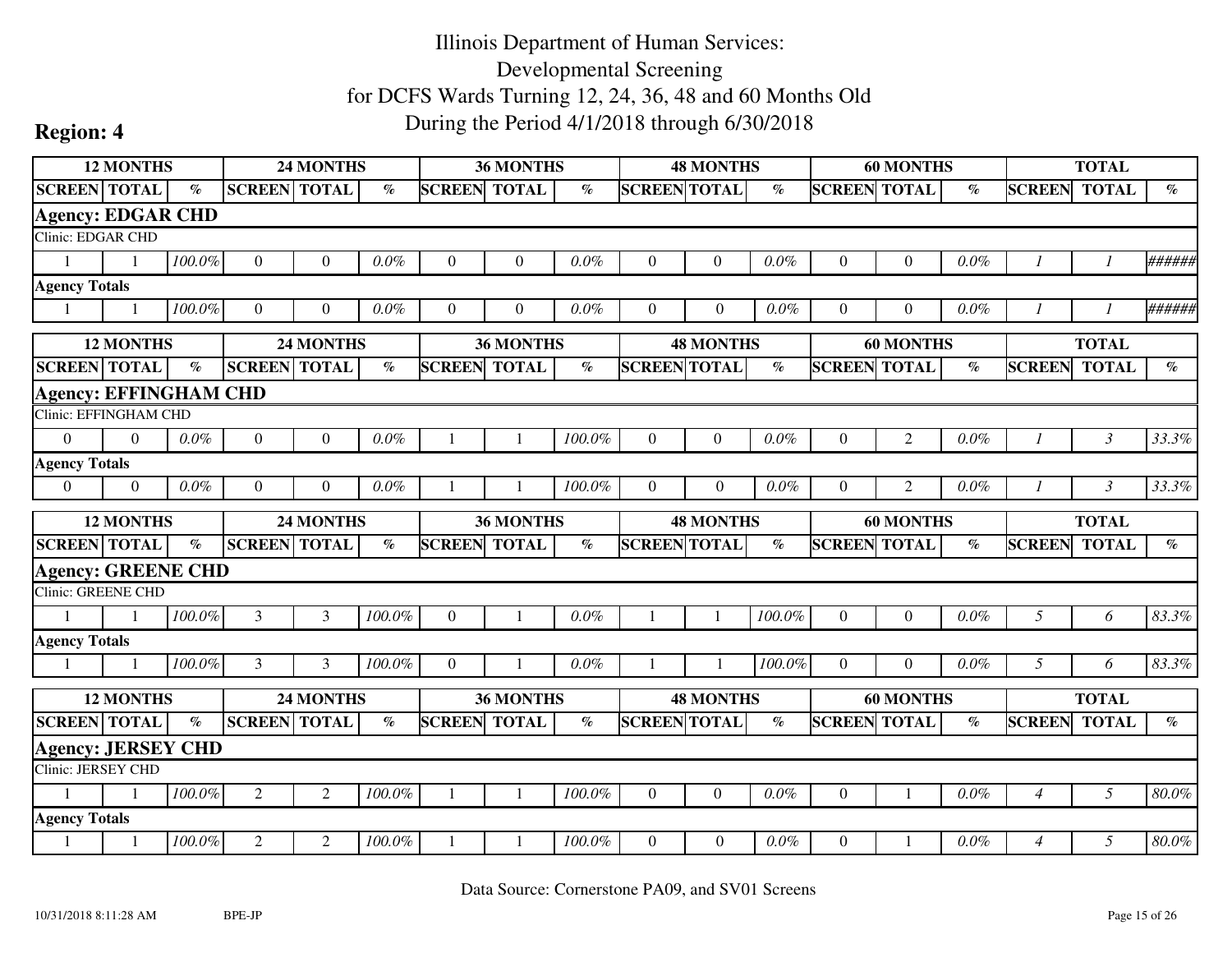|                          | <b>12 MONTHS</b> |                             |                                     | 24 MONTHS |         |                     | <b>36 MONTHS</b> |           |                     | <b>48 MONTHS</b> |                       |                     | <b>60 MONTHS</b> |         |                | <b>TOTAL</b> |                             |
|--------------------------|------------------|-----------------------------|-------------------------------------|-----------|---------|---------------------|------------------|-----------|---------------------|------------------|-----------------------|---------------------|------------------|---------|----------------|--------------|-----------------------------|
| <b>SCREEN TOTAL</b>      |                  | $\%$                        | <b>SCREEN TOTAL</b>                 |           | $\%$    | <b>SCREEN</b>       | <b>TOTAL</b>     | $\%$      | <b>SCREEN TOTAL</b> |                  | $\%$                  | <b>SCREEN TOTAL</b> |                  | $\%$    | <b>SCREEN</b>  | <b>TOTAL</b> | $\%$                        |
| <b>Agency: LOGAN CHD</b> |                  |                             |                                     |           |         |                     |                  |           |                     |                  |                       |                     |                  |         |                |              |                             |
| <b>Clinic: LOGAN CHD</b> |                  |                             |                                     |           |         |                     |                  |           |                     |                  |                       |                     |                  |         |                |              |                             |
| $\overline{4}$           | $\overline{4}$   | 100.0%                      | 3                                   | 3         | 100.0%  | 3                   | 3                | 100.0%    | $\mathfrak{2}$      | 3                | 66.7%                 |                     | 3                | 33.3%   | 13             | 16           | 81.3%                       |
| <b>Agency Totals</b>     |                  |                             |                                     |           |         |                     |                  |           |                     |                  |                       |                     |                  |         |                |              |                             |
| $\overline{4}$           | $\overline{4}$   | 100.0%                      | 3                                   | 3         | 100.0%  | 3                   | 3                | 100.0%    | 2                   | 3                | 66.7%                 |                     | 3                | 33.3%   | 13             | 16           | 81.3%                       |
|                          | <b>12 MONTHS</b> |                             |                                     | 24 MONTHS |         |                     | <b>36 MONTHS</b> |           |                     | <b>48 MONTHS</b> |                       |                     | <b>60 MONTHS</b> |         |                | <b>TOTAL</b> |                             |
| <b>SCREEN TOTAL</b>      |                  | $\mathcal{O}_{\mathcal{O}}$ | <b>SCREEN TOTAL</b>                 |           | $\%$    | <b>SCREEN TOTAL</b> |                  | $\%$      | <b>SCREEN TOTAL</b> |                  | $\%$                  | <b>SCREEN TOTAL</b> |                  | $\%$    | <b>SCREEN</b>  | <b>TOTAL</b> | $\mathcal{O}_{\mathcal{O}}$ |
| <b>Agency: MACON CHD</b> |                  |                             |                                     |           |         |                     |                  |           |                     |                  |                       |                     |                  |         |                |              |                             |
| Clinic: MACON CHD        |                  |                             |                                     |           |         |                     |                  |           |                     |                  |                       |                     |                  |         |                |              |                             |
| 6                        | 6                | 100.0%                      | 5                                   |           | 71.4%   | 6                   | $\tau$           | 85.7%     | $\mathfrak{2}$      | 5                | 40.0%                 | 6                   | 11               | 54.5%   | 25             | 36           | 69.4%                       |
| <b>Agency Totals</b>     |                  |                             |                                     |           |         |                     |                  |           |                     |                  |                       |                     |                  |         |                |              |                             |
| 6                        | 6                | 100.0%                      | 5                                   |           | 71.4%   | 6                   | 7                | 85.7%     | 2                   | 5                | 40.0%                 | 6                   | 11               | 54.5%   | 25             | 36           | 69.4%                       |
|                          | <b>12 MONTHS</b> |                             |                                     | 24 MONTHS |         |                     | <b>36 MONTHS</b> |           |                     | <b>48 MONTHS</b> |                       |                     | <b>60 MONTHS</b> |         |                | <b>TOTAL</b> |                             |
| <b>SCREEN TOTAL</b>      |                  | $\%$                        | <b>SCREEN TOTAL</b>                 |           | $\%$    | <b>SCREEN TOTAL</b> |                  | $\%$      | <b>SCREEN TOTAL</b> |                  | $\emph{v}_{\emph{0}}$ | <b>SCREEN TOTAL</b> |                  | $\%$    | <b>SCREEN</b>  | <b>TOTAL</b> | $\%$                        |
|                          |                  |                             | <b>Agency: MONTGOMERY CHD</b>       |           |         |                     |                  |           |                     |                  |                       |                     |                  |         |                |              |                             |
| Clinic: MONTGOMERY CHD   |                  |                             |                                     |           |         |                     |                  |           |                     |                  |                       |                     |                  |         |                |              |                             |
| $\mathfrak{D}$           | $\mathfrak{D}$   | 100.0%                      | $\Omega$                            | $\Omega$  | $0.0\%$ | $\Omega$            | $\Omega$         | 0.0%      | $\Omega$            | $\Omega$         | $0.0\%$               | $\Omega$            | $\boldsymbol{0}$ | 0.0%    | $\overline{2}$ | 2            | ######                      |
|                          |                  |                             | Clinic: MONTGOMERY CHD - LITCHFIELD |           |         |                     |                  |           |                     |                  |                       |                     |                  |         |                |              |                             |
|                          |                  | 100.0%                      | $\theta$                            | $\Omega$  | $0.0\%$ |                     |                  | 100.0%    | $\Omega$            | $\Omega$         | $0.0\%$               | $\Omega$            | $\overline{0}$   | 0.0%    | $\overline{2}$ | 2            | ######                      |
| <b>Agency Totals</b>     |                  |                             |                                     |           |         |                     |                  |           |                     |                  |                       |                     |                  |         |                |              |                             |
| 3                        | 3                | 100.0%                      | $\Omega$                            | $\Omega$  | $0.0\%$ |                     |                  | $100.0\%$ | $\Omega$            | $\Omega$         | $0.0\%$               | $\Omega$            | $\Omega$         | $0.0\%$ | $\overline{4}$ | 4            | ######                      |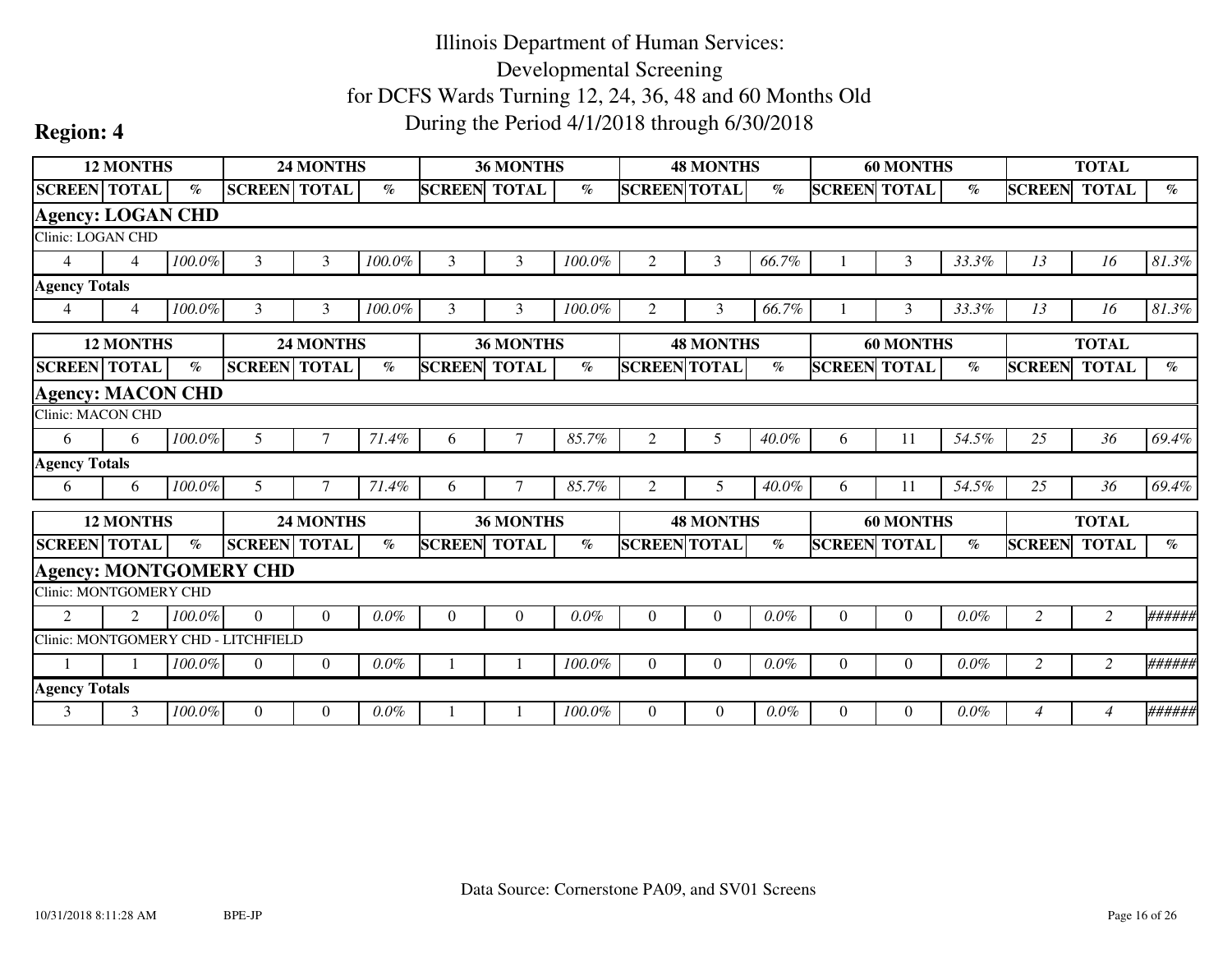|                                                     | <b>12 MONTHS</b> |           |                     | 24 MONTHS      |                                |                     | 36 MONTHS        |         |                     | <b>48 MONTHS</b> |         |                     | <b>60 MONTHS</b> |         |                | <b>TOTAL</b>   |                       |
|-----------------------------------------------------|------------------|-----------|---------------------|----------------|--------------------------------|---------------------|------------------|---------|---------------------|------------------|---------|---------------------|------------------|---------|----------------|----------------|-----------------------|
| <b>SCREEN TOTAL</b>                                 |                  | $\%$      | <b>SCREEN TOTAL</b> |                | $\%$                           | <b>SCREEN TOTAL</b> |                  | $\%$    | <b>SCREEN TOTAL</b> |                  | $\%$    | <b>SCREEN TOTAL</b> |                  | $\%$    | <b>SCREEN</b>  | <b>TOTAL</b>   | $\%$                  |
| <b>Agency: MORGAN CHD</b>                           |                  |           |                     |                |                                |                     |                  |         |                     |                  |         |                     |                  |         |                |                |                       |
| Clinic: MORGAN CHD                                  |                  |           |                     |                |                                |                     |                  |         |                     |                  |         |                     |                  |         |                |                |                       |
| $\mathbf{1}$                                        |                  | $100.0\%$ | $\overline{c}$      | $\overline{2}$ | 100.0%                         | $\theta$            | $\theta$         | 0.0%    | $\Omega$            |                  | 0.0%    | $\overline{0}$      | $\mathbf{0}$     | 0.0%    | $\mathfrak{Z}$ | $\overline{4}$ | 75.0%                 |
| <b>Agency Totals</b>                                |                  |           |                     |                |                                |                     |                  |         |                     |                  |         |                     |                  |         |                |                |                       |
| $\mathbf{1}$                                        | $\mathbf{1}$     | 100.0%    | 2                   | $\overline{2}$ | 100.0%                         | $\theta$            | $\theta$         | $0.0\%$ | $\Omega$            |                  | $0.0\%$ | $\Omega$            | $\overline{0}$   | $0.0\%$ | $\mathfrak{Z}$ | $\overline{4}$ | 75.0%                 |
|                                                     | <b>12 MONTHS</b> |           |                     | 24 MONTHS      |                                |                     | 36 MONTHS        |         |                     | <b>48 MONTHS</b> |         |                     | <b>60 MONTHS</b> |         |                | <b>TOTAL</b>   |                       |
| <b>SCREEN TOTAL</b>                                 |                  | $\%$      | <b>SCREEN</b>       | <b>TOTAL</b>   | $\%$                           | <b>SCREEN</b>       | <b>TOTAL</b>     | $\%$    | <b>SCREEN TOTAL</b> |                  | $\%$    | <b>SCREEN TOTAL</b> |                  | $\%$    | <b>SCREEN</b>  | <b>TOTAL</b>   | $\%$                  |
| <b>Agency: MOULTRIE CHD</b>                         |                  |           |                     |                |                                |                     |                  |         |                     |                  |         |                     |                  |         |                |                |                       |
| Clinic: MOULTRIE CHD                                |                  |           |                     |                |                                |                     |                  |         |                     |                  |         |                     |                  |         |                |                |                       |
| $\overline{0}$                                      | $\Omega$         | $0.0\%$   | 3                   | 3              | 100.0%                         | $\theta$            |                  | 0.0%    | $\Omega$            | $\Omega$         | $0.0\%$ | $\overline{0}$      | $\boldsymbol{0}$ | 0.0%    | $\mathfrak{Z}$ | $\overline{4}$ | 75.0%                 |
| <b>Agency Totals</b>                                |                  |           |                     |                |                                |                     |                  |         |                     |                  |         |                     |                  |         |                |                |                       |
| $\theta$                                            | $\Omega$         | $0.0\%$   | 3                   | 3              | 100.0%                         | $\theta$            |                  | $0.0\%$ | $\Omega$            | $\Omega$         | $0.0\%$ | $\Omega$            | $\Omega$         | 0.0%    | $\mathfrak{Z}$ | $\overline{4}$ | 75.0%                 |
|                                                     |                  |           |                     |                |                                |                     |                  |         |                     |                  |         |                     |                  |         |                |                |                       |
|                                                     | <b>12 MONTHS</b> |           |                     | 24 MONTHS      |                                |                     | <b>36 MONTHS</b> |         |                     | <b>48 MONTHS</b> |         |                     | <b>60 MONTHS</b> |         |                | <b>TOTAL</b>   |                       |
| <b>SCREEN TOTAL</b>                                 |                  | $\%$      | <b>SCREEN TOTAL</b> |                | $\mathcal{O}_{\!\!\mathit{O}}$ | <b>SCREEN TOTAL</b> |                  | $\%$    | <b>SCREEN TOTAL</b> |                  | $\%$    | <b>SCREEN TOTAL</b> |                  | $\%$    | <b>SCREEN</b>  | <b>TOTAL</b>   | $\emph{v}_{\emph{0}}$ |
| <b>Agency: PIKE CHD</b>                             |                  |           |                     |                |                                |                     |                  |         |                     |                  |         |                     |                  |         |                |                |                       |
| Clinic: PIKE CHD                                    |                  |           |                     |                |                                |                     |                  |         |                     |                  |         |                     |                  |         |                |                |                       |
| $\Omega$                                            | $\Omega$         | $0.0\%$   | $\boldsymbol{0}$    | $\Omega$       | $0.0\%$                        |                     |                  | 100.0%  |                     |                  | 100.0%  | $\overline{0}$      | $\boldsymbol{0}$ | 0.0%    | $\overline{2}$ | $\overline{2}$ | ######                |
| <b>Agency Totals</b>                                |                  |           |                     |                |                                |                     |                  |         |                     |                  |         |                     |                  |         |                |                |                       |
| $\boldsymbol{0}$                                    | $\Omega$         | $0.0\%$   | $\theta$            | $\Omega$       | $0.0\%$                        |                     |                  | 100.0%  |                     |                  | 100.0%  | $\overline{0}$      | $\overline{0}$   | 0.0%    | $\overline{2}$ | $\overline{c}$ | ######                |
|                                                     | <b>12 MONTHS</b> |           |                     | 24 MONTHS      |                                |                     | 36 MONTHS        |         |                     | <b>48 MONTHS</b> |         |                     | <b>60 MONTHS</b> |         |                | <b>TOTAL</b>   |                       |
| <b>SCREEN TOTAL</b>                                 |                  | $\%$      | <b>SCREEN TOTAL</b> |                | $\%$                           | <b>SCREEN TOTAL</b> |                  | $\%$    | <b>SCREEN TOTAL</b> |                  | $\%$    | <b>SCREEN TOTAL</b> |                  | $\%$    | <b>SCREEN</b>  | <b>TOTAL</b>   | $\%$                  |
|                                                     |                  |           |                     |                |                                |                     |                  |         |                     |                  |         |                     |                  |         |                |                |                       |
| <b>Agency: SANGAMON CHD</b><br>Clinic: SANGAMON CHD |                  |           |                     |                |                                |                     |                  |         |                     |                  |         |                     |                  |         |                |                |                       |
| 11                                                  | 11               | $100.0\%$ | 5                   | 5              | 100.0%                         | $\overline{0}$      | $\mathfrak{Z}$   | 0.0%    |                     | 10               | 10.0%   | $\sqrt{2}$          | 9                | 22.2%   | 19             | 38             | 50.0%                 |
| <b>Agency Totals</b>                                |                  |           |                     |                |                                |                     |                  |         |                     |                  |         |                     |                  |         |                |                |                       |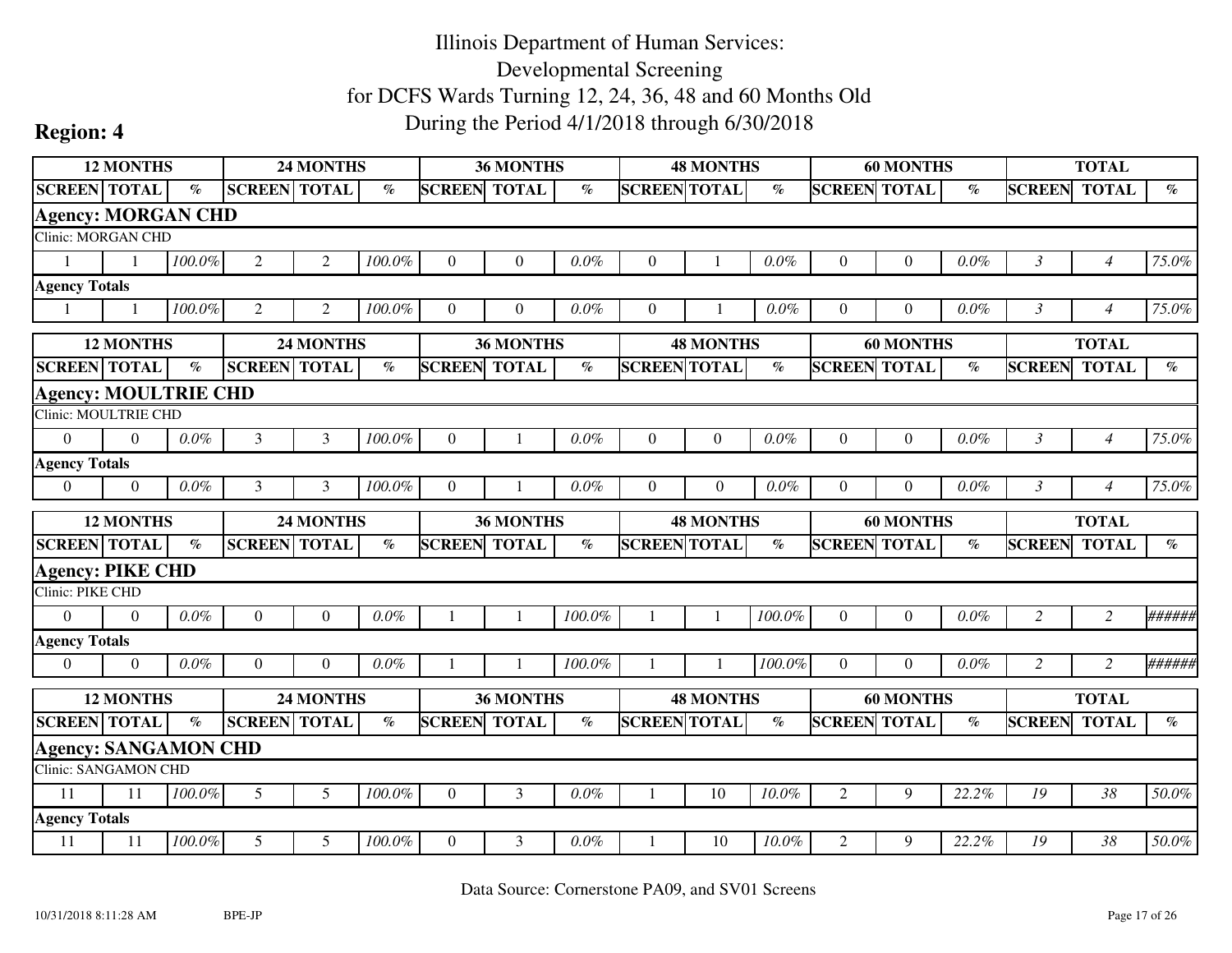|                           | <b>12 MONTHS</b> |         |                     | <b>24 MONTHS</b> |           |               | <b>36 MONTHS</b> |         |                     | <b>48 MONTHS</b> |         |                     | <b>60 MONTHS</b> |         |               | <b>TOTAL</b> |       |
|---------------------------|------------------|---------|---------------------|------------------|-----------|---------------|------------------|---------|---------------------|------------------|---------|---------------------|------------------|---------|---------------|--------------|-------|
| <b>SCREEN TOTAL</b>       |                  | $\%$    | <b>SCREEN TOTAL</b> |                  | $\%$      | <b>SCREEN</b> | <b>TOTAL</b>     | $\%$    | <b>SCREEN TOTAL</b> |                  | $\%$    | <b>SCREEN TOTAL</b> |                  | $\%$    | <b>SCREEN</b> | <b>TOTAL</b> | $\%$  |
| <b>Agency: SHELBY CHD</b> |                  |         |                     |                  |           |               |                  |         |                     |                  |         |                     |                  |         |               |              |       |
| Clinic: SHELBY CHD        |                  |         |                     |                  |           |               |                  |         |                     |                  |         |                     |                  |         |               |              |       |
|                           | $\theta$         | $0.0\%$ |                     |                  | $100.0\%$ |               |                  | $0.0\%$ |                     |                  | $0.0\%$ |                     |                  | $0.0\%$ |               |              | 66.7% |
| <b>Agency Totals</b>      |                  |         |                     |                  |           |               |                  |         |                     |                  |         |                     |                  |         |               |              |       |
|                           | $\theta$         | $0.0\%$ |                     |                  | $100.0\%$ |               |                  | $0.0\%$ |                     |                  | $0.0\%$ |                     |                  | $0.0\%$ |               |              | 66.7% |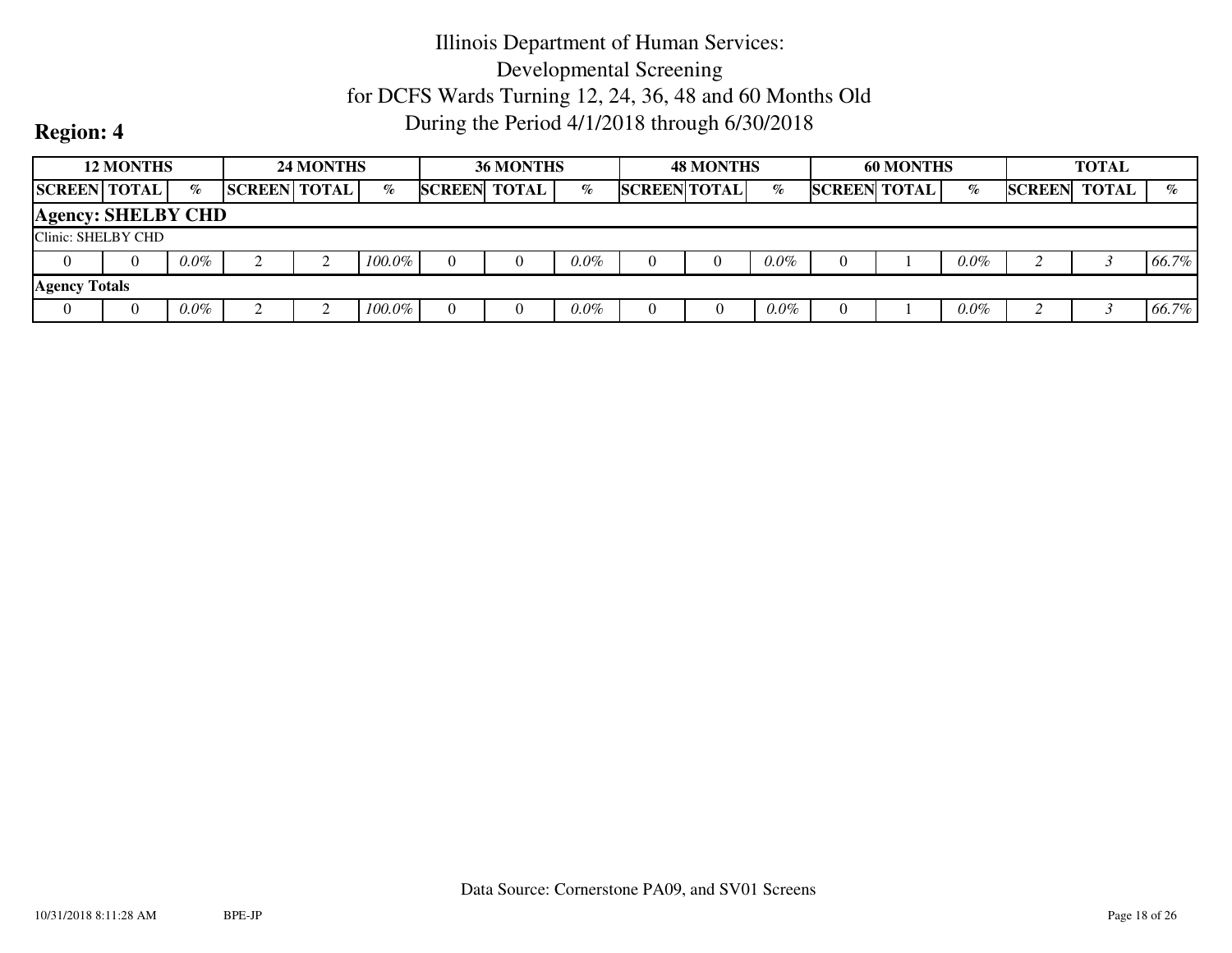|                            | <b>12 MONTHS</b> |           |                     | <b>24 MONTHS</b> |         |                     | <b>36 MONTHS</b> |         |                     | <b>48 MONTHS</b> |                       |                     | <b>60 MONTHS</b> |         |                     | <b>TOTAL</b>   |        |
|----------------------------|------------------|-----------|---------------------|------------------|---------|---------------------|------------------|---------|---------------------|------------------|-----------------------|---------------------|------------------|---------|---------------------|----------------|--------|
| <b>SCREEN TOTAL</b>        |                  | $\%$      | <b>SCREEN</b> TOTAL |                  | $\%$    | <b>SCREEN TOTAL</b> |                  | $\%$    | <b>SCREEN TOTAL</b> |                  | $\emph{v}_{\emph{0}}$ | <b>SCREEN TOTAL</b> |                  | $\%$    | <b>SCREEN</b>       | <b>TOTAL</b>   | $\%$   |
| <b>Agency: BOND CHD</b>    |                  |           |                     |                  |         |                     |                  |         |                     |                  |                       |                     |                  |         |                     |                |        |
| Clinic: BOND CHD           |                  |           |                     |                  |         |                     |                  |         |                     |                  |                       |                     |                  |         |                     |                |        |
| $\overline{0}$             | $\overline{0}$   | $0.0\%$   | $\theta$            | $\overline{0}$   | $0.0\%$ |                     |                  | 100.0%  |                     |                  | $100.0\%$             |                     |                  | 100.0%  | 3                   | 3              | ###### |
| <b>Agency Totals</b>       |                  |           |                     |                  |         |                     |                  |         |                     |                  |                       |                     |                  |         |                     |                |        |
| $\boldsymbol{0}$           | $\theta$         | $0.0\%$   | $\Omega$            | $\mathbf{0}$     | $0.0\%$ |                     |                  | 100.0%  |                     |                  | 100.0%                |                     |                  | 100.0%  | 3                   | $\mathfrak{Z}$ | ###### |
|                            | <b>12 MONTHS</b> |           |                     | <b>24 MONTHS</b> |         |                     | <b>36 MONTHS</b> |         |                     | <b>48 MONTHS</b> |                       |                     | <b>60 MONTHS</b> |         |                     | <b>TOTAL</b>   |        |
| <b>SCREEN</b> TOTAL        |                  | $\%$      | <b>SCREEN TOTAL</b> |                  | $\%$    | <b>SCREEN TOTAL</b> |                  | $\%$    | <b>SCREEN TOTAL</b> |                  | $\%$                  | <b>SCREEN TOTAL</b> |                  | $\%$    | <b>SCREEN</b>       | <b>TOTAL</b>   | $\%$   |
| <b>Agency: CLAY CHD</b>    |                  |           |                     |                  |         |                     |                  |         |                     |                  |                       |                     |                  |         |                     |                |        |
| Clinic: CLAY CHD           |                  |           |                     |                  |         |                     |                  |         |                     |                  |                       |                     |                  |         |                     |                |        |
|                            |                  | $100.0\%$ |                     |                  | 100.0%  | $\Omega$            | $\overline{0}$   | $0.0\%$ | $\overline{0}$      | $\overline{0}$   | $0.0\%$               | $\overline{0}$      | $\boldsymbol{0}$ | $0.0\%$ | 2                   | $\overline{c}$ | ###### |
| <b>Agency Totals</b>       |                  |           |                     |                  |         |                     |                  |         |                     |                  |                       |                     |                  |         |                     |                |        |
|                            |                  | $100.0\%$ |                     |                  | 100.0%  | $\Omega$            | $\Omega$         | $0.0\%$ | $\Omega$            | $\Omega$         | $0.0\%$               | $\Omega$            | $\Omega$         | $0.0\%$ | $\overline{2}$      | $\overline{2}$ | ###### |
|                            | <b>12 MONTHS</b> |           |                     | <b>24 MONTHS</b> |         |                     | <b>36 MONTHS</b> |         |                     | <b>48 MONTHS</b> |                       |                     | <b>60 MONTHS</b> |         |                     | <b>TOTAL</b>   |        |
| <b>SCREEN TOTAL</b>        |                  | $\%$      | <b>SCREEN TOTAL</b> |                  | $\%$    | <b>SCREEN TOTAL</b> |                  | $\%$    | <b>SCREEN TOTAL</b> |                  | $\%$                  | <b>SCREEN TOTAL</b> |                  | $\%$    | <b>SCREEN TOTAL</b> |                | $\%$   |
| <b>Agency: CLINTON CHD</b> |                  |           |                     |                  |         |                     |                  |         |                     |                  |                       |                     |                  |         |                     |                |        |
| <b>Clinic: CLINTON CHD</b> |                  |           |                     |                  |         |                     |                  |         |                     |                  |                       |                     |                  |         |                     |                |        |
|                            |                  | 100.0%    | $\overline{0}$      | $\Omega$         | $0.0\%$ | $\Omega$            | $\Omega$         | $0.0\%$ | $\theta$            |                  | $0.0\%$               |                     |                  | 100.0%  | 2                   | $\mathfrak{Z}$ | 66.7%  |
| <b>Agency Totals</b>       |                  |           |                     |                  |         |                     |                  |         |                     |                  |                       |                     |                  |         |                     |                |        |
|                            |                  | 100.0%    | $\overline{0}$      | $\Omega$         | $0.0\%$ | $\Omega$            | $\Omega$         | $0.0\%$ | $\Omega$            |                  | $0.0\%$               |                     |                  | 100.0%  | 2                   | 3              | 66.7%  |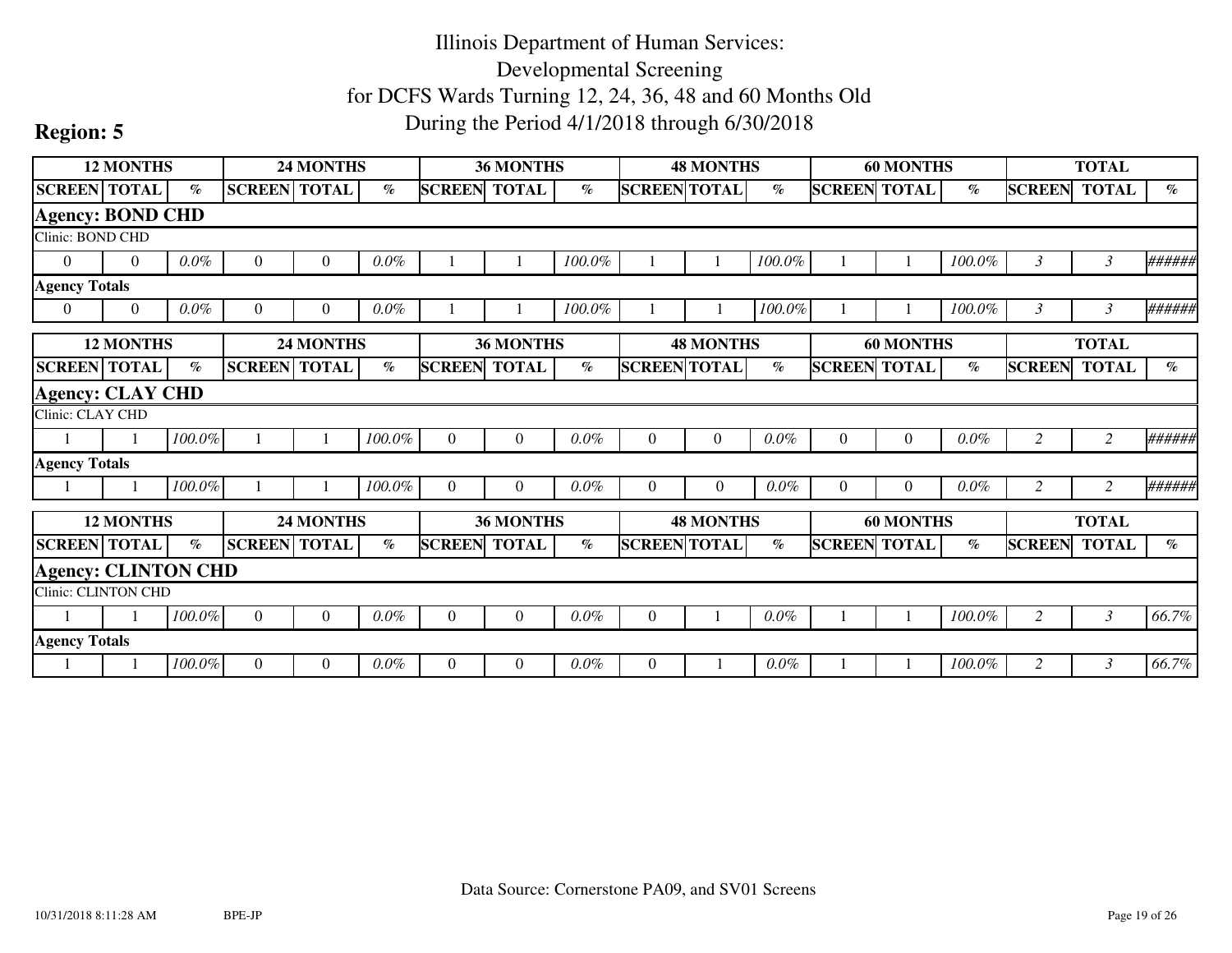| <b>12 MONTHS</b><br><b>SCREEN TOTAL</b><br><b>Agency: COORDINATED YOUTH SERVICES</b><br>Clinic: COORD YTH SERV - WOOD RIVER<br>3<br>3<br>Clinic: COORD YTH SERV - GRANITE CITY<br>3<br>3<br><b>Agency Totals</b><br>6<br>6<br><b>12 MONTHS</b><br><b>SCREEN TOTAL</b><br><b>Agency: CRAWFORD CHD</b><br><b>Clinic: CRAWFORD CHD</b><br>$\Delta$<br>$\overline{4}$<br><b>Agency Totals</b><br>4<br>$\overline{4}$<br><b>12 MONTHS</b><br><b>SCREEN TOTAL</b> |                             |        | 24 MONTHS                                |                |        |                     |                                                                                                     |         | <b>48 MONTHS</b>    |                  |         | <b>60 MONTHS</b>    |                  |          | <b>TOTAL</b>   |                 |        |
|-------------------------------------------------------------------------------------------------------------------------------------------------------------------------------------------------------------------------------------------------------------------------------------------------------------------------------------------------------------------------------------------------------------------------------------------------------------|-----------------------------|--------|------------------------------------------|----------------|--------|---------------------|-----------------------------------------------------------------------------------------------------|---------|---------------------|------------------|---------|---------------------|------------------|----------|----------------|-----------------|--------|
|                                                                                                                                                                                                                                                                                                                                                                                                                                                             |                             | $\%$   | <b>SCREEN TOTAL</b>                      |                | $\%$   |                     | <b>36 MONTHS</b><br><b>SCREEN TOTAL</b><br>12<br>12<br>5<br>$\overline{4}$<br>17<br>16<br>36 MONTHS | $\%$    | <b>SCREEN TOTAL</b> |                  | $\%$    | <b>SCREEN TOTAL</b> |                  | $\%$     | <b>SCREEN</b>  | <b>TOTAL</b>    | $\%$   |
|                                                                                                                                                                                                                                                                                                                                                                                                                                                             |                             |        |                                          |                |        |                     |                                                                                                     |         |                     |                  |         |                     |                  |          |                |                 |        |
|                                                                                                                                                                                                                                                                                                                                                                                                                                                             |                             |        |                                          |                |        |                     |                                                                                                     |         |                     |                  |         |                     |                  |          |                |                 |        |
|                                                                                                                                                                                                                                                                                                                                                                                                                                                             |                             | 100.0% | 6                                        | $\tau$         | 85.7%  |                     |                                                                                                     | 100.0%  | 2                   | 5                | 40.0%   | $\overline{2}$      | 3                | $66.7\%$ | 25             | 30              | 83.3%  |
|                                                                                                                                                                                                                                                                                                                                                                                                                                                             |                             |        |                                          |                |        |                     |                                                                                                     |         |                     |                  |         |                     |                  |          |                |                 |        |
|                                                                                                                                                                                                                                                                                                                                                                                                                                                             |                             | 100.0% | 9                                        | 9              | 100.0% |                     |                                                                                                     | 80.0%   | 3                   | $\overline{4}$   | 75.0%   | $\overline{4}$      | 5                | 80.0%    | 23             | 26              | 88.5%  |
|                                                                                                                                                                                                                                                                                                                                                                                                                                                             |                             |        |                                          |                |        |                     |                                                                                                     |         |                     |                  |         |                     |                  |          |                |                 |        |
|                                                                                                                                                                                                                                                                                                                                                                                                                                                             |                             | 100.0% | 15                                       | 16             | 93.8%  |                     |                                                                                                     | 94.1%   | 5                   | 9                | 55.6%   | 6                   | 8                | 75.0%    | 48             | 56              | 85.7%  |
|                                                                                                                                                                                                                                                                                                                                                                                                                                                             |                             |        |                                          | 24 MONTHS      |        |                     |                                                                                                     |         |                     | <b>48 MONTHS</b> |         |                     | <b>60 MONTHS</b> |          |                | <b>TOTAL</b>    |        |
|                                                                                                                                                                                                                                                                                                                                                                                                                                                             |                             | $\%$   | <b>SCREEN TOTAL</b>                      |                | $\%$   | <b>SCREEN TOTAL</b> |                                                                                                     | $\%$    | <b>SCREEN TOTAL</b> |                  | $\%$    | <b>SCREEN TOTAL</b> |                  | $\%$     | <b>SCREEN</b>  | <b>TOTAL</b>    | $\%$   |
|                                                                                                                                                                                                                                                                                                                                                                                                                                                             |                             |        |                                          |                |        |                     |                                                                                                     |         |                     |                  |         |                     |                  |          |                |                 |        |
|                                                                                                                                                                                                                                                                                                                                                                                                                                                             |                             |        |                                          |                |        |                     |                                                                                                     |         |                     |                  |         |                     |                  |          |                |                 |        |
|                                                                                                                                                                                                                                                                                                                                                                                                                                                             |                             | 100.0% | $\overline{4}$                           | $\overline{4}$ | 100.0% |                     |                                                                                                     | 100.0%  |                     |                  | 100.0%  | $\overline{0}$      | $\overline{0}$   | 0.0%     | 10             | 10              | ###### |
|                                                                                                                                                                                                                                                                                                                                                                                                                                                             |                             |        |                                          |                |        |                     |                                                                                                     |         |                     |                  |         |                     |                  |          |                |                 |        |
|                                                                                                                                                                                                                                                                                                                                                                                                                                                             |                             | 100.0% | $\overline{4}$                           | 4              | 100.0% |                     |                                                                                                     | 100.0%  |                     |                  | 100.0%  | $\Omega$            | $\Omega$         | $0.0\%$  | 10             | 10 <sup>2</sup> | ###### |
|                                                                                                                                                                                                                                                                                                                                                                                                                                                             |                             |        |                                          | 24 MONTHS      |        |                     | 36 MONTHS                                                                                           |         |                     | <b>48 MONTHS</b> |         |                     | <b>60 MONTHS</b> |          |                | <b>TOTAL</b>    |        |
|                                                                                                                                                                                                                                                                                                                                                                                                                                                             |                             | $\%$   | <b>SCREEN TOTAL</b>                      |                | $\%$   | <b>SCREEN</b>       | <b>TOTAL</b>                                                                                        | $\%$    | <b>SCREEN TOTAL</b> |                  | $\%$    | <b>SCREEN TOTAL</b> |                  | $\%$     | <b>SCREEN</b>  | <b>TOTAL</b>    | $\%$   |
|                                                                                                                                                                                                                                                                                                                                                                                                                                                             |                             |        |                                          |                |        |                     |                                                                                                     |         |                     |                  |         |                     |                  |          |                |                 |        |
| Clinic: EAST SIDE HD                                                                                                                                                                                                                                                                                                                                                                                                                                        |                             |        | <b>Agency: EAST SIDE HEALTH DISTRICT</b> |                |        |                     |                                                                                                     |         |                     |                  |         |                     |                  |          |                |                 |        |
|                                                                                                                                                                                                                                                                                                                                                                                                                                                             |                             |        |                                          |                |        |                     |                                                                                                     |         |                     |                  |         |                     |                  |          |                |                 |        |
| $\mathfrak{D}$                                                                                                                                                                                                                                                                                                                                                                                                                                              | $\mathcal{D}_{\mathcal{L}}$ | 100.0% | 3                                        | 3              | 100.0% | $\Omega$            | $\theta$                                                                                            | $0.0\%$ |                     |                  | 100.0%  |                     | $\overline{2}$   | 50.0%    | 7              | 8               | 87.5%  |
| Clinic: EAST SIDE HD - CAHOKIA                                                                                                                                                                                                                                                                                                                                                                                                                              |                             |        |                                          |                |        |                     |                                                                                                     |         |                     |                  |         |                     |                  |          |                |                 |        |
| $\overline{4}$                                                                                                                                                                                                                                                                                                                                                                                                                                              | $\overline{\mathcal{A}}$    | 100.0% | $\boldsymbol{0}$                         | $\theta$       | 0.0%   | $\theta$            | $\theta$                                                                                            | 0.0%    | $\overline{0}$      | $\Omega$         | $0.0\%$ | $\mathbf{0}$        | $\overline{0}$   | 0.0%     | $\overline{4}$ | $\overline{4}$  | ###### |
| <b>Agency Totals</b>                                                                                                                                                                                                                                                                                                                                                                                                                                        |                             |        |                                          |                |        |                     |                                                                                                     |         |                     |                  |         |                     |                  |          |                |                 |        |
| 6                                                                                                                                                                                                                                                                                                                                                                                                                                                           | 6                           | 100.0% | 3                                        | 3              | 100.0% | $\Omega$            | $\Omega$                                                                                            | 0.0%    |                     |                  | 100.0%  |                     | $\overline{2}$   | 50.0%    | 11             | 12              | 91.7%  |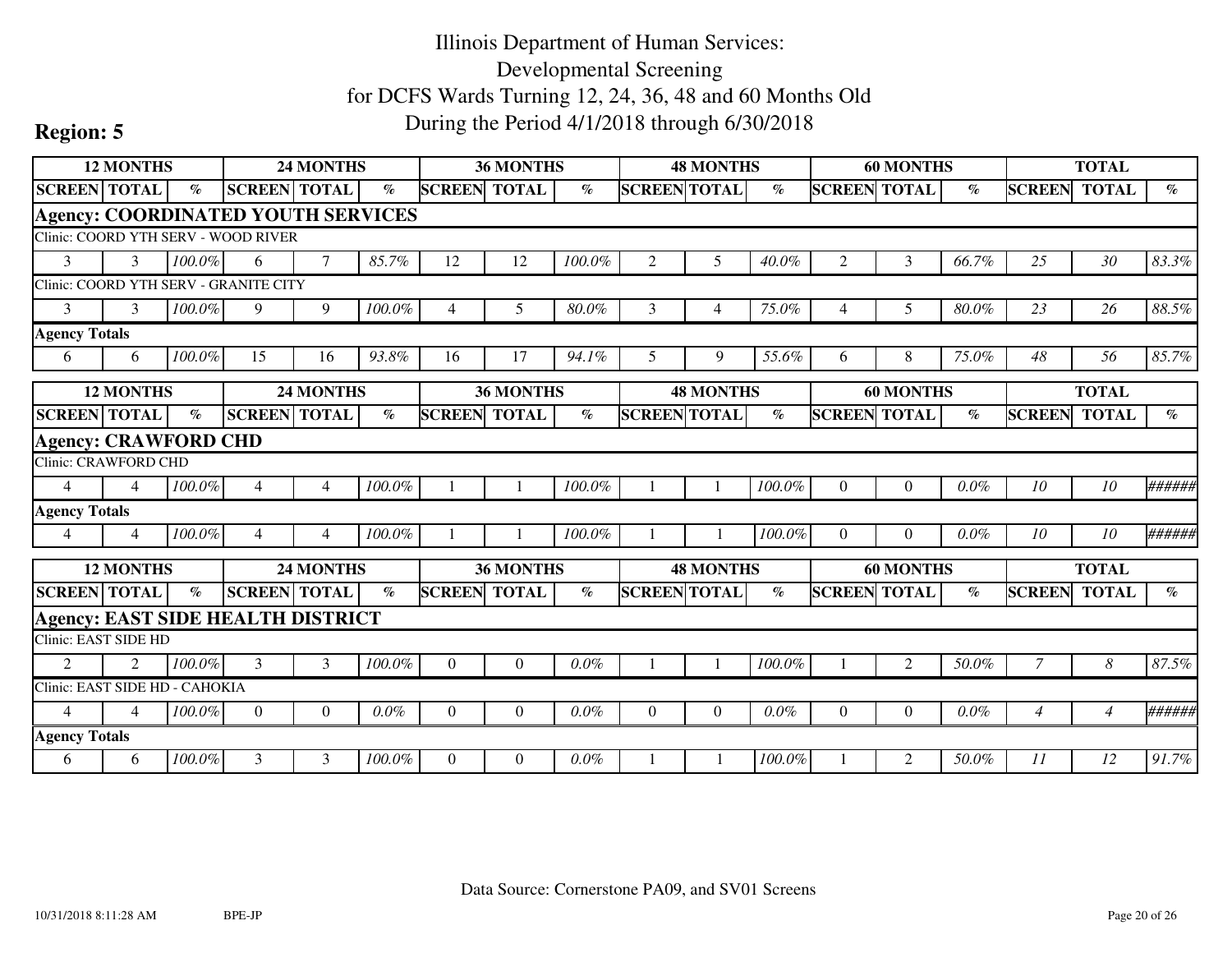|                             | <b>12 MONTHS</b> |         |                                              | <b>24 MONTHS</b> |        |                     | 36 MONTHS        |        |                     | <b>48 MONTHS</b> |           |                     | <b>60 MONTHS</b> |        |                | <b>TOTAL</b>   |                             |
|-----------------------------|------------------|---------|----------------------------------------------|------------------|--------|---------------------|------------------|--------|---------------------|------------------|-----------|---------------------|------------------|--------|----------------|----------------|-----------------------------|
| <b>SCREEN TOTAL</b>         |                  | $\%$    | <b>SCREEN TOTAL</b>                          |                  | $\%$   | <b>SCREEN</b>       | <b>TOTAL</b>     | $\%$   | <b>SCREEN TOTAL</b> |                  | $\%$      | <b>SCREEN TOTAL</b> |                  | $\%$   | <b>SCREEN</b>  | <b>TOTAL</b>   | $\mathcal{O}_{\mathcal{O}}$ |
|                             |                  |         | <b>Agency: EGYPTIAN PUBLIC AND MENTAL HD</b> |                  |        |                     |                  |        |                     |                  |           |                     |                  |        |                |                |                             |
|                             |                  |         | Clinic: EGYPTIAN PUBLIC AND MENTAL HD        |                  |        |                     |                  |        |                     |                  |           |                     |                  |        |                |                |                             |
| 3                           | 3                | 100.0%  | 3                                            | 3                | 100.0% | 3                   | 3                | 100.0% |                     |                  | 100.0%    | $\Omega$            | $\overline{0}$   | 0.0%   | 10             | 10             | ######                      |
| <b>Agency Totals</b>        |                  |         |                                              |                  |        |                     |                  |        |                     |                  |           |                     |                  |        |                |                |                             |
| $\overline{3}$              | 3                | 100.0%  | 3                                            | 3                | 100.0% | 3                   | 3                | 100.0% |                     |                  | 100.0%    | $\Omega$            | $\Omega$         | 0.0%   | 10             | 10             | ######                      |
|                             | <b>12 MONTHS</b> |         |                                              | <b>24 MONTHS</b> |        |                     | <b>36 MONTHS</b> |        |                     | <b>48 MONTHS</b> |           |                     | <b>60 MONTHS</b> |        |                | <b>TOTAL</b>   |                             |
| <b>SCREEN</b> TOTAL         |                  | $\%$    | <b>SCREEN</b> TOTAL                          |                  | $\%$   | <b>SCREEN</b>       | <b>TOTAL</b>     | $\%$   | <b>SCREEN TOTAL</b> |                  | $\%$      | <b>SCREEN</b>       | <b>TOTAL</b>     | $\%$   | <b>SCREEN</b>  | <b>TOTAL</b>   | $\%$                        |
| <b>Agency: FAYETTE CHD</b>  |                  |         |                                              |                  |        |                     |                  |        |                     |                  |           |                     |                  |        |                |                |                             |
| <b>Clinic: FAYETTE CHD</b>  |                  |         |                                              |                  |        |                     |                  |        |                     |                  |           |                     |                  |        |                |                |                             |
| $\Omega$                    | $\Omega$         | 0.0%    | 3                                            | 3                | 100.0% | 2                   | 2                | 100.0% |                     |                  | $100.0\%$ |                     |                  | 100.0% | $\overline{7}$ | $\overline{7}$ | ######                      |
| <b>Agency Totals</b>        |                  |         |                                              |                  |        |                     |                  |        |                     |                  |           |                     |                  |        |                |                |                             |
| $\overline{0}$              | $\Omega$         | $0.0\%$ | 3                                            | 3                | 100.0% | 2                   | 2                | 100.0% |                     |                  | 100.0%    |                     |                  | 100.0% | $\overline{7}$ | $\mathcal{I}$  | ######                      |
|                             |                  |         |                                              |                  |        |                     |                  |        |                     |                  |           |                     |                  |        |                |                |                             |
|                             | <b>12 MONTHS</b> |         |                                              | <b>24 MONTHS</b> |        |                     | <b>36 MONTHS</b> |        |                     | <b>48 MONTHS</b> |           |                     | <b>60 MONTHS</b> |        |                | <b>TOTAL</b>   |                             |
| <b>SCREEN TOTAL</b>         |                  | $\%$    | <b>SCREEN TOTAL</b>                          |                  | $\%$   | <b>SCREEN TOTAL</b> |                  | $\%$   | <b>SCREEN TOTAL</b> |                  | $\%$      | <b>SCREEN TOTAL</b> |                  | $\%$   | <b>SCREEN</b>  | <b>TOTAL</b>   | $\%$                        |
|                             |                  |         | <b>Agency: FRANKLIN-WILLIAMSON CHD</b>       |                  |        |                     |                  |        |                     |                  |           |                     |                  |        |                |                |                             |
|                             |                  |         | Clinic: FRANKLIN/WILLIAMSON CHD - MARI       |                  |        |                     |                  |        |                     |                  |           |                     |                  |        |                |                |                             |
| 3                           | $\mathbf{3}$     | 100.0%  | 5                                            | 5                | 100.0% | 5                   | 5                | 100.0% |                     | 3                | 33.3%     |                     | $\overline{4}$   | 25.0%  | 15             | 20             | 75.0%                       |
| <b>Agency Totals</b>        |                  |         |                                              |                  |        |                     |                  |        |                     |                  |           |                     |                  |        |                |                |                             |
| 3                           | $\mathbf{3}$     | 100.0%  | 5                                            | 5                | 100.0% | 5                   | 5                | 100.0% |                     | 3                | 33.3%     |                     | $\overline{4}$   | 25.0%  | 15             | 20             | 75.0%                       |
|                             | <b>12 MONTHS</b> |         |                                              | 24 MONTHS        |        |                     | 36 MONTHS        |        |                     | <b>48 MONTHS</b> |           |                     | <b>60 MONTHS</b> |        |                | <b>TOTAL</b>   |                             |
| <b>SCREEN TOTAL</b>         |                  | $\%$    | <b>SCREEN TOTAL</b>                          |                  | $\%$   | <b>SCREEN TOTAL</b> |                  | $\%$   | <b>SCREEN TOTAL</b> |                  | $\%$      | <b>SCREEN TOTAL</b> |                  | $\%$   | <b>SCREEN</b>  | <b>TOTAL</b>   | $\%$                        |
| <b>Agency: HAMILTON CHD</b> |                  |         |                                              |                  |        |                     |                  |        |                     |                  |           |                     |                  |        |                |                |                             |
| Clinic: HAMILTON CHD        |                  |         |                                              |                  |        |                     |                  |        |                     |                  |           |                     |                  |        |                |                |                             |
| 1                           |                  | 100.0%  | $\mathbf{1}$                                 |                  | 100.0% |                     |                  | 100.0% | $\Omega$            |                  | $0.0\%$   | $\theta$            | $\overline{0}$   | 0.0%   | $\mathfrak{Z}$ | $\overline{4}$ | 75.0%                       |
| <b>Agency Totals</b>        |                  |         |                                              |                  |        |                     |                  |        |                     |                  |           |                     |                  |        |                |                |                             |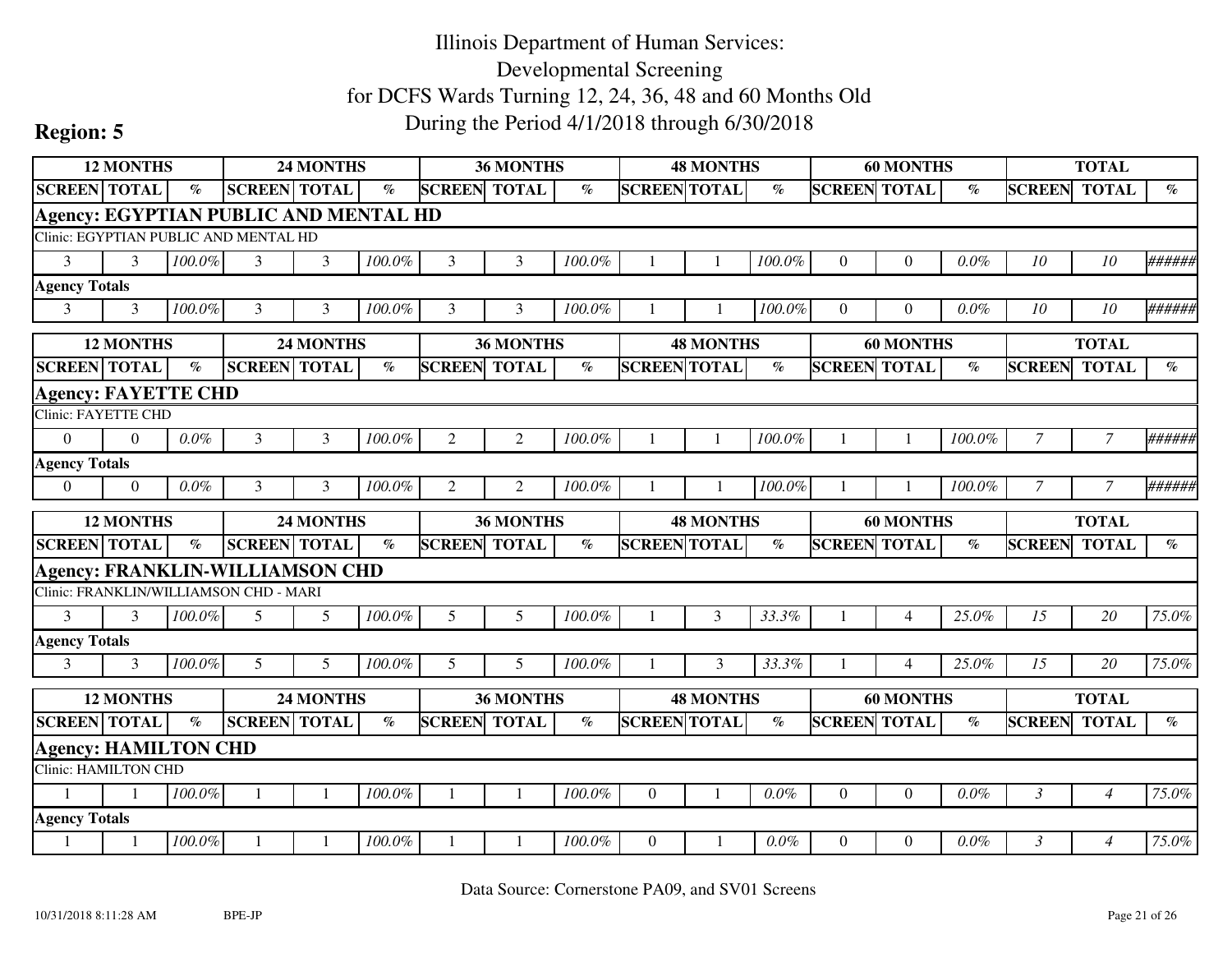|                                   | <b>12 MONTHS</b> |                 |                     | 24 MONTHS        |         |                     | <b>36 MONTHS</b> |         |                     | <b>48 MONTHS</b> |         |                     | <b>60 MONTHS</b> |         |               | <b>TOTAL</b> |                             |
|-----------------------------------|------------------|-----------------|---------------------|------------------|---------|---------------------|------------------|---------|---------------------|------------------|---------|---------------------|------------------|---------|---------------|--------------|-----------------------------|
| <b>SCREEN TOTAL</b>               |                  | $\%$            | <b>SCREEN TOTAL</b> |                  | $\%$    | <b>SCREEN</b>       | <b>TOTAL</b>     | $\%$    | <b>SCREEN TOTAL</b> |                  | $\%$    | <b>SCREEN</b>       | <b>TOTAL</b>     | $\%$    | <b>SCREEN</b> | <b>TOTAL</b> | $\%$                        |
| <b>Agency: JACKSON CHD</b>        |                  |                 |                     |                  |         |                     |                  |         |                     |                  |         |                     |                  |         |               |              |                             |
| Clinic: JACKSON CHD               |                  |                 |                     |                  |         |                     |                  |         |                     |                  |         |                     |                  |         |               |              |                             |
|                                   |                  | 100.0%          |                     |                  | 100.0%  |                     | $\overline{2}$   | 50.0%   |                     | $\overline{2}$   | 50.0%   |                     | 3                | 33.3%   | 5             | 9            | 55.6%                       |
| <b>Agency Totals</b>              |                  |                 |                     |                  |         |                     |                  |         |                     |                  |         |                     |                  |         |               |              |                             |
|                                   |                  | 100.0%          |                     |                  | 100.0%  |                     | 2                | 50.0%   |                     | 2                | 50.0%   |                     | 3                | 33.3%   | 5             | 9            | 55.6%                       |
|                                   | <b>12 MONTHS</b> |                 |                     | <b>24 MONTHS</b> |         |                     | <b>36 MONTHS</b> |         |                     | <b>48 MONTHS</b> |         |                     | <b>60 MONTHS</b> |         |               | <b>TOTAL</b> |                             |
| <b>SCREEN TOTAL</b>               |                  | $\mathcal{O}_0$ | <b>SCREEN TOTAL</b> |                  | $\%$    | <b>SCREEN</b>       | <b>TOTAL</b>     | $\%$    | <b>SCREEN TOTAL</b> |                  | $\%$    | <b>SCREEN TOTAL</b> |                  | $\%$    | <b>SCREEN</b> | <b>TOTAL</b> | $\mathcal{O}_{\mathcal{O}}$ |
| <b>Agency: JASPER CHD</b>         |                  |                 |                     |                  |         |                     |                  |         |                     |                  |         |                     |                  |         |               |              |                             |
| Clinic: JASPER CHD - NEWTON       |                  |                 |                     |                  |         |                     |                  |         |                     |                  |         |                     |                  |         |               |              |                             |
| $\theta$                          | $\Omega$         | $0.0\%$         | $\Omega$            | $\theta$         | $0.0\%$ |                     |                  | 100.0%  | $\Omega$            | $\overline{0}$   | 0.0%    | $\overline{0}$      | $\boldsymbol{0}$ | $0.0\%$ |               |              | ######                      |
| Clinic: JASPER - RICHLAND - OLNEY |                  |                 |                     |                  |         |                     |                  |         |                     |                  |         |                     |                  |         |               |              |                             |
| $\Omega$                          | $\Omega$         | $0.0\%$         |                     |                  | 100.0%  | $\Omega$            | $\overline{0}$   | $0.0\%$ | $\overline{0}$      | $\Omega$         | $0.0\%$ |                     |                  | 100.0%  | 2             | 2            | ######                      |
| <b>Agency Totals</b>              |                  |                 |                     |                  |         |                     |                  |         |                     |                  |         |                     |                  |         |               |              |                             |
| $\overline{0}$                    | $\Omega$         | $0.0\%$         |                     |                  | 100.0%  |                     |                  | 100.0%  | $\Omega$            | $\Omega$         | $0.0\%$ |                     |                  | 100.0%  | 3             | 3            | ######                      |
|                                   | <b>12 MONTHS</b> |                 |                     | <b>24 MONTHS</b> |         |                     | <b>36 MONTHS</b> |         |                     | <b>48 MONTHS</b> |         |                     | <b>60 MONTHS</b> |         |               | <b>TOTAL</b> |                             |
| <b>SCREEN TOTAL</b>               |                  | $\%$            | <b>SCREEN</b> TOTAL |                  | $\%$    | <b>SCREEN TOTAL</b> |                  | $\%$    | <b>SCREEN TOTAL</b> |                  | $\%$    | <b>SCREEN TOTAL</b> |                  | $\%$    | <b>SCREEN</b> | <b>TOTAL</b> | $\mathcal{O}_{\mathcal{O}}$ |
| <b>Agency: JEFFERSON CHD</b>      |                  |                 |                     |                  |         |                     |                  |         |                     |                  |         |                     |                  |         |               |              |                             |
| <b>Clinic: JEFFERSON CHD</b>      |                  |                 |                     |                  |         |                     |                  |         |                     |                  |         |                     |                  |         |               |              |                             |
| $\overline{2}$                    | 2                | 100.0%          | $\overline{2}$      | 2                | 100.0%  | 6                   | 9                | 66.7%   |                     | 3                | 33.3%   | $\overline{2}$      | 3                | 66.7%   | 13            | 19           | 68.4%                       |
| <b>Agency Totals</b>              |                  |                 |                     |                  |         |                     |                  |         |                     |                  |         |                     |                  |         |               |              |                             |
| 2                                 | 2                | 100.0%          | 2                   | 2                | 100.0%  | 6                   | 9                | 66.7%   |                     | 3                | 33.3%   | 2                   | 3                | 66.7%   | 13            | 19           | 68.4%                       |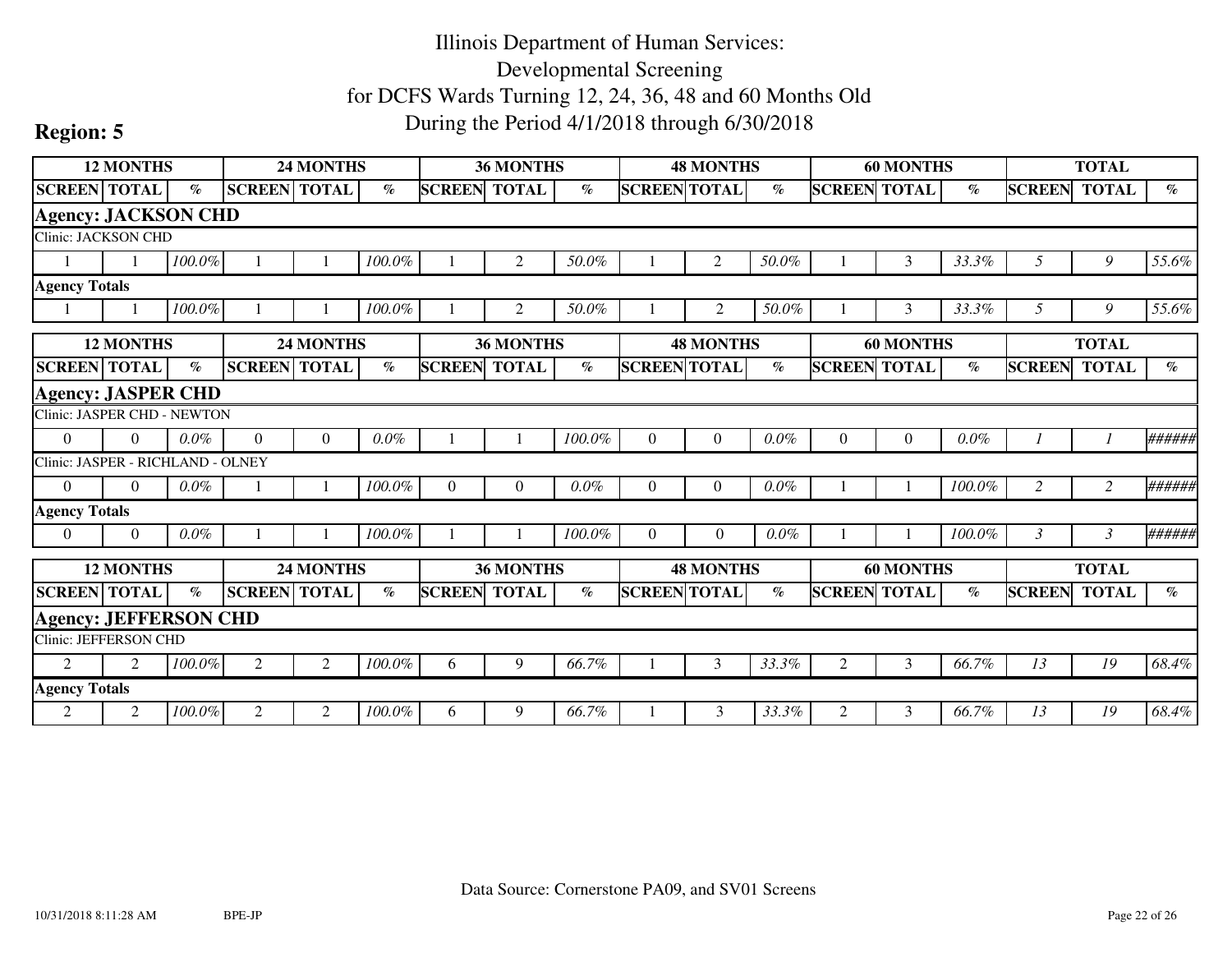|                                 | <b>12 MONTHS</b> |         |                     | <b>24 MONTHS</b> |         |                     | 36 MONTHS        |         |                     | <b>48 MONTHS</b> |         |                     | <b>60 MONTHS</b> |         |                | <b>TOTAL</b>   |                             |
|---------------------------------|------------------|---------|---------------------|------------------|---------|---------------------|------------------|---------|---------------------|------------------|---------|---------------------|------------------|---------|----------------|----------------|-----------------------------|
| <b>SCREEN TOTAL</b>             |                  | $\%$    | <b>SCREEN TOTAL</b> |                  | $\%$    | <b>SCREEN</b>       | <b>TOTAL</b>     | $\%$    | <b>SCREEN TOTAL</b> |                  | $\%$    | <b>SCREEN TOTAL</b> |                  | $\%$    | <b>SCREEN</b>  | <b>TOTAL</b>   | $\%$                        |
| <b>Agency: LAWRENCE CHD</b>     |                  |         |                     |                  |         |                     |                  |         |                     |                  |         |                     |                  |         |                |                |                             |
| <b>Clinic: LAWRENCE CHD</b>     |                  |         |                     |                  |         |                     |                  |         |                     |                  |         |                     |                  |         |                |                |                             |
| $\overline{0}$                  | $\Omega$         | 0.0%    |                     |                  | 100.0%  |                     |                  | 100.0%  | $\Omega$            | 0                | $0.0\%$ | $\boldsymbol{0}$    | $\boldsymbol{0}$ | $0.0\%$ | $\overline{c}$ | $\overline{c}$ | ######                      |
| <b>Agency Totals</b>            |                  |         |                     |                  |         |                     |                  |         |                     |                  |         |                     |                  |         |                |                |                             |
| $\overline{0}$                  | $\Omega$         | $0.0\%$ |                     |                  | 100.0%  |                     |                  | 100.0%  | $\Omega$            | $\overline{0}$   | $0.0\%$ | $\Omega$            | $\overline{0}$   | $0.0\%$ | 2              | 2              | ######                      |
|                                 | <b>12 MONTHS</b> |         |                     | <b>24 MONTHS</b> |         |                     | <b>36 MONTHS</b> |         |                     | <b>48 MONTHS</b> |         |                     | <b>60 MONTHS</b> |         |                | <b>TOTAL</b>   |                             |
| <b>SCREEN TOTAL</b>             |                  | $\%$    | <b>SCREEN TOTAL</b> |                  | $\%$    | <b>SCREEN</b>       | <b>TOTAL</b>     | $\%$    | <b>SCREEN TOTAL</b> |                  | $\%$    | <b>SCREEN TOTAL</b> |                  | $\%$    | <b>SCREEN</b>  | <b>TOTAL</b>   | $\%$                        |
| <b>Agency: MARION CHD</b>       |                  |         |                     |                  |         |                     |                  |         |                     |                  |         |                     |                  |         |                |                |                             |
| Clinic: MARION CHD-CENTRALIA    |                  |         |                     |                  |         |                     |                  |         |                     |                  |         |                     |                  |         |                |                |                             |
| $\theta$                        | $\Omega$         | $0.0\%$ | 3                   | 3                | 100.0%  | $\Omega$            | $\overline{0}$   | $0.0\%$ |                     |                  | 100.0%  | $\mathbf{0}$        | $\overline{2}$   | 0.0%    | $\overline{4}$ | 6              | 66.7%                       |
| <b>Clinic: MARION CHD-SALEM</b> |                  |         |                     |                  |         |                     |                  |         |                     |                  |         |                     |                  |         |                |                |                             |
| 3                               | $\mathcal{L}$    | 100.0%  | $\overline{3}$      | 3                | 100.0%  |                     |                  | 100.0%  | 3                   | $\mathfrak{Z}$   | 100.0%  |                     | $\overline{2}$   | 50.0%   | 11             | 12             | 91.7%                       |
| <b>Agency Totals</b>            |                  |         |                     |                  |         |                     |                  |         |                     |                  |         |                     |                  |         |                |                |                             |
| 3                               | 3                | 100.0%  | 6                   | 6                | 100.0%  |                     |                  | 100.0%  | 4                   | 4                | 100.0%  |                     | $\overline{4}$   | 25.0%   | 15             | 18             | 83.3%                       |
|                                 | <b>12 MONTHS</b> |         |                     | <b>24 MONTHS</b> |         |                     | 36 MONTHS        |         |                     | <b>48 MONTHS</b> |         |                     | <b>60 MONTHS</b> |         |                | <b>TOTAL</b>   |                             |
| <b>SCREEN TOTAL</b>             |                  | $\%$    | <b>SCREEN</b> TOTAL |                  | $\%$    | <b>SCREEN TOTAL</b> |                  | $\%$    | <b>SCREEN TOTAL</b> |                  | $\%$    | <b>SCREEN TOTAL</b> |                  | $\%$    | <b>SCREEN</b>  | <b>TOTAL</b>   | $\mathcal{G}_{\mathcal{O}}$ |
| <b>Agency: MONROE CHD</b>       |                  |         |                     |                  |         |                     |                  |         |                     |                  |         |                     |                  |         |                |                |                             |
| <b>Clinic: MONROE CHD</b>       |                  |         |                     |                  |         |                     |                  |         |                     |                  |         |                     |                  |         |                |                |                             |
| $\theta$                        | $\Omega$         | 0.0%    | $\overline{0}$      |                  | $0.0\%$ | $\Omega$            | $\theta$         | $0.0\%$ | $\Omega$            | $\Omega$         | $0.0\%$ |                     | $\overline{2}$   | 50.0%   |                | $\mathfrak{Z}$ | 33.3%                       |
| <b>Agency Totals</b>            |                  |         |                     |                  |         |                     |                  |         |                     |                  |         |                     |                  |         |                |                |                             |
| $\theta$                        | $\Omega$         | $0.0\%$ | $\theta$            |                  | $0.0\%$ | $\Omega$            | $\Omega$         | 0.0%    | $\Omega$            | $\Omega$         | $0.0\%$ |                     | 2                | 50.0%   |                | 3              | 33.3%                       |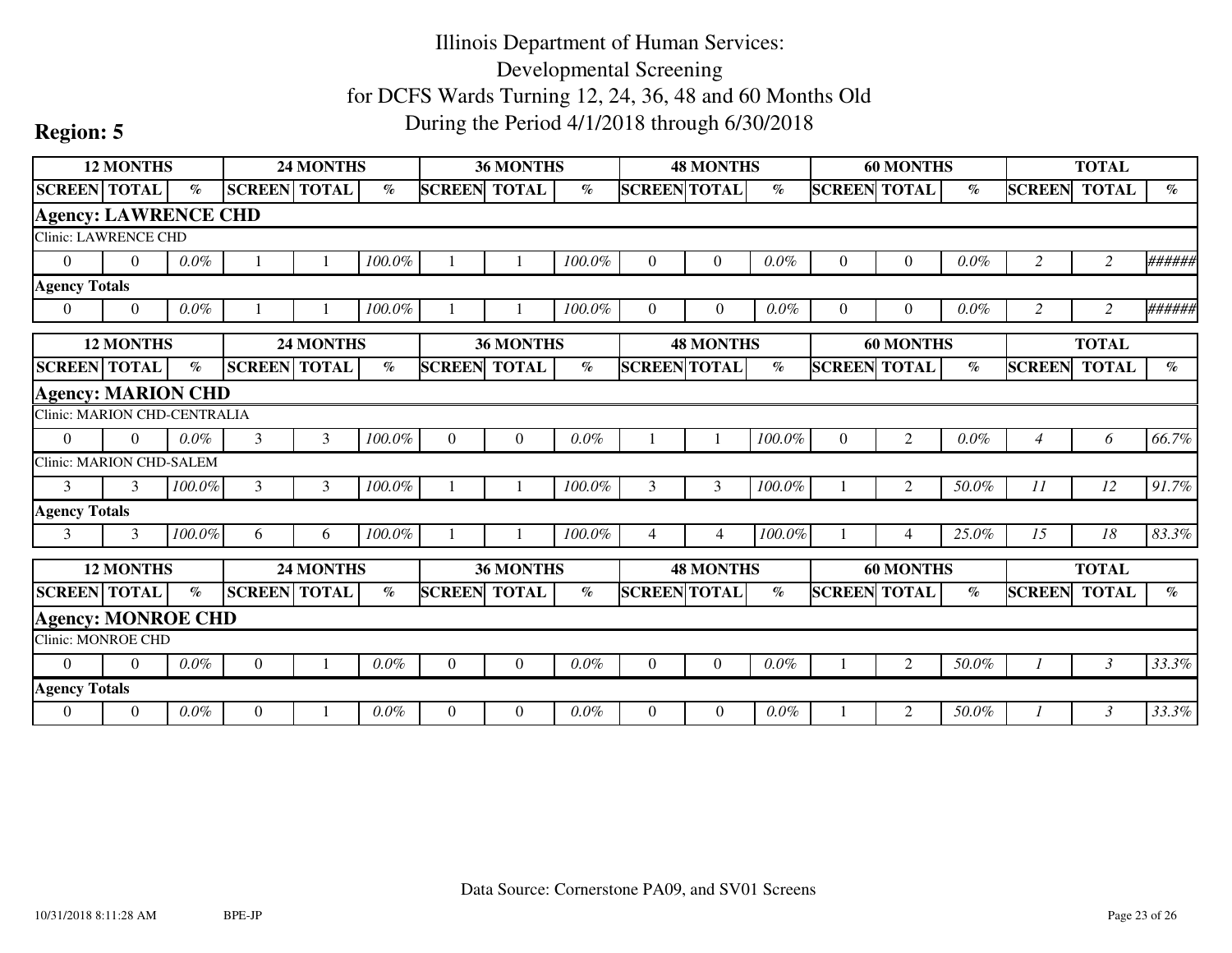|                                   | <b>12 MONTHS</b> |                 |                                  | <b>24 MONTHS</b> |                       |                     | <b>36 MONTHS</b> |                             |                     | <b>48 MONTHS</b> |                       |                     | <b>60 MONTHS</b> |         |                | <b>TOTAL</b>   |                             |
|-----------------------------------|------------------|-----------------|----------------------------------|------------------|-----------------------|---------------------|------------------|-----------------------------|---------------------|------------------|-----------------------|---------------------|------------------|---------|----------------|----------------|-----------------------------|
| <b>SCREEN TOTAL</b>               |                  | $\mathcal{O}_0$ | <b>SCREEN TOTAL</b>              |                  | %                     | <b>SCREEN</b>       | <b>TOTAL</b>     | $\mathcal{O}_{\mathcal{O}}$ | <b>SCREEN TOTAL</b> |                  | $\%$                  | <b>SCREEN TOTAL</b> |                  | $\%$    | <b>SCREEN</b>  | <b>TOTAL</b>   | $\mathcal{O}_{\mathcal{O}}$ |
| <b>Agency: PERRY CHD</b>          |                  |                 |                                  |                  |                       |                     |                  |                             |                     |                  |                       |                     |                  |         |                |                |                             |
| Clinic: PERRY CHD - PINCKNEYVILLE |                  |                 |                                  |                  |                       |                     |                  |                             |                     |                  |                       |                     |                  |         |                |                |                             |
| $\overline{0}$                    | $\Omega$         | $0.0\%$         | $\overline{2}$                   | $\overline{2}$   | 100.0%                |                     |                  | 100.0%                      | $\overline{0}$      | $\overline{0}$   | $0.0\%$               | $\mathbf{0}$        |                  | 0.0%    | $\mathfrak{Z}$ | $\overline{4}$ | 75.0%                       |
| <b>Agency Totals</b>              |                  |                 |                                  |                  |                       |                     |                  |                             |                     |                  |                       |                     |                  |         |                |                |                             |
| $\Omega$                          | $\theta$         | $0.0\%$         | $\overline{2}$                   | $\overline{2}$   | 100.0%                |                     |                  | 100.0%                      | $\Omega$            | $\Omega$         | 0.0%                  | $\theta$            |                  | 0.0%    | $\mathcal{E}$  | $\overline{4}$ | 75.0%                       |
|                                   | <b>12 MONTHS</b> |                 |                                  | <b>24 MONTHS</b> |                       |                     | <b>36 MONTHS</b> |                             |                     | <b>48 MONTHS</b> |                       |                     | <b>60 MONTHS</b> |         |                | <b>TOTAL</b>   |                             |
| <b>SCREEN TOTAL</b>               |                  | $\%$            | <b>SCREEN TOTAL</b>              |                  | $\emph{v}_{\emph{0}}$ | <b>SCREEN</b>       | <b>TOTAL</b>     | $\%$                        | <b>SCREEN TOTAL</b> |                  | $\%$                  | <b>SCREEN TOTAL</b> |                  | $\%$    | <b>SCREEN</b>  | <b>TOTAL</b>   | $\%$                        |
| <b>Agency: RANDOLPH CHD</b>       |                  |                 |                                  |                  |                       |                     |                  |                             |                     |                  |                       |                     |                  |         |                |                |                             |
| <b>Clinic: RANDOLPH CHD</b>       |                  |                 |                                  |                  |                       |                     |                  |                             |                     |                  |                       |                     |                  |         |                |                |                             |
| $\Omega$                          | $\Omega$         | $0.0\%$         | $\overline{0}$                   | $\Omega$         | $0.0\%$               |                     | -1               | 100.0%                      | $\Omega$            | $\theta$         | $0.0\%$               | $\overline{0}$      | $\overline{0}$   | 0.0%    | 1              | $\mathcal{I}$  | ######                      |
| <b>Agency Totals</b>              |                  |                 |                                  |                  |                       |                     |                  |                             |                     |                  |                       |                     |                  |         |                |                |                             |
| $\mathbf{0}$                      | $\Omega$         | 0.0%            | $\theta$                         | $\Omega$         | $0.0\%$               |                     |                  | 100.0%                      | $\Omega$            | $\theta$         | $0.0\%$               | $\overline{0}$      | $\overline{0}$   | $0.0\%$ |                |                | ######                      |
|                                   | <b>12 MONTHS</b> |                 |                                  | 24 MONTHS        |                       |                     | <b>36 MONTHS</b> |                             |                     | <b>48 MONTHS</b> |                       |                     | <b>60 MONTHS</b> |         |                | <b>TOTAL</b>   |                             |
|                                   |                  |                 |                                  |                  |                       |                     |                  |                             |                     |                  |                       |                     |                  |         |                |                |                             |
| <b>SCREEN TOTAL</b>               |                  | $\%$            | <b>SCREEN TOTAL</b>              |                  | $\emph{v}_{\emph{0}}$ | <b>SCREEN</b>       | <b>TOTAL</b>     | $\emph{v}_{\emph{0}}$       | <b>SCREEN TOTAL</b> |                  | $\emph{v}_{\emph{0}}$ | <b>SCREEN TOTAL</b> |                  | $\%$    | <b>SCREEN</b>  | <b>TOTAL</b>   | $\%$                        |
|                                   |                  |                 | <b>Agency: SOUTHERN SEVEN HD</b> |                  |                       |                     |                  |                             |                     |                  |                       |                     |                  |         |                |                |                             |
| Clinic: SOUTHERN 7 CHD - PULASKI  |                  |                 |                                  |                  |                       |                     |                  |                             |                     |                  |                       |                     |                  |         |                |                |                             |
|                                   |                  | 100.0%          |                                  |                  | 100.0%                | 2                   | $\overline{4}$   | 50.0%                       | $\theta$            | $\overline{2}$   | $0.0\%$               | $\overline{0}$      | 5                | 0.0%    | $\overline{4}$ | 13             | $30.8\%$                    |
| <b>Agency Totals</b>              |                  |                 |                                  |                  |                       |                     |                  |                             |                     |                  |                       |                     |                  |         |                |                |                             |
|                                   |                  | 100.0%          | -1                               |                  | 100.0%                | 2                   | 4                | 50.0%                       | $\Omega$            | $\overline{2}$   | $0.0\%$               | $\theta$            | 5                | $0.0\%$ | $\overline{4}$ | 13             | 30.8%                       |
|                                   | <b>12 MONTHS</b> |                 |                                  | 24 MONTHS        |                       |                     | 36 MONTHS        |                             |                     | <b>48 MONTHS</b> |                       |                     | <b>60 MONTHS</b> |         |                | <b>TOTAL</b>   |                             |
| <b>SCREEN TOTAL</b>               |                  | $\%$            | <b>SCREEN TOTAL</b>              |                  | $\%$                  | <b>SCREEN TOTAL</b> |                  | $\%$                        | <b>SCREEN TOTAL</b> |                  | $\%$                  | <b>SCREEN TOTAL</b> |                  | $\%$    | <b>SCREEN</b>  | <b>TOTAL</b>   | $\%$                        |
| <b>Agency: ST CLAIR CHD</b>       |                  |                 |                                  |                  |                       |                     |                  |                             |                     |                  |                       |                     |                  |         |                |                |                             |
| Clinic: ST CLAIR CHD              |                  |                 |                                  |                  |                       |                     |                  |                             |                     |                  |                       |                     |                  |         |                |                |                             |
| 11                                | 11               | 100.0%          | $\overline{4}$                   | $\overline{4}$   | 100.0%                | $\overline{4}$      | $\overline{4}$   | 100.0%                      | 8                   | 11               | 72.7%                 | 5                   | 5                | 100.0%  | 32             | 35             | 91.4%                       |
| <b>Agency Totals</b>              |                  |                 |                                  |                  |                       |                     |                  |                             |                     |                  |                       |                     |                  |         |                |                |                             |